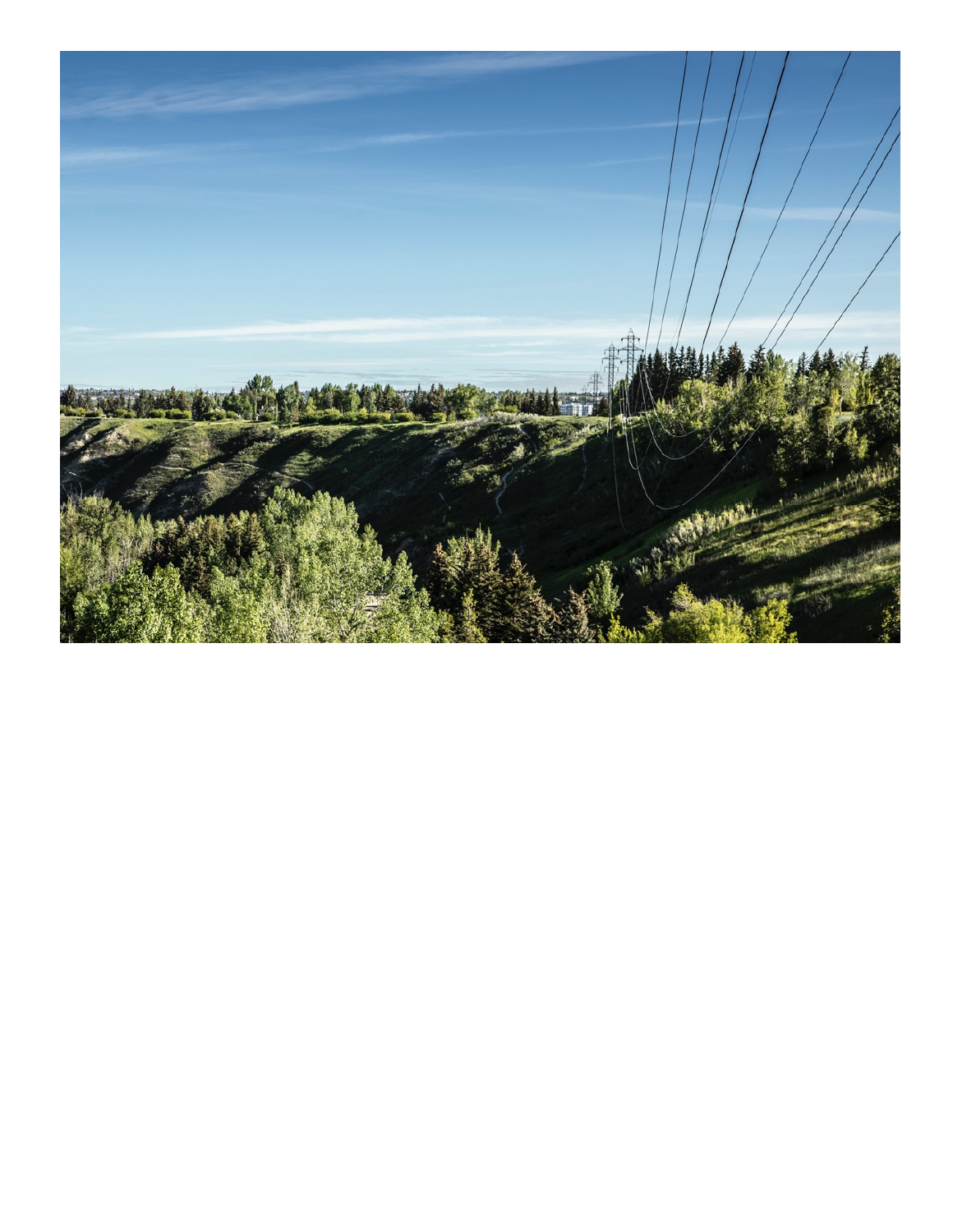# **CAUTION TO READER**

This document contains statements about future events and financial and operating results of ENMAX Corporation and its subsidiaries (ENMAX or the Corporation) that are forward‐looking. By their nature, forward-looking statements require the Corporation to make assumptions and are subject to inherent risks and uncertainties. There is significant risk that predictions and other forward‐looking statements will not prove to be accurate. Readers are cautioned not to place undue reliance on forward‐looking statements, as many factors could cause actual future results, conditions, actions or events to differ materially from financial and operating targets, expectations, estimates or intentions expressed in the forward-looking statements.

When used in this Financial Report, the words "may," "would," "could," "will," "intend," "plan," "anticipate," "believe," "seek," "propose," "estimate," "expect" and similar expressions, as they relate to the Corporation or an affiliate of the Corporation, are intended to identify forward-looking statements. Such statements reflect the Corporation's current views with respect to future events and are subject to certain risks, uncertainties and assumptions. Many factors could cause the Corporation's actual results, performance or achievements to vary from those described in this Financial Report. Should one or more of these risks or uncertainties materialize, or should assumptions underlying forward-looking statements prove incorrect, actual results may vary materially from those described in this Financial Report. Intended, planned, anticipated, believed, estimated or expected and other forward‐looking statements included in this Financial Report herein should not be unduly relied upon. These statements speak only as of the date of this Financial Report. The Corporation does not intend, and does not assume any obligation, to update these forward‐looking statements except as required by law, and reserves the right to change, at any time at its sole discretion, the practice of updating annual targets and guidance.

For further information, see the Management's Discussion & Analysis (MD&A) section, Risk Management and Uncertainties.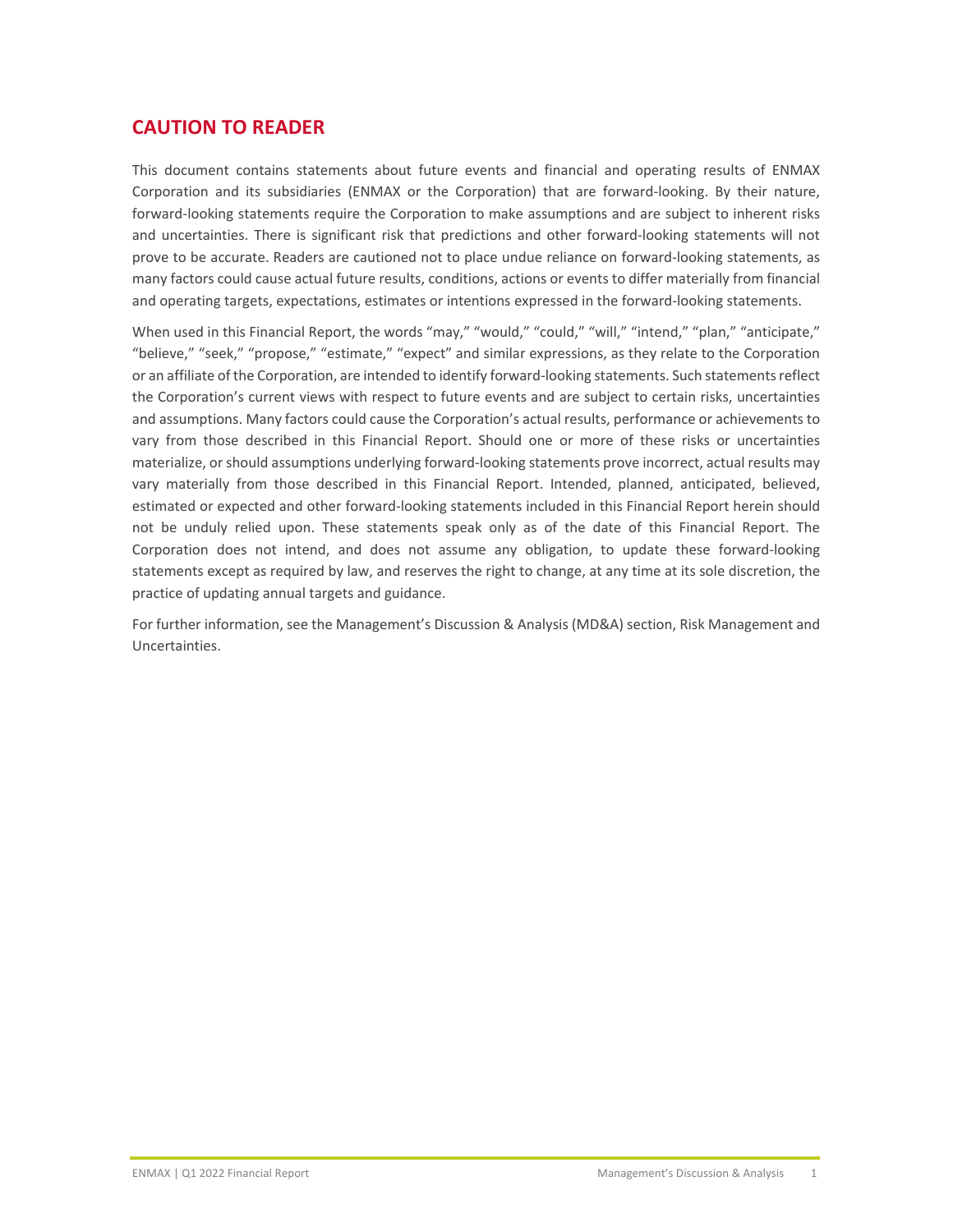# **MANAGEMENT'S DISCUSSION AND ANALYSIS**

This Management's Discussion and Analysis (MD&A), dated May 19, 2022, is a review of the results of operations of ENMAX Corporation for the three months ended March 31, 2022, compared with the same period for 2021, and of the Corporation's financial condition and future prospects. This MD&A should be read in conjunction with the condensed consolidated interim financial statements for the three months ended March 31, 2022 and 2021, the consolidated financial statements for the years ended December 31, 2021 and 2020, and the notes to the respective financial statements. This MD&A contains forward‐looking information and should be read in conjunction with the Caution to Reader as detailed above.

ENMAX's interim statements have been prepared in accordance with International Financial Reporting Standards (IFRS). The interim statements and MD&A were reviewed by ENMAX's Audit Committee, and the interim statements were approved by ENMAX's Board of Directors. All amounts are in millions of Canadian dollars unless otherwise specified.

The Corporation reports on certain non-IFRS financial performance measures that are used by management to evaluate performance of business segments. Because non-IFRS financial measures do not have a standard meaning prescribed by IFRS, the Corporation has defined and reconciled them with their nearest IFRS measure. For the reader's reference, the definition, calculation and reconciliation of non‐IFRS financial measures are provided in the Non‐IFRS Financial Measures section.

#### **Contents**

Glossary of terms can be found on page 43 of the Condensed Consolidated Interim Financial Statements.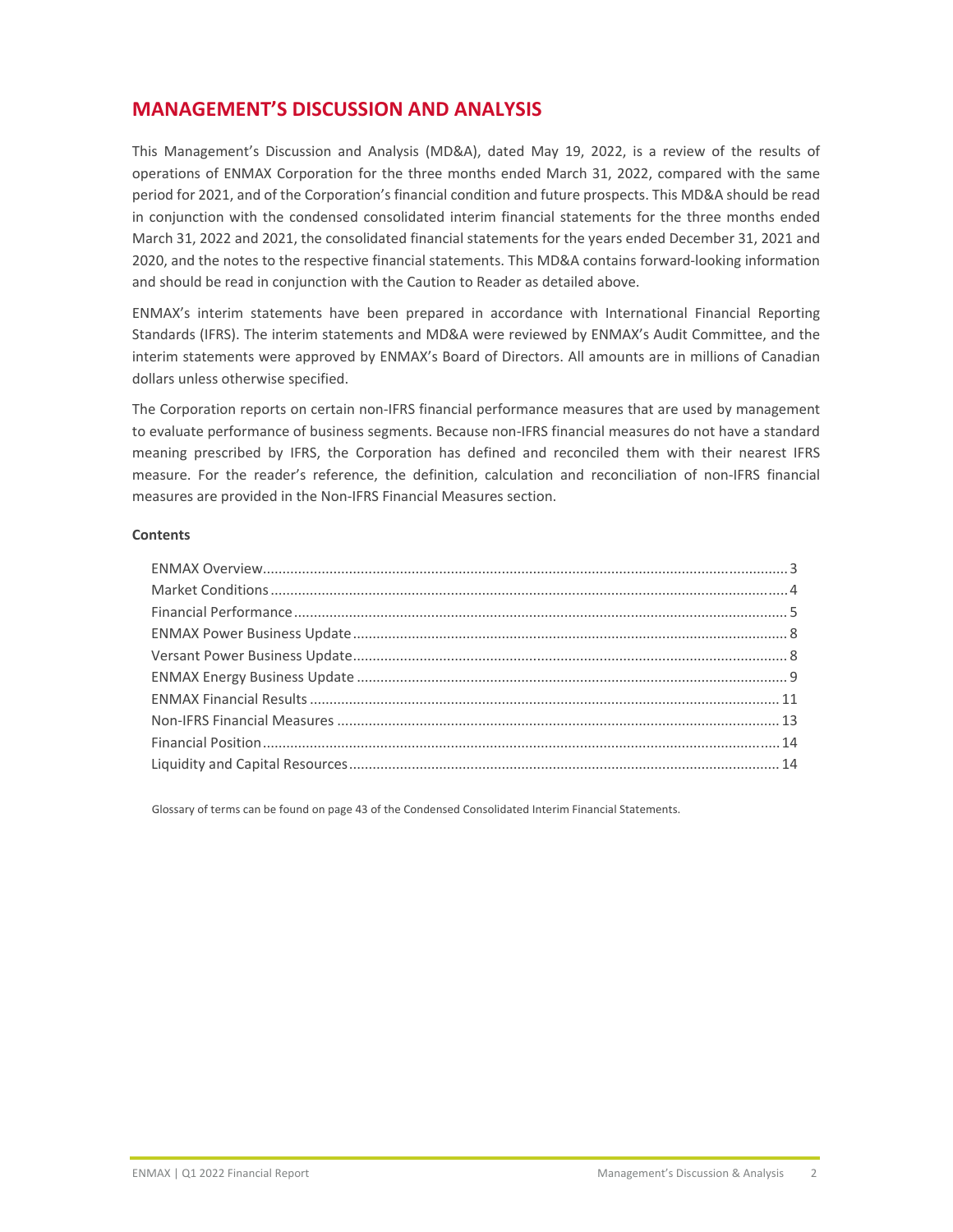# **ENMAX OVERVIEW**

ENMAX is a private corporation and The City of Calgary (The City) is its sole shareholder. Headquartered in Calgary, Alberta, Canada, ENMAX's mission is to power the potential of people, businesses and communities by safely and responsibly providing electricity and energy servicesin waysthat matter today and in the future. ENMAX has a proud history of providing Albertans with electricity, and through the acquisition of Versant Power, serves a greater North American customer base.

ENMAX has core operations through three main business segments: ENMAX Power, Versant Power and ENMAX Energy. In addition, a Corporate segment provides financing and shared corporate services to the operating segments.

- ENMAX Power is primarily a regulated operating segment established to own and operate electricity transmission and distribution assets in the Calgary service area through various legal entities and affiliated companies. ENMAX Power's objective is to operate and maintain the safety and high reliability of its transmission and distribution system while efficiently meeting Calgary's power delivery infrastructure needs. ENMAX Power also delivers project execution for customer infrastructure in areas such as power infrastructure, light rail transit, and commercial and residential development.
- Versant Power operates as a separate and distinct regulated electricity transmission and distribution utility, serving customers in northern and eastern Maine, U.S. Versant Power'srole includes planning for the needs of the system, safely and efficiently maintaining the transmission and distribution system within the service area, evaluating new technologies that can enable greater reliability, resiliency, and customer choice, and timing investments so that benefits for customers exceed costs.
- ENMAX Energy is an Alberta‐based integrated competitive generation and retail business, providing electricity, natural gas, distributed energy resource solutions and customer care services to approximately 700,000 customers throughout Alberta. ENMAX Energy also carries out retail energy supply and related functions for the Calgary Regulated Rate Option (RRO) through affiliated legal entities.
- Corporate provides financing and shared legal, finance, human resources, governance, information technology and other corporate functions to the operating segments.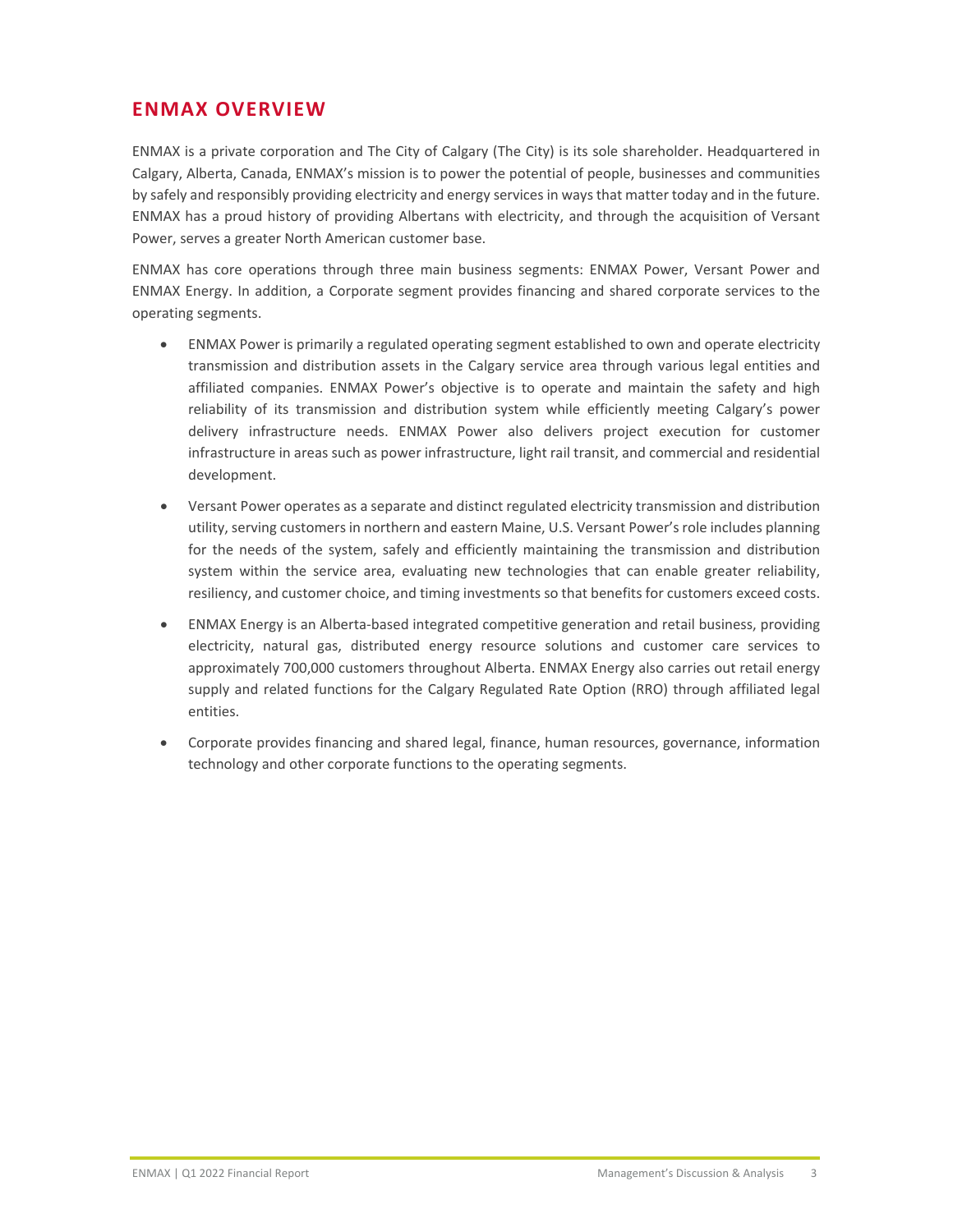# **MARKET CONDITIONS**

ENMAX followed the advice of professionals and public health orders to successfully navigate the uncertain times brought on by the COVID‐19 global pandemic while continuing to operate as an essential service. The safety of the ENMAX team has been of utmost importance while employees demonstrated resilience and an ability to pivot while continuing to provide access to safe, reliable, clean and affordable electricity for its customers and communities. March 2022 marked a significant milestone for ENMAX with the first wave of office staff returning to ENMAX Place, as a phased return to office, which completed in April 2022. The COVID‐ 19 global pandemic changed the way ENMAX operates as a company and how customers consume electricity. ENMAX will continue to adapt and remain resilient while economic recovery plans are underway.

The global commodity market is volatile due to several factors, including the Russian invasion of Ukraine. This, in conjunction with local economic recoveries and increased energy consumption, resulted in tighter supplydemand balance and therefore higher forward prices. ENMAX continues to monitor the potential impacts of global commodity prices on its business.

#### **ENMAX POWER**

ENMAX Power's highest priority is providing safe, reliable and efficient delivery of electricity to customers while prudently managing capital investment and operating costs.

ENMAX Power continuesto invest in its electricity transmission and distribution system infrastructure to meet Calgary's needs. Distribution projects include investments to accommodate residential, commercial and industrial growth, as well as replacement and modification of existing assets required to meet industry safety and reliability standards. Transmission projects include capacity upgrades to existing substations and transmission lines, and new substations and transmission lines to deliver reliable electricity.

The Transmission business is regulated by the Alberta Utilities Commission (AUC) under a cost‐of‐service approach. Under this model, ENMAX Power applies to recover the forecast cost of providing transmission service, including an allowed return on capital in service. After public review of the application, the AUC issues a decision approving the revenue requirement which is collected monthly from Alberta customers.

The Distribution business is regulated under a Performance‐Based Regulation (PBR) model currently spanning a 2018 to 2022 term. Under this model, distribution rates are set annually using a formula that indexes rates to the prior year during the PBR term, using an inflation factor and a productivity factor. PBR is intended to create additional incentives for utilities to find efficiencies in their operations, as these efficiencies can lead to higher returns during the PBR term. ENMAX Power has filed a Distribution Cost of Service application for 2023, which will determine a revenue requirement for 2023 and set the starting point for the next PBR term.

In February 2021, the AUC released a report on Alberta's changing electric distribution system as a result of the evolving nature of electricity generation, consumption and storage. The AUC committed to modernizing the regulatory framework for energy storage and to adapting distribution rates. This may lead to future changes in ENMAX Power's investment in infrastructure and how customers are charged for services.

#### **VERSANT POWER**

Versant Power is a transmission and distribution utility operating in the Maine Public District (MPD) and Bangor Hydro District (BHD), covering six counties in Maine. Versant Power's total operating area is approximately 27,000 square kilometres (10,400 square miles) serving approximately 164,000 customers. Versant Power's business is focused on safe and reliable transmission and distribution of electricity to its customers and investments in infrastructure to maintain the transmission and distribution system.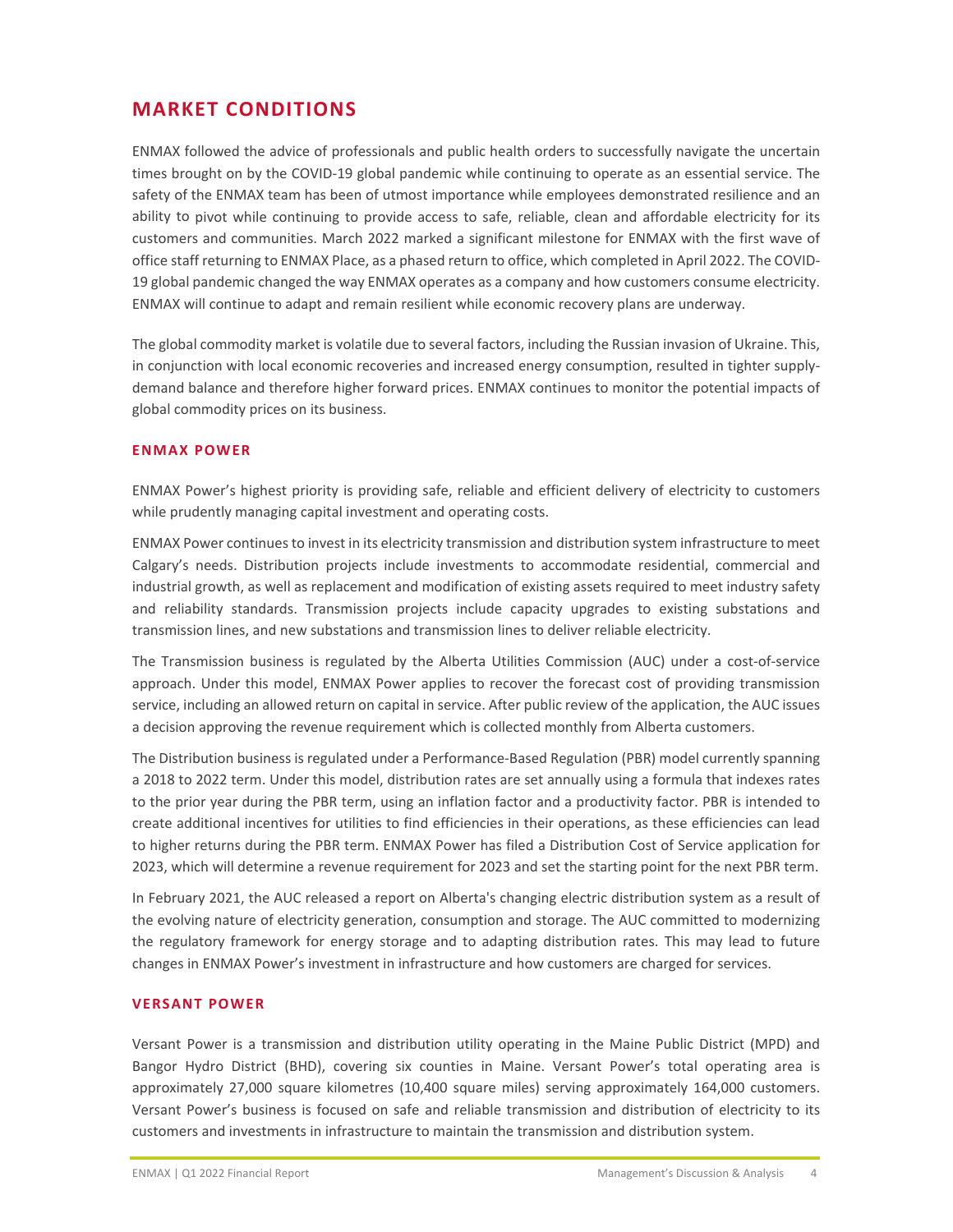Versant Power's regulated operations are subject to the regulatory authority of the Maine Public Utilities Commission (MPUC) relating to distribution rates, service standards, territories served, issuance of securities and other matters. Versant Power is also subject to the jurisdiction of the United States Federal Energy Regulatory Commission (FERC) pertaining to various matters, including rates for transmission services and wholesale power sales. BHD is a member of the New England Power Pool and is interconnected with other New England utilitiesto the south and with New Brunswick Power Corporation to the north. MPD is a member of the Northern Maine Independent System Administrator.

Versant Power earns revenue by charging customers for delivery of electricity across its transmission and distribution facilities. This retail revenue is divided into separate transmission, distribution and stranded cost rates. Currently, approximately 40 per cent of Versant Power's electricity revenue is from distribution operations, 41 per cent is associated with local transmission operations, and 19 per cent relates to stranded cost recoveries and conservation charges. Rates for each element are established in distinct regulatory proceedings.

Under political pressure to improve a perceived lack of transmission and distribution utility performance, Governor Millsintroduced *An Act to Ensure Transmission and Distribution Utility Accountability* (LD 1959), also referred to as the "Governor's Utility Reform Bill" in early 2022. Despite an initial lack of consensus among members of the Energy, Utilities, and Technology Committee (and, later, among various groups of Democrats and Republicans in the full House and Senate), the Legislature ultimately passed a compromise version of the bill, which the Governor signed into law on May 2. The new law, which will take effect in the late summer of 2022, will initiate a process at the MPUC to institute minimum utility service standards (and associated penalties) in various areas, as well as a new holistic grid planning process conducted by the utilities with stakeholder participation and overseen by the MPUC. Versant Power will be actively engaged in the ensuing regulatory processes to ensure it is meeting the relevant requirements as efficiently and cost‐effectively as possible.

#### **ENMAX ENERGY**

ENMAX Energy is an integrated business providing customers with competitively priced electricity, natural gas, and distributed energy resource solutions. ENMAX Energy can hedge low‐cost generation assets through its retail business – the largest in Alberta by number of customers and energy consumed. The competitive retail business provides customers with fixed-price electricity linked to wind and natural gas-fuelled generation assets and provides opportunities to offer additional energy services, such as solar installations. As of March 31, 2022, ENMAX Energy owned an interest in 1,512 megawatts (MW) of electricity generation capacity: 1,295 MW from natural gas-fuelled plants and 217 MW from wind power.

Natural gas retail contracts are backed by market transactions to provide supply certainty, margin stability and risk mitigation. Natural gas fuel requirements for the portfolio are balanced through the purchase and sale of natural gas in the Alberta market.

In 2022, carbon emission costs in Alberta reached \$50 per tonne of carbon dioxide (CO<sub>2</sub>). Based on current Federal government plans, the minimum carbon emission price in Canada will rise to \$65 per tonne of  $CO<sub>2</sub>$  by 2023 and will continue to increase \$15 each year until it reaches \$170 per tonne of  $CO<sub>2</sub>$  by 2030. ENMAX continues to monitor the evolving carbon price landscape as current projections indicate potentially higher input costs for its natural gas generation fleet and increased costs to its customers.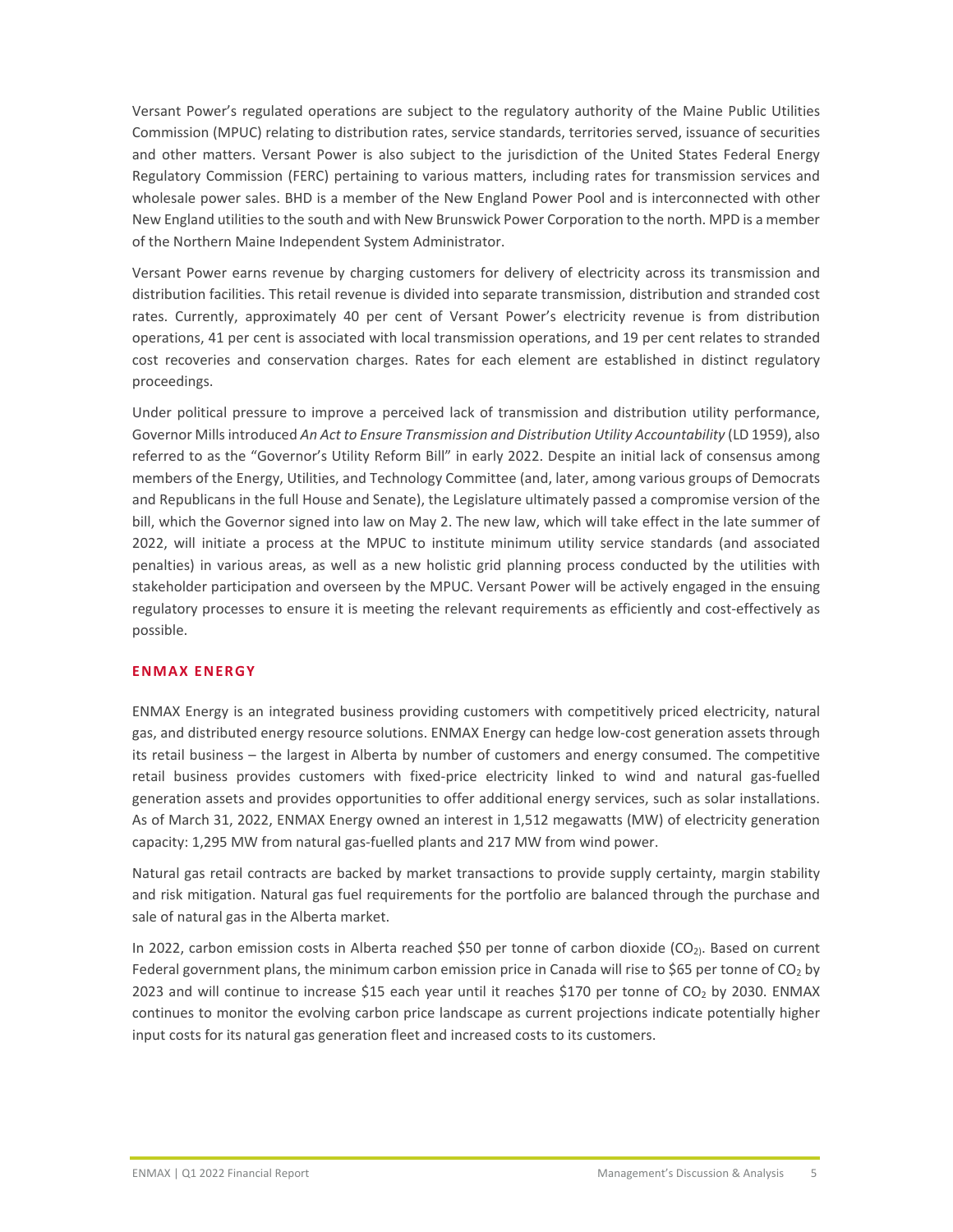# **FINANCIAL PERFORMANCE**

Management believes that a measure of operating performance is more meaningful if specific items are excluded from the financial information. As a result, the table below presents ENMAX's adjusted earnings before interest, taxes, depreciation and amortization (adjusted EBITDA), adjusted earnings before interest and taxes (adjusted EBIT) and comparable net earnings (CNE). These financial metrics exclude unrealized gains on commodities where settlement on derivatives will occur in a future period, foreign exchange gains and losses, and the effects of certain other one-time transactions. Management believes that excluding these items yields financial information that is valuable for operational decision making and evaluating ongoing performance. Refer to the Non‐IFRS Financial Measures section on page 13 for definitions and further description of the financial measures.

#### **SELECTED CONSOLIDATED FINANCIAL INFORMATION**

| Three months ended March 31,      |                |              |
|-----------------------------------|----------------|--------------|
| (millions of Canadian dollars)    | 2022           | 2021         |
| Total revenue - Consolidated      | 885            | 836          |
| Adjusted EBITDA <sup>(1)(2)</sup> |                |              |
| <b>ENMAX Power</b>                | 73             | 67           |
| <b>Versant Power</b>              | 34             | 32           |
| <b>ENMAX Energy</b>               | 86             | 78           |
| Corporate                         | $\mathbf{1}$   | $\mathbf{1}$ |
| Adjusted EBITDA - Consolidated    | 194            | 178          |
| Adjusted EBIT <sup>(1)(2)</sup>   |                |              |
| <b>ENMAX Power</b>                | 36             | 32           |
| <b>Versant Power</b>              | 20             | 19           |
| <b>ENMAX Energy</b>               | 56             | 48           |
| Corporate                         | $\overline{2}$ | 2            |
| Adjusted EBIT - Consolidated      | 114            | 101          |
| Comparable net earnings (1)(2)    | 80             | 68           |
| Net earnings                      | 300            | 95           |
| Capital expenditures              | 74             | 99           |

 $^{(1)}$  Non-IFRS financial measure. See discussion that follows in Non-IFRS Financial Measures section.

(2) Does not include:

Realized and unrealized foreign exchange gains of \$2 million (2021 – \$nil).

Unrealized electricity and gas mark-to-market gains of \$238 million (2021 – \$30 million gains).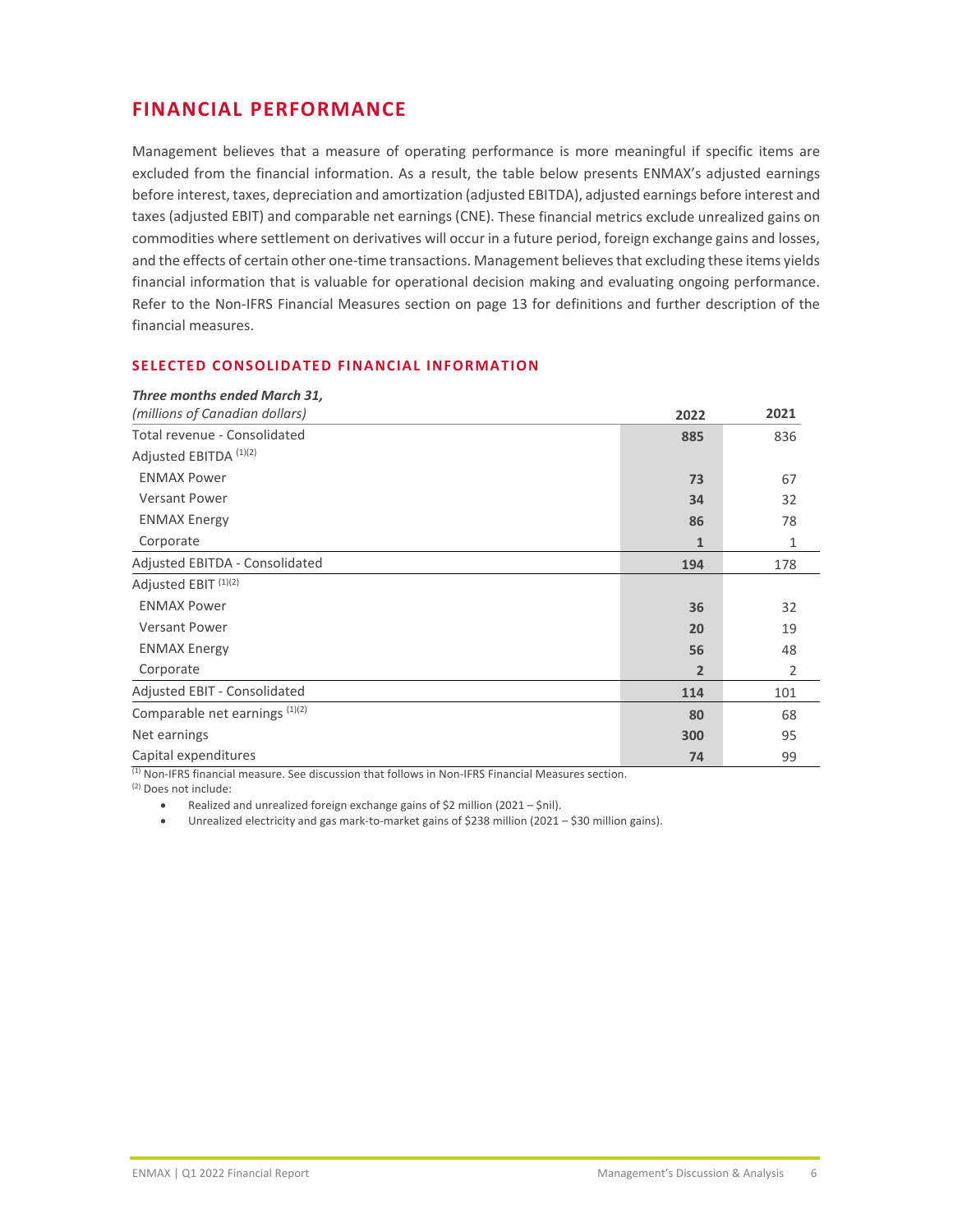For the three months ended March 31, 2022, as compared with 2021, ENMAX's adjusted EBIT increased by \$13 million. The primary drivers for the change in adjusted EBIT were:

- **ENMAX Power:** Timing changes in the mix of capital projects underway led to higher capitalization of labour in the first quarter of 2022.
- **Versant Power:** Higher distribution rates contributed to favourable results, partially offset by reduced overhead rates for FERC purposes.
- **ENMAX Energy**: Optimization of trading positions in response to higher commodity price volatility led to increased electricity margins resulting in higher adjusted EBIT in 2022. This is partially offset by the higher expected credit losses in the mass market residential customer segment and reduced emission offset sales activity in 2022.

ENMAX's net earnings for the three months ended March 31, 2022 were \$300 million as compared to \$95 million for the first quarter in 2021. The main driver for the increase is related to \$208 million in higher unrealized commodity gains in 2022 from higher forward gas prices. Unrealized commodity gains are not included in adjusted EBIT.

Comparable net earnings for the three months ended March 31, 2022 increased by \$12 million from the same period in 2021. This favourable variance is primarily driven by changes noted in adjusted EBIT and small movements in finance charges and income taxes.

Additional details on the financial performance of the Corporation are discussed in the ENMAX Financial Results section.

Results of operations are not necessarily indicative of future performance, due to factors including fluctuating commodity prices, timing of receipt of regulatory decisions, performance and retirement of existing generation facilities, addition of new generation facilities, and impact of government policies.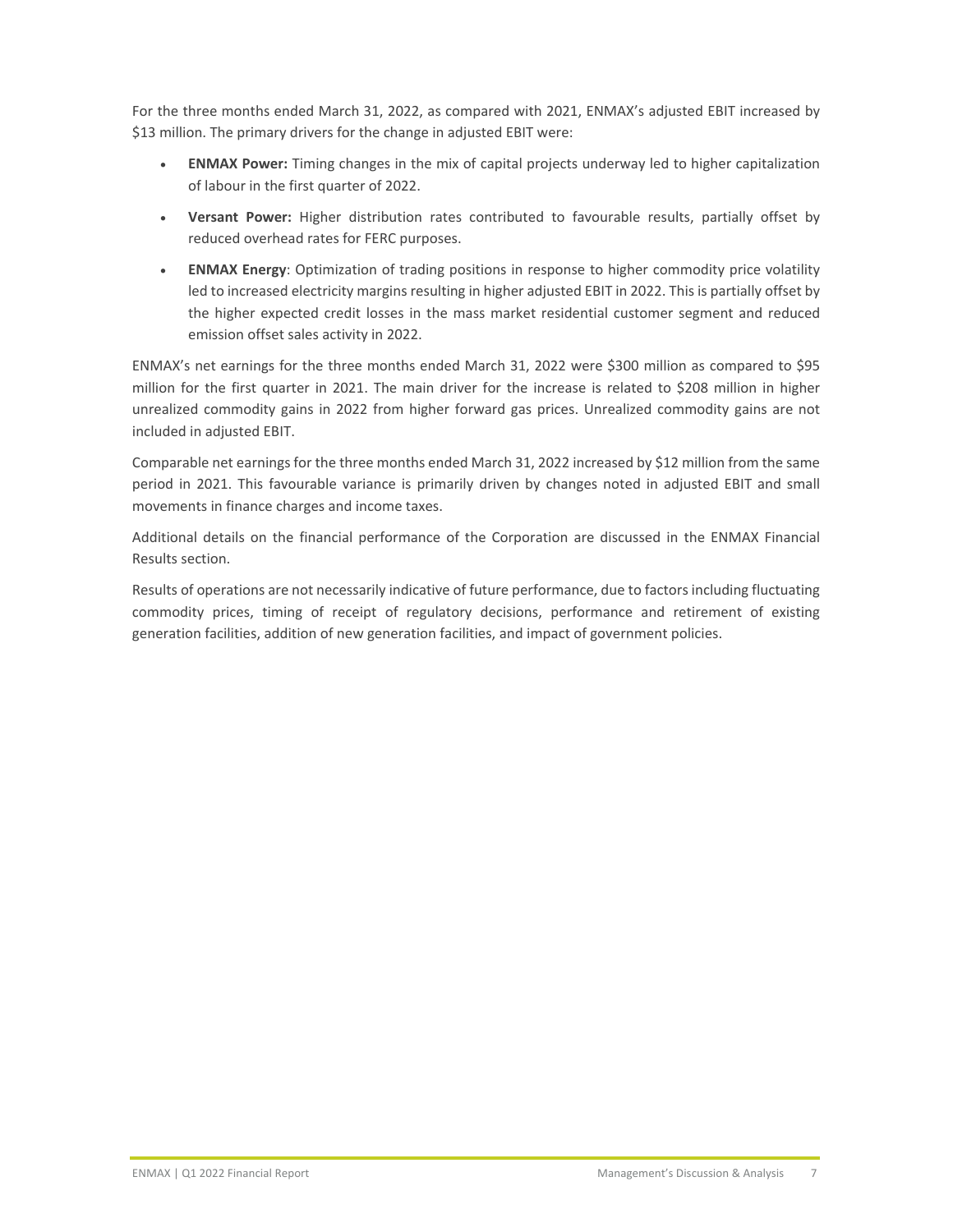# **ENMAX POWER BUSINESS UPDATE**

The current PBR term will end on December 31, 2022. ENMAX Power filed a distribution cost‐of‐service application with the AUC on January 17, 2022, which requested approval of approximately \$300 million of revenue for 2023. The outcome of this proceeding will set distribution rates charged in ENMAX Power's service territory for 2023, and these rates will form the starting point for the determination of distribution rates to be charged in ENMAX Power's service territory for the next PBR term starting in 2024.

ENMAX Power will file a new transmission cost‐of‐service application in Q3 2022, covering the 2023‐2025 period. Once approved by the AUC, this will set the transmission revenue for 2023 through 2025.

On January 3, 2022, the AUC initiated a process to establish a fair return on equity (ROE) and deemed equity ratio for 2023, 2024 and beyond. On March 31, 2022, the AUC decided to maintain cost-of-capital parameters currently in place, ROE of 8.5 per cent and deemed equity ratio of 37 per cent for 2023. The AUC stated it will commence the second stage of this proceeding in due course to address its considerations of a formula‐based approach to setting the parameters for 2024 and future years.

#### **KEY BUSINESS STATISTICS**

| Three months ended March 31,                                        | 2022  | 2021  |
|---------------------------------------------------------------------|-------|-------|
| Distribution volume in Gigawatt Hours (GWh)                         | 2,378 | 2,317 |
| System average interruption duration index (SAIDI) <sup>(1)</sup>   | 0.12  | 0.10  |
| System average interruption frequency index (SAIFI) <sup>(2)</sup>  | 0.13  | 0.14  |
| Customer average interruption duration index (CAIDI) <sup>(3)</sup> | 0.92  | 0.82  |

<sup>(1)</sup> SAIDI represents the total duration of a sustained interruption per average customer during the reporting period. A sustained interruption has a duration greater than or equal to one minute. The lower the SAIDI, the better the reliability.

<sup>(2)</sup> SAIFI represents how often the average customer experiences a sustained interruption over the reporting period. A sustained interruption has a duration greater than or equal to one minute. The lower the SAIFI, the better the reliability.

<sup>(3)</sup> CAIDI represents the average hours of service interruption for customers who experience a service interruption. The lower the CAIDI, the better the reliability.

Total electricity delivered to the Calgary service area for the period ended March 31, 2022 was higher than 2021, as most pandemic related restrictions were lifted by 2022, resulting in less of an impact on energy consumption. Colder weather in January also pushed energy consumption higher.

Compared to the same period as last year, SAIDI trended worse primarily due to cable failures in south‐east Calgary. Meanwhile, SAIFI was favourable compared to the same timeframe in 2021 due to decreased impact of underfrequency load shed events that impacted ENMAX Power. CAIDI was unfavourable due to an increase in customer outage minutes due to cable faults and the decrease in customers impacted. This ratio of customer outage minutes compared to customers impacted has put additional pressure on CAIDI.

# **VERSANT POWER BUSINESS UPDATE**

Since the enactment of the new Net Energy Billing (NEB) in July 2021, Versant Power has seen an increase in interconnection applications for distributed generation (DG) projects with a nameplate capacity of 1.99 MW (the largest size eligible for NEB), and a reduction in the number of DG projects with nameplate capacity between 2 and 5 MW. As more DG facilities become operational the costs of Versant Power's five NEB programs will increase significantly. These costs will be reflected in Versant Power's stranded cost filings. The impact of NEB has been tempered by the high price of electricity in the wholesale market, but these high wholesale prices are not expected to last.

In April 2022, Versant Power reached an agreement to extend the IBEW Local 1837 union contract from June 30, 2022 to June 30, 2024.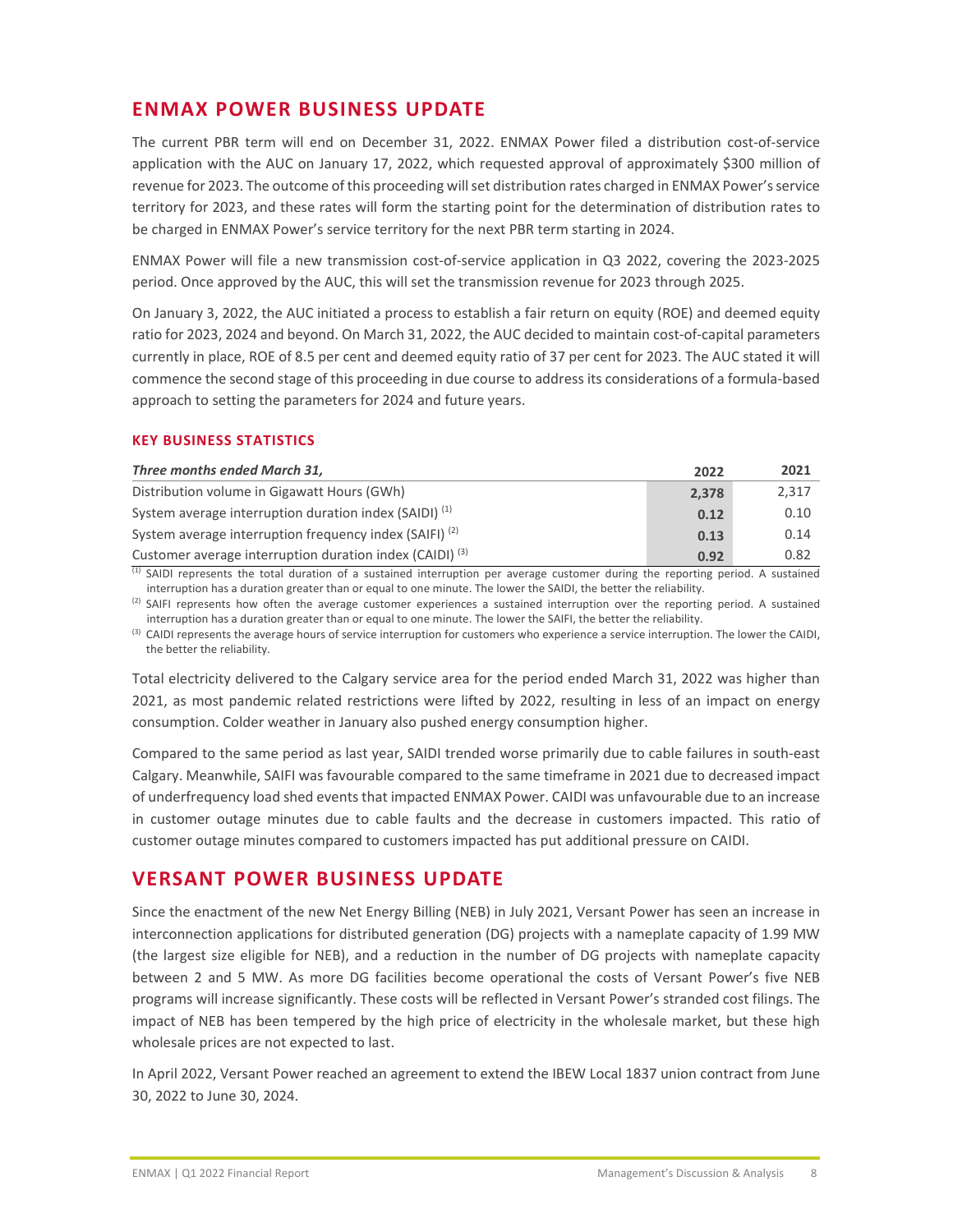Key business statistics for three months ended March 31, 2022 and 2021 have been disclosed for comparative purposes.

#### **KEY BUSINESS STATISTICS**

| Three months ended March 31,                                         | 2022 | 2021 |
|----------------------------------------------------------------------|------|------|
| Distribution volume in gigawatt hours (GWh)                          | 565  | 512  |
| System average interruption duration index (SAIDI) <sup>(1)(4)</sup> | 1.63 | 0.62 |
| System average interruption frequency index (SAIFI) (2)(4)           | 0.65 | 0.36 |
| Customer average interruption duration index (CAIDI) $(3)(4)$        | 2.53 | 1.73 |
| $\mathcal{L} \times \mathcal{L}$                                     |      |      |

<sup>(1)</sup> SAIDI represents the total duration of a sustained interruption per average customer during the reporting period. A sustained interruption has a duration greater than or equal to five minutes. The lower the SAIDI, the better the reliability.

(2) SAIFI represents how often the average customer experiences a sustained interruption over the reporting period. A sustained interruption has a duration greater than or equal to five minutes. The lower the SAIFI, the better the reliability.

(3) CAIDI represents the average hours of service interruption for customers who experience a service interruption. The lower the CAIDI, the better the reliability.

<sup>(4)</sup> The Institute of Electrical Electronics Engineers defines a 'sustained' interruption as one that is five minutes or longer. This is a known distinction from the Canadian equivalent definition.

Total electricity delivered for the three months ended March 31, 2022 was higher than the same period in 2021. The increase was driven predominantly by colder temperaturesin January and February and an increase in commercial usage as businesses reopened or returned to higher capacities than in 2021.

Versant Power recorded unfavourable SAIDI, SAIFI and CAIDI for the three months ended March 31, 2022 compared to the same period in 2021. This decrease in reliability performance was driven by more service interruptions and more service interruption hours due to weather (primarily from increased wind events), non‐weather vegetation contacts, and equipment failure events.

In October 2021, the MPUC approved a 17.5 per cent distribution rate increase. This increase was effective November 1, 2021 and was based on a 9.35 per cent ROE and a common equity ratio of 49 per cent.

# **ENMAX ENERGY BUSINESS UPDATE**

AESO pool prices for Q1 2022 settled lower than anticipated relative to expectations at the end of last year. The forward market had Q1 2022 price levels at about \$117 per megawatt hour(MWh) exiting 2021. However, actual price levels settled at an average of \$90/MWh for the quarter. Prices in Q1 2022 were \$7/MWh lower than Q1 2021 and \$17/MWh lower than Q4 2021.

Despite settlement prices being weaker than anticipated during Q1 2022, forward prices increased through the quarter. On the last day of trading, balance-of-year forward prices were almost \$92/MWh, up over \$6/MWh from the end of 2021. Anticipated supply/demand tightness and both higher prices and volatility in the gas market are key drivers.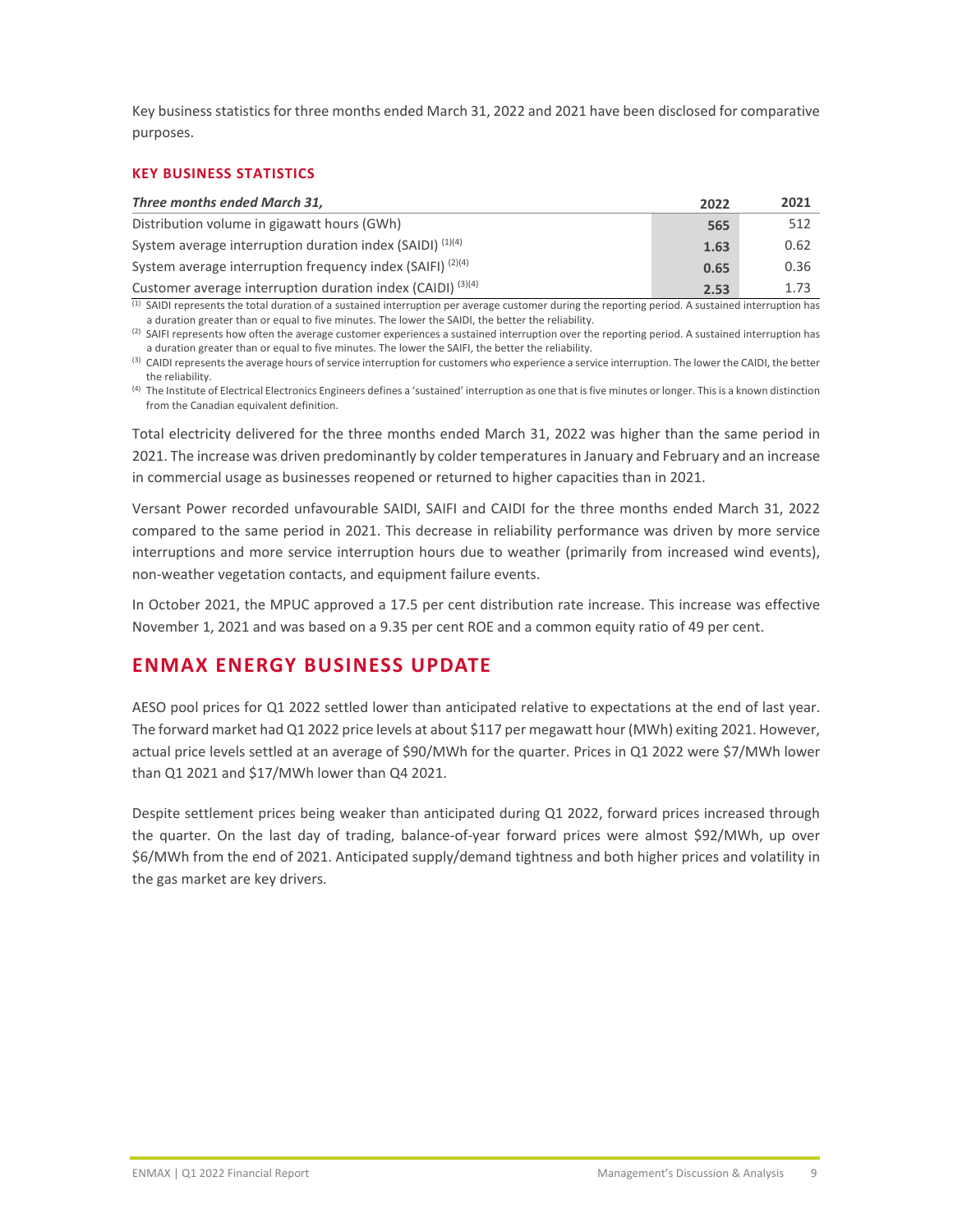Alberta natural gas prices were relatively strong in Q1 2022 with the daily index price averaging \$4.50 per gigajoule (GJ), which was up \$1.61/GJ from Q1 2021 and up \$0.08/GJ from Q4 2021. There has been steady and strong demand growth in the province. High oil prices have led to strong gas demand in the oilsands. As well, there has been strong and stable demand from downstream markets. As a result, Alberta natural gas storage inventories have been drawn down heavily this past winter and current inventories are sitting below the five-year average. The tighter supply-demand balance has helped support higher forward prices. Balanceof‐year gas forward prices have risen substantially over the quarter supported by the local fundamentals and general uncertainty in global commodity markets due to the Russian invasion of Ukraine.

With increased price volatility in the spot markets and the strengthening of both natural gas and power forward markets, ENMAX Energy's hedging strategy continues to play an integral role in managing exposure by protecting a portion of ENMAX Energy's commodity margin from market impacts.

Alberta set a new demand record with a peak load of 11,939 MW in early January. Demand ended up averaging 10,512 MW for the month, an increase of 245 MW on average compared to January 2021. With the increased economic activity due to the ongoing recovery from the pandemic, higher oil prices/production and cold weather, demand was stronger this year in both January and March compared to in 2021. However, February demand was lower year‐over‐year with relatively mild weather.

#### **KEY BUSINESS STATISTICS**

| 2022  | 2021  |
|-------|-------|
| 96.2  | 98.0  |
| 90.47 | 97.26 |
|       | 75.41 |
|       | 56.73 |

 $(1)$  Plant availability (%) reflects planned maintenance and forced outages.

(2) Based on market prices.

Plant availability was lower in 2022 than the same period in 2021 primarily due to an unplanned outage at Balzac in the first quarter of 2022, compared with no similar duration outages in the first quarter of 2021.

Spark spread, which is the difference between the wholesale electricity price and the cost of natural gas to produce the electricity, represents the gross margin contribution of a natural gas-fuelled power plant from generating an unhedged unit of electricity. The decrease from 2021 levels was driven by an increase in the price of natural gas and a decrease in the average pool price of electricity.

To mitigate risk, ENMAX Energy contracts most of its market position, delivering most of its margin with less exposure to volatility from near-term spark spreads.

ENMAX Energy manages its portfolio to deliver on cash flow targets by using a combination of retail sales and forward market hedges. As a result, hedging and contracting strategies temper the impact of in‐year price movements, which reduces volatility of cash flows with respect to market prices. Entering the year, ENMAX Energy hedged a significant portion of its capacity. This largely insulated commodity margins from market impacts and led to increased certainty on cash flows throughout the quarter. Only a small percentage of the portfolio positions are impacted by volatility in the current market environment, as natural gas prices significantly increased, leading to lower than expected spark spreads.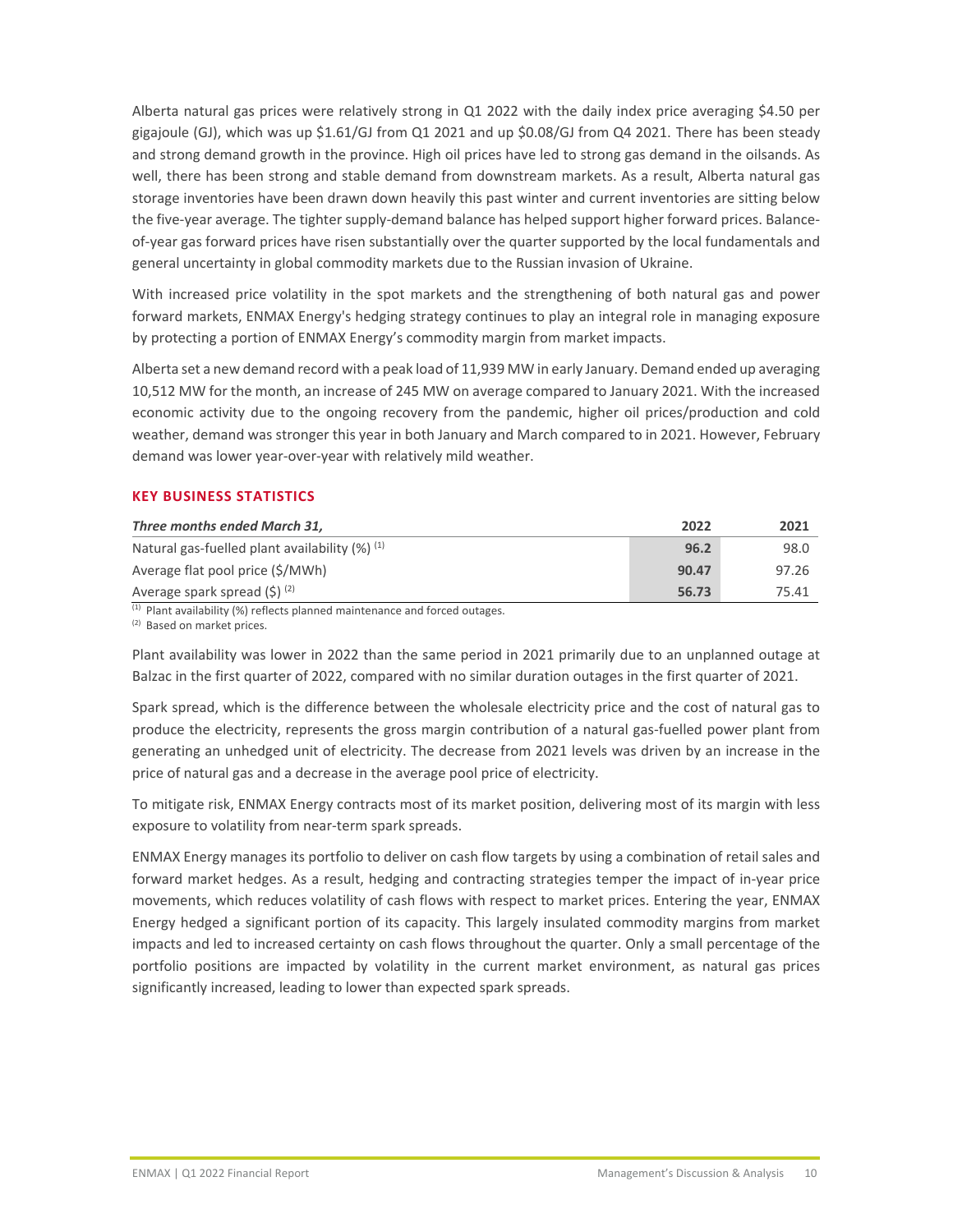# **ENMAX FINANCIAL RESULTS**

#### **ADJUSTED EBIT COMPARED WITH 2021**

|                                                                    | <b>ENMAX</b>      | Versant           | <b>ENMAX</b>             |           | <b>ENMAX</b> |
|--------------------------------------------------------------------|-------------------|-------------------|--------------------------|-----------|--------------|
| (millions of Canadian dollars)                                     | Power             | Power             | Energy                   | Corporate | Consolidated |
| Adjusted EBIT <sup>(1)</sup> for three months ended March 31, 2021 | 32                | 19                | 48                       |           | 101          |
| Increased (decreased) margins attributable to:                     |                   |                   |                          |           |              |
| Transmission and distribution                                      |                   | 6                 |                          |           | 8            |
| Electricity                                                        |                   |                   | 14                       |           | 14           |
| Natural gas                                                        |                   |                   |                          |           |              |
| Contractual services and other                                     | $\left( 1\right)$ |                   | (3)                      |           | (4)          |
| Decreased (increased) expense:                                     |                   |                   |                          |           |              |
| Operations, maintenance & administration (OM&A) <sup>(2)</sup>     |                   | (4)               | (4)                      |           | (3)          |
| Depreciation and amortization                                      | (2)               | $\left( 1\right)$ | $\overline{\phantom{a}}$ |           | (3)          |
| Adjusted EBIT <sup>(1)</sup> for three months ended March 31, 2022 | 36                | 20                | 56                       | ∍         | 114          |

(1) Adjusted EBIT is a non-IFRS measure. See Non-IFRS Financial Measures section.

 $(2)$  Normalized to exclude impact of intercompany transactions with no consolidated impact.

Transmission and distribution margins for the period ended March 31, 2022 increased by \$8 million or 5 per centfrom the same period in 2021. The favourable variance waslargely driven by the 17.5 per cent distribution rate increase Versant Power received in the fourth quarter of 2021.

Electricity margins for the three months ended March 31, 2022 increased by \$14 million or 14 per cent compared to the same period in 2021, primarily due to gains recognized on trading positions in the quarter offset by higher commodity costs to serve customers, retail product preferences shifting to lower margin fixed price electricity offerings and the impact of decreased spark spreads.

Natural gas margins for the three months ended March 31, 2022 increased \$1 million or 5 per cent compared to the same period in the prior year due to higher consumption volumes on fixed price products, partially offset by higher commodity costs to serve customers and retail product preferences shifting to lower margin fixed price natural gas offerings.

Contractual services and other margins decreased by \$4 million or 19 per cent for the period ended March 31, 2022 compared to the same period in 2021, primarily due to reduced emission offset sales activity in 2022.

Management characterizes operations, maintenance and administration (OM&A) costs as other expenses recognized on the consolidated statement of earnings, excluding foreign exchange gains and losses and costs that are included in contractual service margins. For the three months ended March 31, 2022, OM&A increased \$3 million or 3 per cent, when compared to the first quarter of 2021. The unfavourable variance from prior period was largely due to higher levels of recoveries in receivables in 2021 from the Corporation's increased monitoring of credit worthiness from year prior.

Depreciation and amortization expense increased \$3 million or 4 per cent compared to the same period in 2021. This increase was consistent with capital asset additions in the period.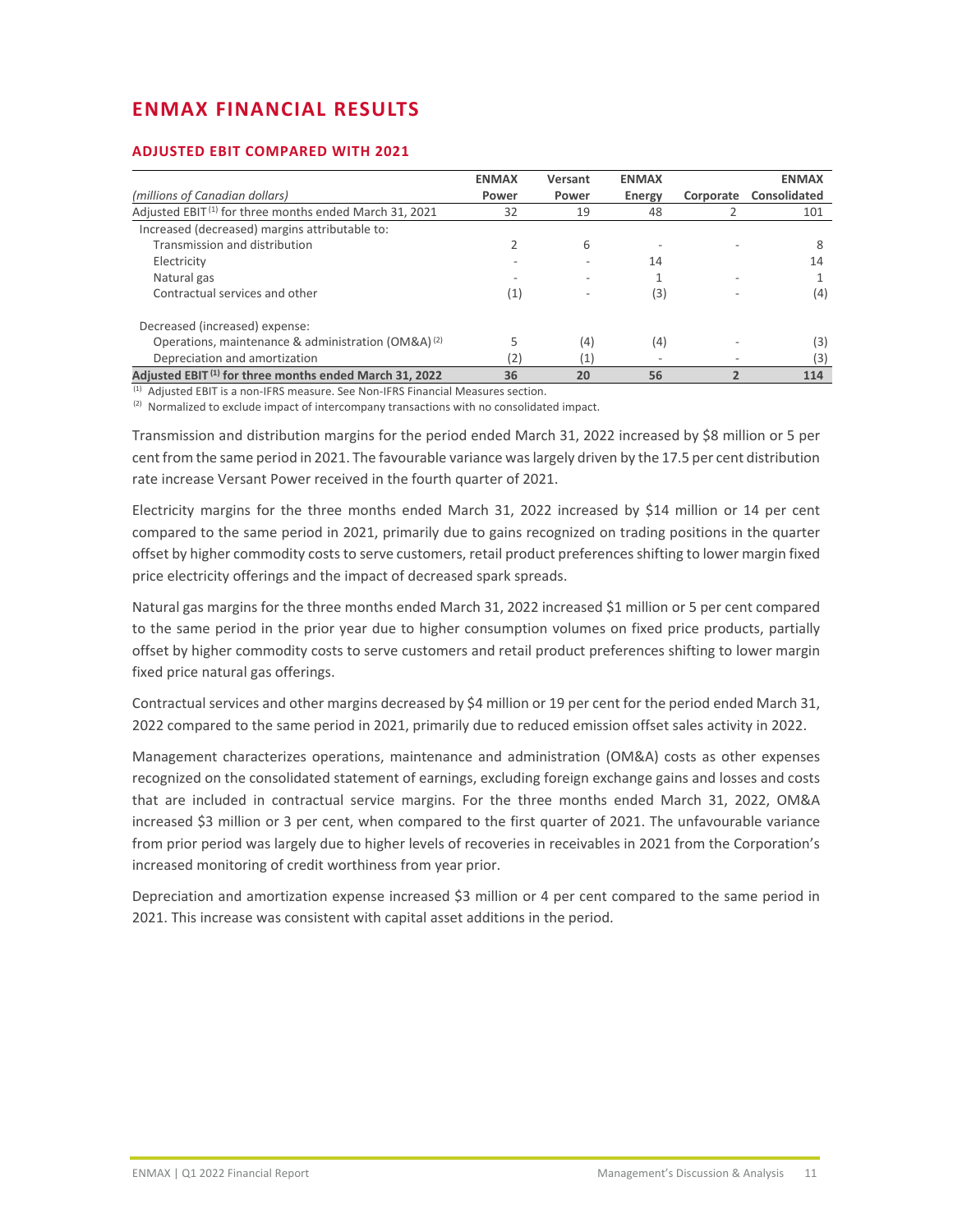#### **OTHER NET EARNINGS ITEMS**

Finance charges for the three months ended March 31, 2022 remained flat compared to the same period in 2021.

The Corporation recorded total income tax expense of \$21 million for the three months ended March 31, 2022, compared to a total tax expense of \$3 million in 2021. The change in this amount is primarily due to changes in taxable income.

#### **OTHER COMPREHENSIVE INCOME AND SHAREHOLDER'S EQUITY**

Other Comprehensive Income (OCI) illustrates earnings under the assumption of full income recognition of gain and loss on the market value of securities and derivatives, otherwise treated as hedges of future revenue and expense, cumulative effects of currency translation of foreign operations, as well as remeasurement gain and loss on pension retirement benefits.

For the three months ended March 31, 2022, OCI includes total losses of \$32 million, compared with losses of \$13 million in 2021. OCI losses in 2022 reflect cumulative foreign exchange translation impacts on consolidation of foreign operations.

Accumulated other comprehensive (loss) is reflected in shareholder's equity along with retained earnings and share capital. Retained earnings for the period increased \$238 million, largely from earnings during the period, partially offset by the \$62 million dividend declared on common shares.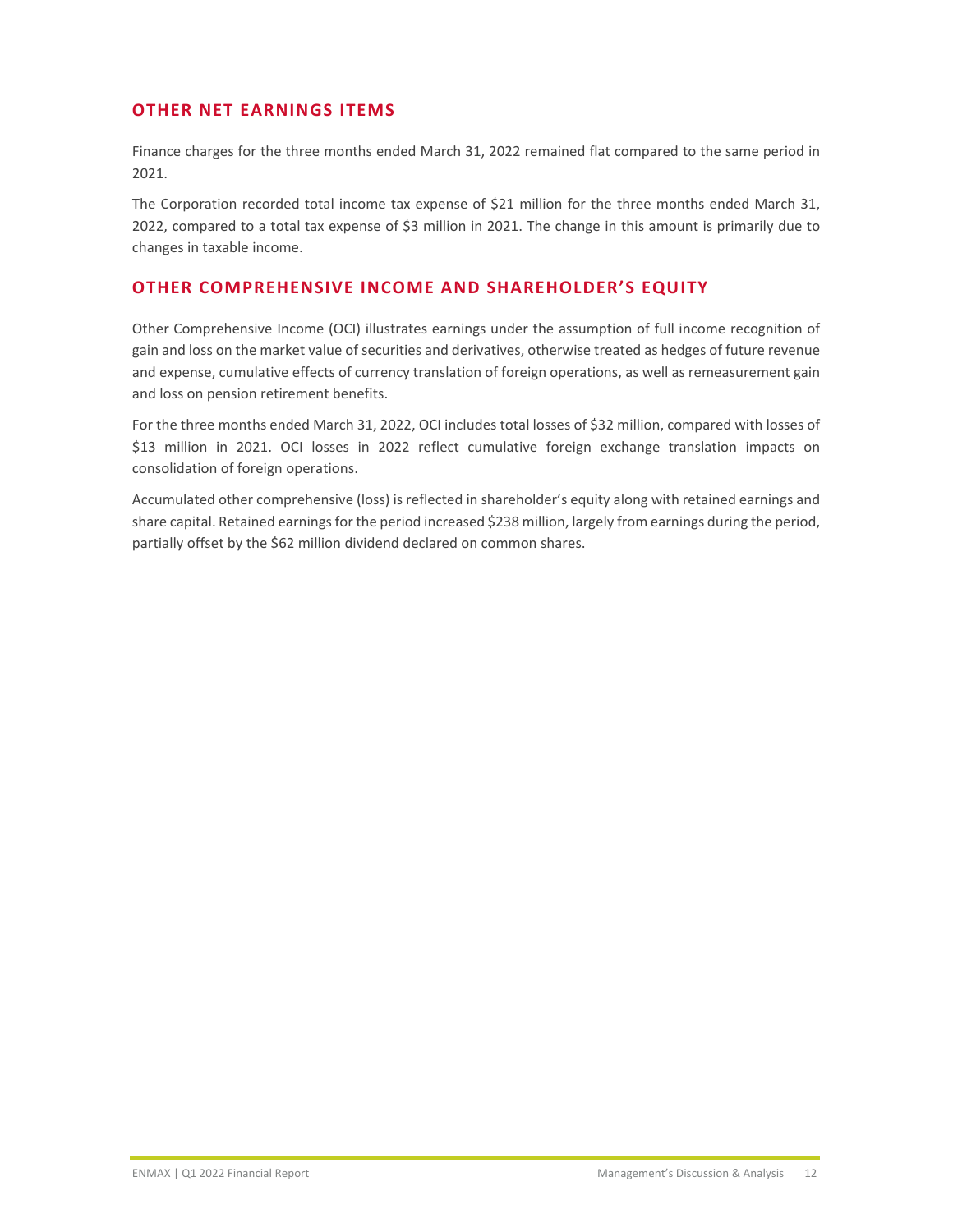# **NON‐IFRS FINANCIAL MEASURES**

The Corporation uses adjusted EBITDA, adjusted EBIT and comparable net earnings as financial performance measures. Management considers adjusted EBITDA a useful measure of business performance, as it provides an indication of the cash flow results generated by primary business activities without consideration asto how those activities are financed and amortized, or how the results are taxed. Adjusted EBITDA is also used to evaluate certain debt coverage ratios. Management believes adjusted EBIT is a useful measure of business performance, which provides an indication of operating results generated by primary business activities. Comparable net earnings provide management with a useful measure of the Corporation's performance against prior periods.

These measures do not have any standard meaning prescribed by IFRS and may not be comparable to similar measures presented by other companies. The purpose of these financial measures and their reconciliation to IFRS financial measures is shown below. These non‐IFRS measures are consistently applied in the previous period.

| Three months ended March 31,                                           |       |      |
|------------------------------------------------------------------------|-------|------|
| (millions of Canadian dollars)                                         | 2022  | 2021 |
| Net earnings (IFRS financial measure)                                  | 300   | 95   |
| Add (deduct):                                                          |       |      |
| Unrealized (gain) on commodities                                       | (238) | (30) |
| Foreign exchange (gain)                                                | (2)   |      |
| Net income tax expense on unrealized (gain) on commodities and foreign |       |      |
| exchange (gain)                                                        | 20    | 3    |
| Comparable net earnings (non-IFRS financial measure)                   | 80    | 68   |
| Add (deduct):                                                          |       |      |
| Finance charges                                                        | 33    | 33   |
| Remaining income tax                                                   |       |      |
| Adjusted EBIT (non-IFRS financial measure)                             | 114   | 101  |
| Add (deduct):                                                          |       |      |
| Depreciation and amortization (excludes regulatory deferral movement)  | 80    | 77   |
| Adjusted EBITDA (non-IFRS financial measure)                           | 194   | 178  |

#### **ADJUSTED EBITDA, ADJUSTED EBIT AND COMPARABLE NET EARNINGS**

Management believes these non‐IFRS measures of operating performance are more meaningful, as results not related to normal operations are excluded. Unrealized gain on commodities reflects the impact of changes in forward natural gas and power prices and the volume of positions for these derivatives over a certain period. This unrealized gain does not necessarily reflect the actual outcome that will be realized on settlement. Furthermore, unlike commodity derivatives, ENMAX's generation capacity and future salesto retail customers are not fair valued under IFRS.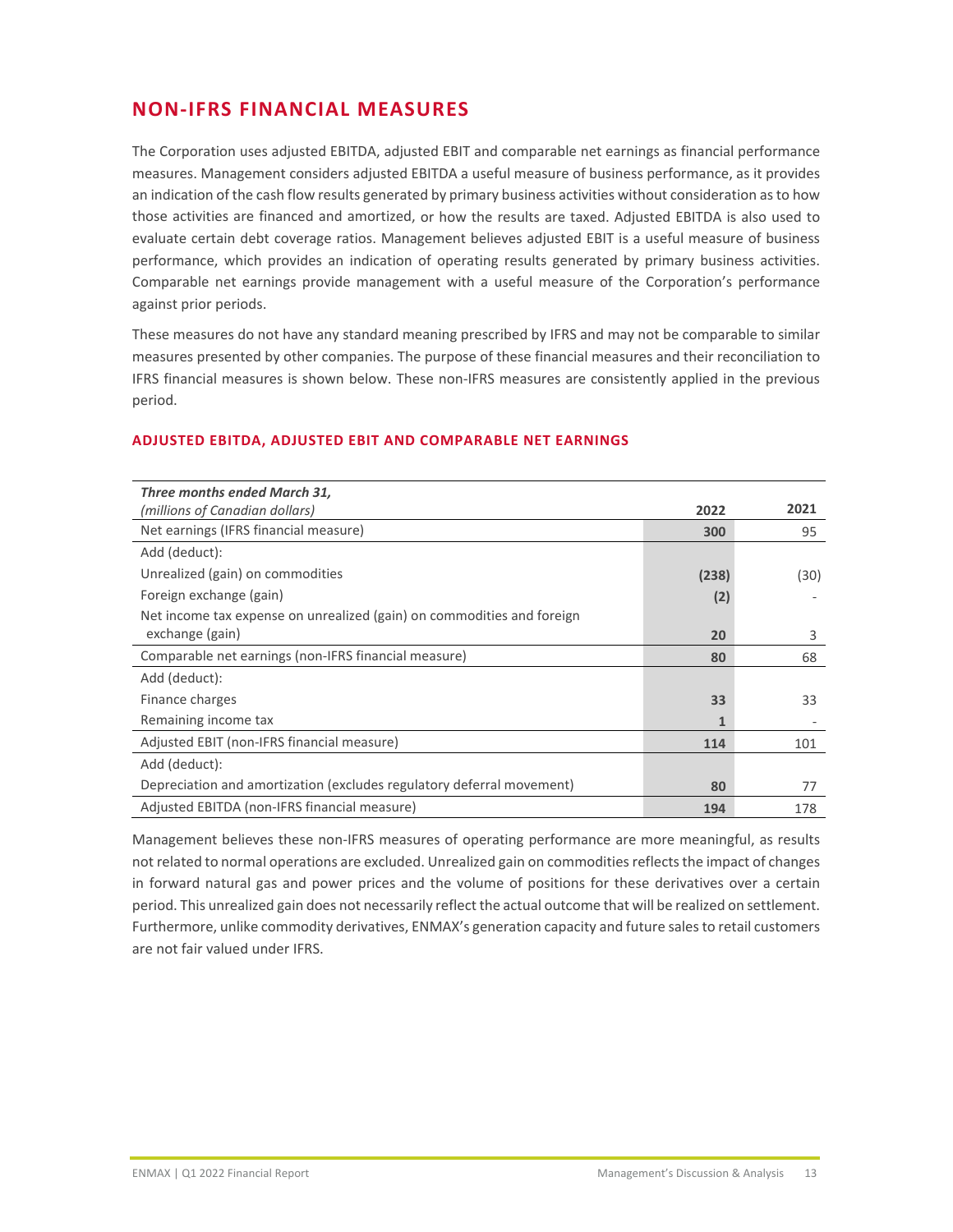# **FINANCIAL POSITION**

As at March 31, 2022, total assets and regulatory deferral account debit balances was \$9,002 million (December 31, 2021 ‐ \$8,605 million). Significant changesin the Corporation'sfinancial position are asfollows:

| As at                                             |       | March 31, December 31, | \$     | %      |                                                                                              |
|---------------------------------------------------|-------|------------------------|--------|--------|----------------------------------------------------------------------------------------------|
| (millions of Canadian dollars, % change)          | 2022  | 2021                   | Change | Change | <b>Explanation for Change</b>                                                                |
| <b>ASSETS</b>                                     |       |                        |        |        |                                                                                              |
| Cash and cash equivalents                         | 181   | 65                     | 116    |        | 179% Refer to Liquidity section                                                              |
| Accounts receivable                               | 837   | 919                    | (82)   |        | (9%) Decrease is mainly<br>attributable to the timing of<br>receipts                         |
| Property, plant and equipment (PP&E)              | 5,880 | 5,915                  | (35)   | (1%)   | Amortization partially offset<br>by capital additions                                        |
| Net financial assets (liabilities) <sup>(1)</sup> | 167   | 42                     | 125    | 298%   | Change in fair value of<br>derivatives                                                       |
| <b>LIABILITIES AND SHAREHOLDER'S EQUITY</b>       |       |                        |        |        |                                                                                              |
| Short-term financing                              | 141   | 218                    | (77)   | (35%)  | Refer to Liquidity section                                                                   |
| Dividend payable                                  | 47    |                        | 47     | 100%   | Dividend declared in March<br>to be paid in quarterly<br>installments                        |
| Accounts payable and accrued liabilities          | 635   | 733                    | (98)   | (13%)  | Change is mainly<br>attributable to the timing of<br>disbursements                           |
| Long-term debt $(1)$                              | 3,366 | 3,332                  | 34     |        | 1% Additional \$100 million USD<br>in borrowings offset by \$62<br>million USD in repayments |
| Asset retirement obligation and other             |       |                        |        |        |                                                                                              |
| provisions                                        | 102   | 128                    | (26)   | (20%)  | Change in discount rates                                                                     |

 $(1)$  Net current and long-term asset and liability positions.

# **LIQUIDITY AND CAPITAL RESOURCES**

ENMAX actively monitors its cash position and anticipated cash flows to optimize funding levels. ENMAX finances working capital requirements, capital investments and maturities of long-term debt through a combination of cash flow from operations, drawings on the Corporation's bank credit facilities, and issuance of long‐term debt.

Cash and cash equivalents increased to \$181 million as at March 31, 2022, compared to \$65 million as at December 31, 2021. Short-term financing of \$141 million as at March 31, 2022 reflects working capital management to address timing of expenditures.

ENMAX's credit facility agreements and trust indenture include standard events of default and covenant provisions, whereby accelerated repayment and/or termination of agreements may result if the Corporation were to default on payment or violate certain covenants. As at March 31, 2022, the Corporation was compliant with all debt covenants and expects to remain so throughout 2022.

As at March 31, 2022, ENMAX had issued \$50 million in commercial paper with a fair value of \$50 million and average interest rate of 1.34 per cent (December 31, 2021 ‐ \$100 million at 0.96 per cent), and had drawn \$90 million on existing credit facilities with an average interest rate of 2.10 per cent (December 31, 2021 ‐ \$118 million at 1.90 per cent). ENMAX's total debt balance as at March 31, 2022 was \$3,507 million (December 31, 2020 ‐ \$3,550 million).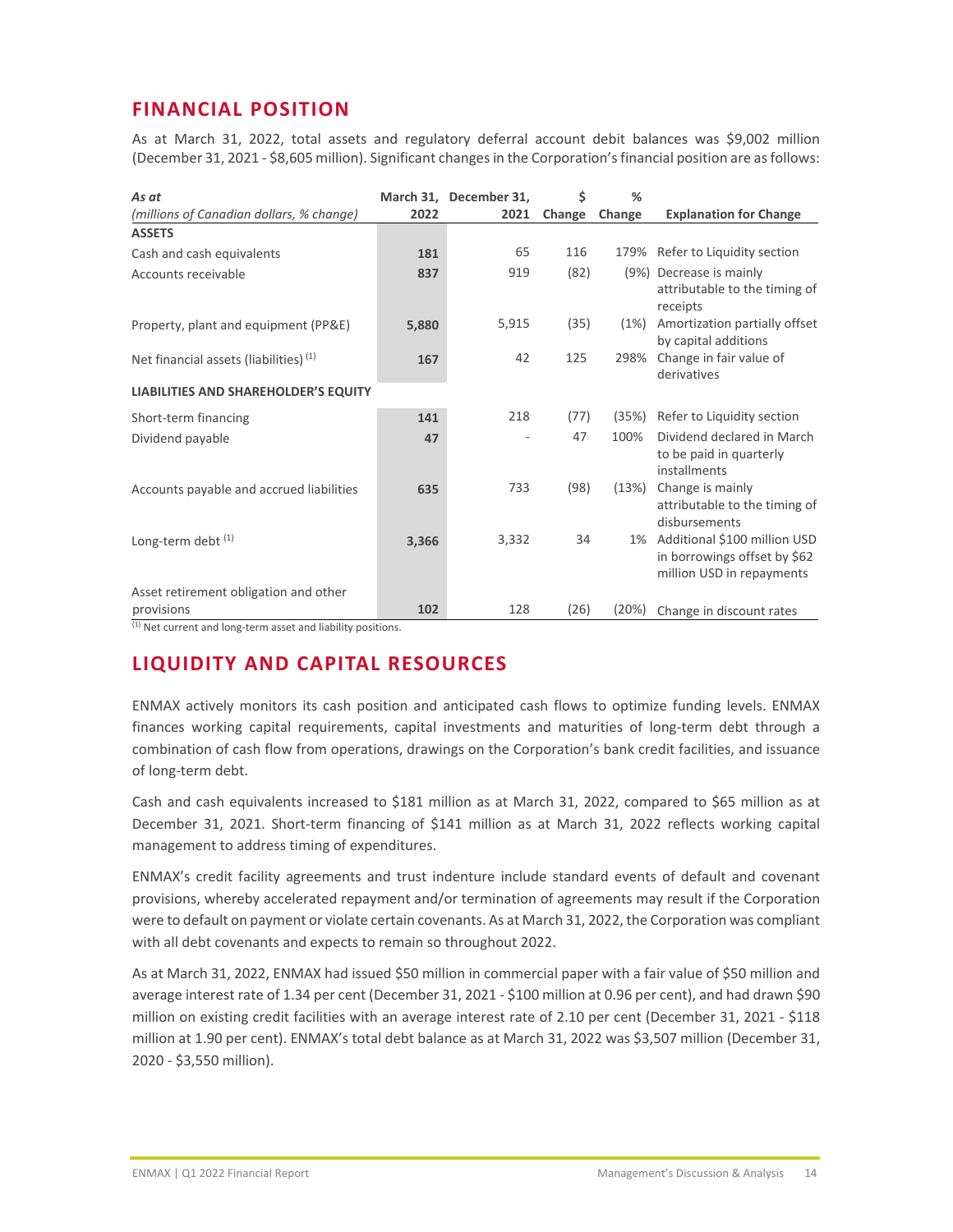In January 2022, Versant Power completed the issuance of an unsecured \$100 million USD senior note, bearing interest at a rate of 3.15 per cent, payable semi‐annually, and maturing on January 28, 2052. The net proceeds of the senior note were used to refinance the \$62 million USD senior unsecured notes maturing January 31, 2022 and \$20 million USD general and refunding mortgage bond that matured April 10, 2022.

On June 11, 2021 S&P revised ENMAX's outlook from BBB‐ with a stable outlook to BBB‐ with a negative outlook due to leverage taken on during the Versant Power acquisition. On July 8, 2021, DBRS confirmed ENMAX's long‐term rating at BBB (high) with a stable outlook. In the fourth quarter of 2021 ENMAX initiated the process of obtaining a new credit rating with Fitch. On March 14, 2022, ENMAX received a first-time Long-Term Issuer Default Rating from Fitch of BBB with a stable outlook.

#### **CREDIT FACILITIES**

|                                         | 2022             |           | 2021                     |           |
|-----------------------------------------|------------------|-----------|--------------------------|-----------|
|                                         | <b>Borrowing</b> |           | <b>Borrowing</b>         |           |
| As at March 31,                         | capacity         | Available | capacity                 | Available |
| Committed Credit Facilities (1)         | 800              | 660       | 1,100                    | 354       |
| Demand Credit Facilities <sup>(2)</sup> | 850              | 488       | $\overline{\phantom{0}}$ |           |
| Total                                   | 1,650            | 1.148     | 1,100                    | 354       |

 $<sup>(1)</sup>$  The Corporation's committed syndicated credit facilities mature in 2025 and are provided by national and regional lenders.</sup>

 $^{(2)}$  Demand credit facilities currently have \$810 million allocated to letters of credit, and the remaining \$40 million allocated for general corporate purposes.

In 2021, ENMAX restructured and extended its bank credit facilities. The new credit facilities consist of a \$800 million committed syndicated credit facility, maturing in 2025, and \$850 million in demand credit facilities, with no maturity.

# **RISK AND RISK MANAGEMENT**

On March 8, 2022 and April 19, 2022, the Bank of Canada announced increases in the prime lending rate of 25 and 50 basis points, respectively. The Governor of the Bank of Canada issignaling potential for further rates hikes throughout 2022 in an effort to curb inflation. The Corporation's debt is largely long-term and fixed rate, therefore exposure to interest rate risk is not significant. ENMAX is exposed to rate increases on short‐term debt and any new long-term issuances. These are expected to be a small portion of the Corporation's debt profile throughout 2022.

The Corporation's remaining business and operational risks as described in the Corporation's December 31, 2021 MD&A are materially consistent as at March 31, 2022.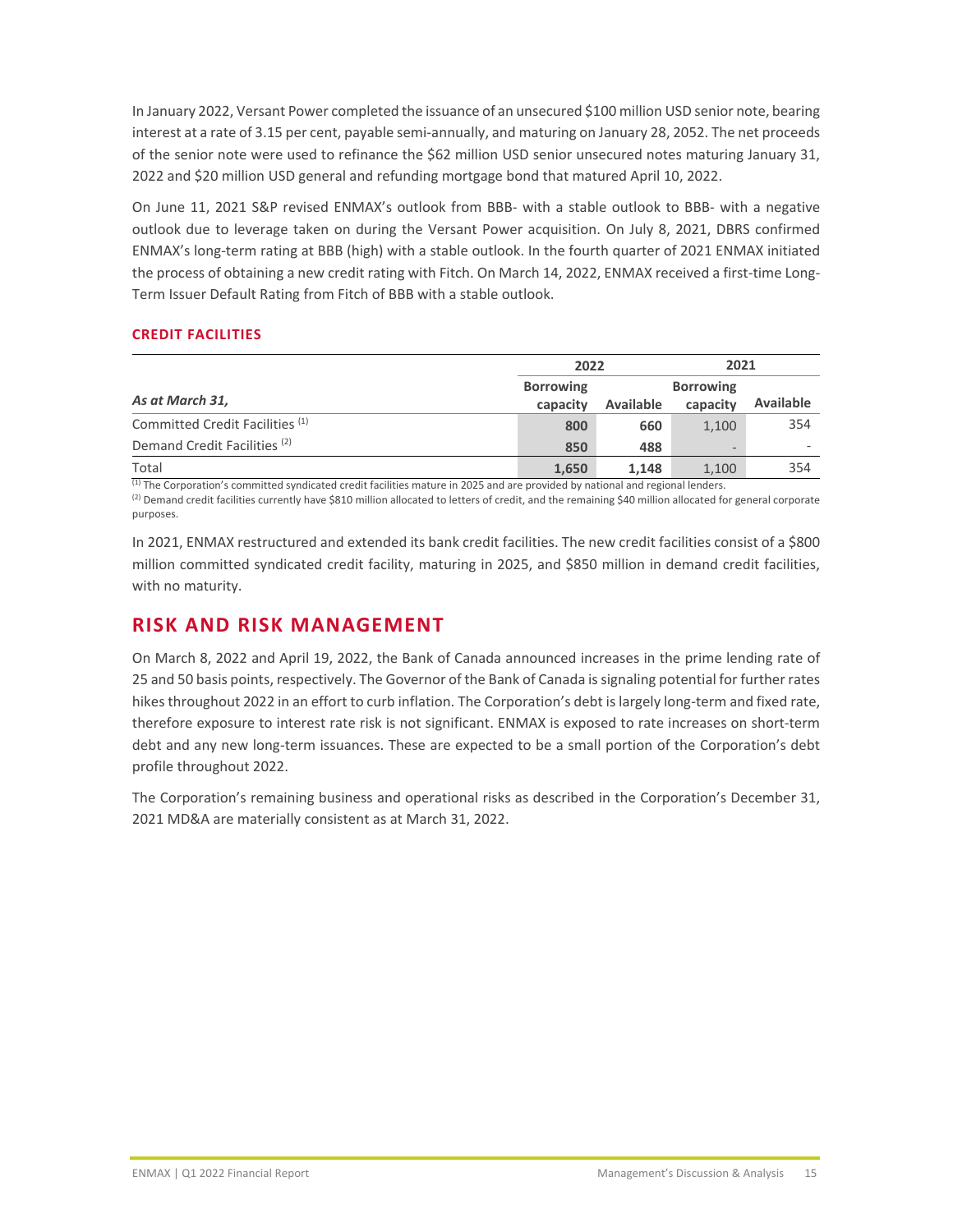# **CONDENSED CONSOLIDATED INTERIM FINANCIAL STATEMENTS**

# Contents

| 1.  |  |
|-----|--|
| 2.  |  |
| 3.  |  |
| 4.  |  |
| 5.  |  |
| 6.  |  |
| 7.  |  |
| 8.  |  |
| 9.  |  |
| 10. |  |
| 11. |  |
| 12. |  |
| 13. |  |
| 14. |  |
| 15. |  |
| 16. |  |
| 17. |  |
| 18. |  |
| 19. |  |
| 20. |  |
| 21. |  |
|     |  |
|     |  |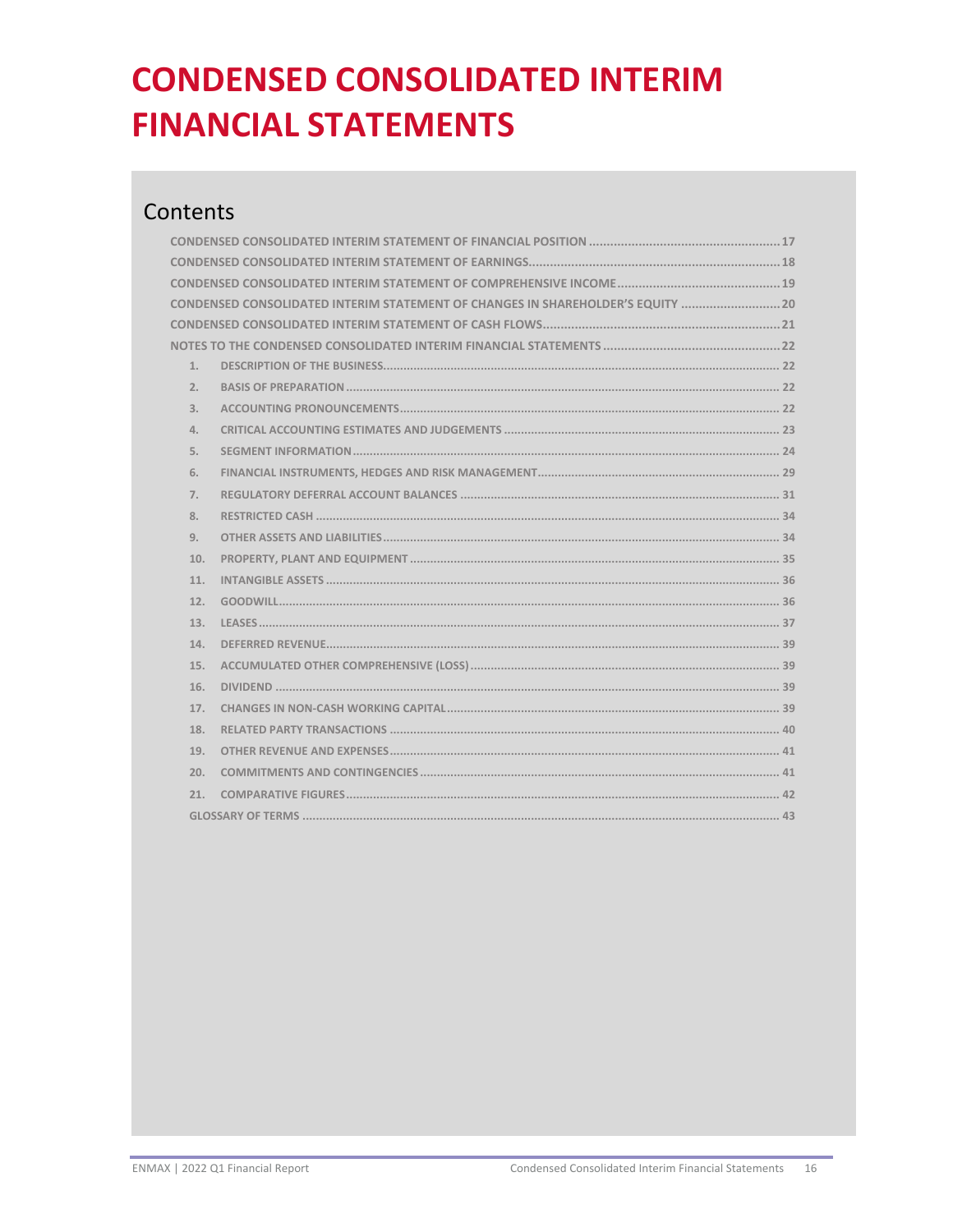# **CONDENSED CONSOLIDATED INTERIM STATEMENT OF FINANCIAL POSITION**

| As at<br>(unaudited), (millions of Canadian dollars)                 | March 31,<br>2022 | December 31,<br>2021 |
|----------------------------------------------------------------------|-------------------|----------------------|
| <b>ASSETS</b>                                                        |                   |                      |
| Cash and cash equivalents                                            | \$<br>181         | \$<br>65             |
| Accounts receivable                                                  | 837               | 919                  |
| Current portion of financial assets (Note 6)                         | 487               | 169                  |
| Other current assets (Note 9)                                        | 60                | 56                   |
|                                                                      | 1,565             | 1,209                |
| Property, plant and equipment (PP&E) (Notes 10 and 13)               | 5,880             | 5,915                |
| Intangible assets (Note 11)                                          | 322               | 321                  |
| Goodwill (Note 12)                                                   | 596               | 611                  |
| Deferred income tax assets                                           | 63                | 60                   |
| Financial assets (Note 6)                                            | 235               | 144                  |
| Other long-term assets (Note 9)                                      | 189               | 197                  |
| <b>TOTAL ASSETS</b>                                                  | 8,850             | 8,457                |
| REGULATORY DEFERRAL ACCOUNT DEBIT BALANCES (Note 7)                  | 152               | 148                  |
| TOTAL ASSETS AND REGULATORY DEFERRAL ACCOUNT DEBIT BALANCES          | \$<br>9,002       | \$<br>8,605          |
| <b>LIABILITIES</b>                                                   |                   |                      |
| Short-term financing (Note 6)                                        | \$<br>141         | \$<br>218            |
| Accounts payable and accrued liabilities                             | 635               | 733                  |
| Dividend payable                                                     | 47                |                      |
| Current portion of long-term debt (Note 6)                           | 400               | 480                  |
| Current portion of financial liabilities (Note 6)                    | 476               | 199                  |
| Current portion of deferred revenue (Note 14)                        | 7                 | 6                    |
| Current portion of lease liabilities                                 | 5                 | 5                    |
| Other current liabilities (Note 9)                                   | 42                | 38                   |
| Current portion of asset retirement obligations and other provisions | $\overline{2}$    | 3                    |
|                                                                      | 1,755             | 1,682                |
| Long-term debt (Note 6)                                              | 2,966             | 2,852                |
| Deferred income tax liabilities                                      | 299               | 279                  |
| Post-employment benefits                                             | 104               | 102                  |
| Financial liabilities (Note 6)                                       | 79                | 72                   |
| Deferred revenue (Note 14)                                           | 589               | 586                  |
| Lease liabilities                                                    | 41                | 42                   |
| Other long-term liabilities (Note 9)                                 | 9                 | 13                   |
| Asset retirement obligations and other provisions                    | 100               | 125                  |
| <b>TOTAL LIABILITIES</b>                                             | 5,942             | 5,753                |
| REGULATORY DEFERRAL ACCOUNT CREDIT BALANCES (Note 7)                 | 139               | 137                  |
| SHAREHOLDER'S EQUITY                                                 |                   |                      |
| Share capital                                                        | 280               | 280                  |
| Retained earnings                                                    | 2,802             | 2,564                |
| Accumulated other comprehensive (loss) (Note 15)                     | (161)             | (129)                |
|                                                                      | 2,921             | 2,715                |
| TOTAL LIABILITIES, REGULATORY DEFERRAL ACCOUNT CREDIT BALANCES AND   |                   |                      |
| SHAREHOLDER'S EQUITY                                                 | \$<br>9,002       | \$<br>8,605          |

Commitments and contingencies (Note 20).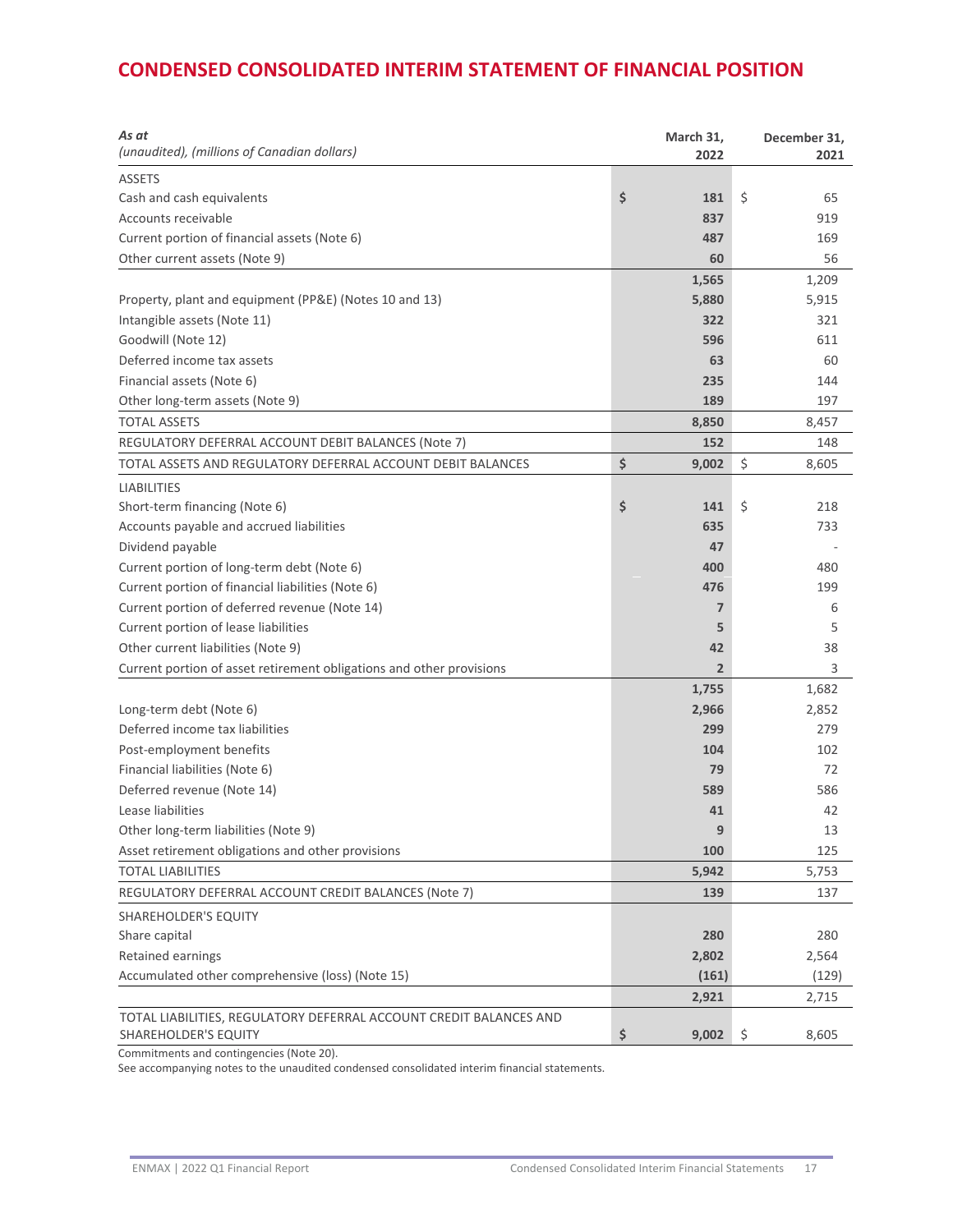# **CONDENSED CONSOLIDATED INTERIM STATEMENT OF EARNINGS**

| Three months ended March 31,                                  |           |           |
|---------------------------------------------------------------|-----------|-----------|
| (unaudited), (millions of Canadian dollars)                   | 2022      | 2021      |
| REVENUE (Note 5)                                              |           |           |
| Transmission and distribution                                 | \$<br>279 | \$<br>265 |
| Electricity                                                   | 353       | 357       |
| Natural gas                                                   | 170       | 142       |
| Local access fees (Note 18)                                   | 56        | 38        |
| Contractual services                                          | 18        | 24        |
| Contributions in aid of construction (CIAC) revenue (Note 14) | 5         | 5         |
| Other revenue (Note 19)                                       | 4         | 5         |
| <b>TOTAL REVENUE</b>                                          | 885       | 836       |
| <b>OPERATING EXPENSES (Note 5)</b>                            |           |           |
| Transmission and distribution                                 | 130       | 124       |
| Electricity and fuel purchases                                | 3         | 230       |
| Natural gas and delivery                                      | 149       | 122       |
| Local access fees (Note 18)                                   | 56        | 38        |
| Depreciation and amortization                                 | 80        | 77        |
| Other expenses (Note 19)                                      | 119       | 122       |
| <b>TOTAL OPERATING EXPENSES</b>                               | 537       | 713       |
| <b>OPERATING PROFIT</b>                                       | 348       | 123       |
| Finance charges                                               | 33        | 33        |
| NET EARNINGS BEFORE TAX                                       | 315       | 90        |
| Deferred income tax expense                                   | 21        | 3         |
| NET EARNINGS - BEFORE NET MOVEMENT IN REGULATORY DEFERRAL     |           |           |
| <b>ACCOUNT BALANCES</b>                                       | 294       | 87        |
| NET MOVEMENT IN REGULATORY DEFERRAL ACCOUNT BALANCES (Note 7) | 6         | 8         |
| <b>NET EARNINGS</b>                                           | \$<br>300 | \$<br>95  |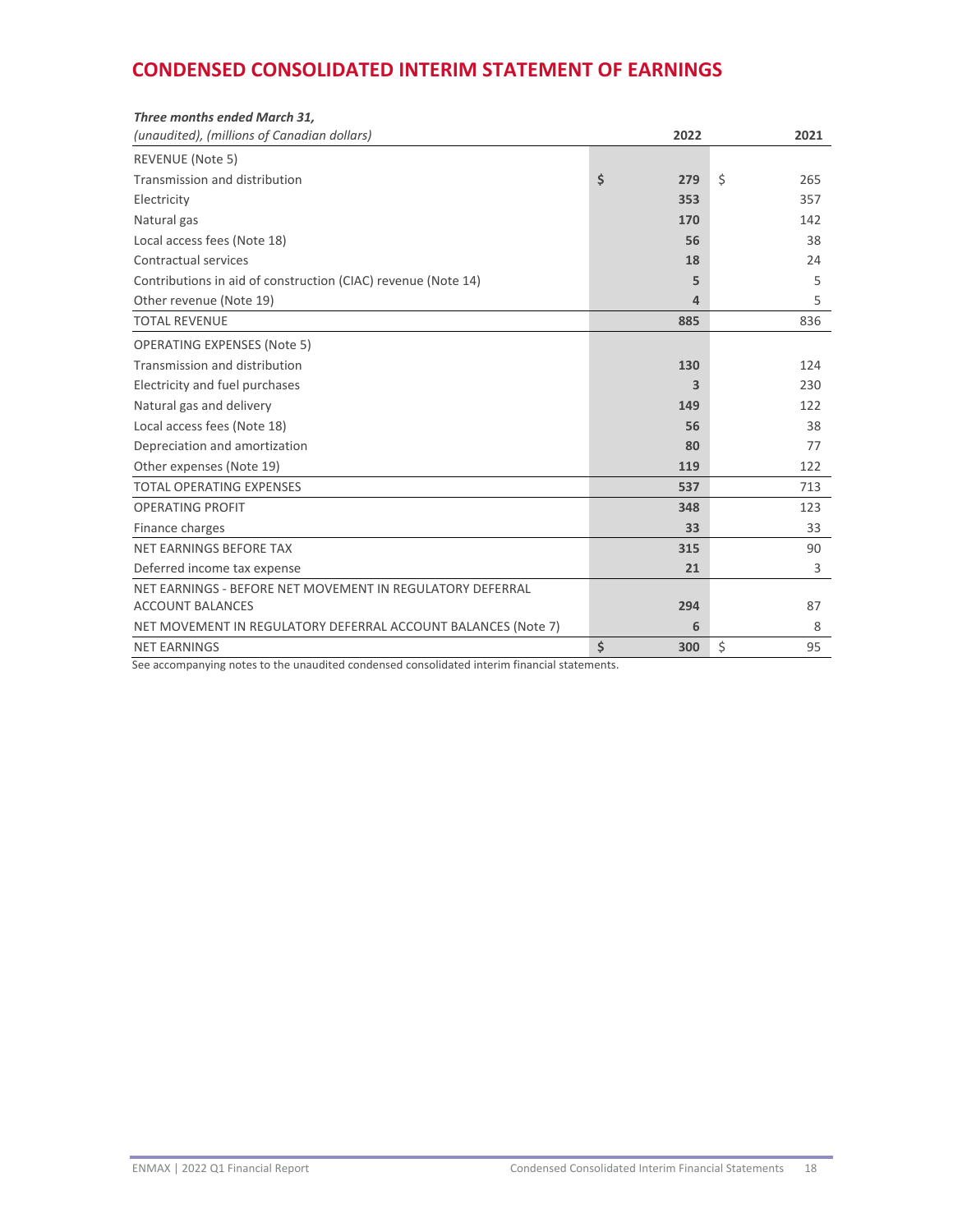# **CONDENSED CONSOLIDATED INTERIM STATEMENT OF COMPREHENSIVE INCOME**

| Three months ended March 31,                                              |      |      |
|---------------------------------------------------------------------------|------|------|
| (unaudited), (millions of Canadian dollars)                               | 2022 | 2021 |
| <b>NET EARNINGS</b>                                                       | 300  | 95   |
| OTHER COMPREHENSIVE INCOME, NET OF INCOME TAX                             |      |      |
| Items that will not be reclassified subsequently to statement of earnings |      |      |
| Cumulative (losses) on translation adjustment                             | (32) | (13) |
| Other comprehensive (loss), net of income tax                             | (32) | (13) |
| TOTAL COMPREHENSIVE INCOME                                                | 268  | 82   |
|                                                                           |      |      |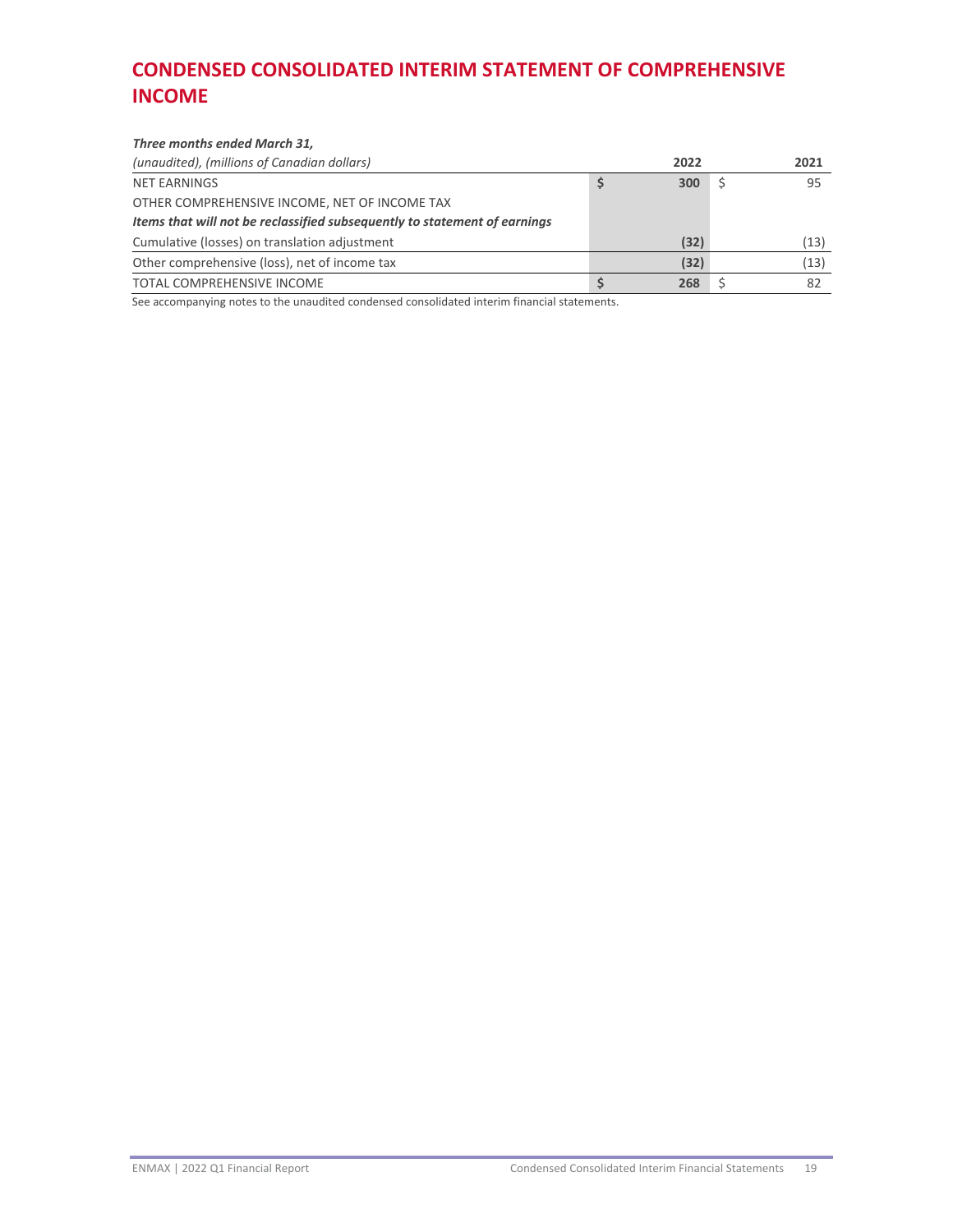# **CONDENSED CONSOLIDATED INTERIM STATEMENT OF CHANGES IN SHAREHOLDER'S EQUITY**

|                                               |    |              |    |                 |    | <b>Accumulated Other</b> |             |
|-----------------------------------------------|----|--------------|----|-----------------|----|--------------------------|-------------|
| (unaudited)                                   |    | <b>Share</b> |    | Retained        |    | Comprehensive            |             |
| (millions of Canadian dollars)                |    | Capital      |    | <b>Earnings</b> |    | Income (Loss)            | Total       |
| As at January 1, 2022                         | \$ | 280          | \$ | 2,564           | \$ | (129)                    | \$<br>2,715 |
| Net earnings                                  |    |              |    | 300             |    |                          | 300         |
| Other comprehensive (loss), net of income tax |    |              |    |                 |    | (32)                     | (32)        |
| Total comprehensive income (loss)             |    |              |    | 300             |    | (32)                     | 268         |
| Dividends (Note 16)                           |    |              |    | (62)            |    |                          | (62)        |
| As at March 31, 2022                          | Ś. | 280          |    | 2,802           |    | (161)                    | 2,921       |
|                                               |    |              |    |                 |    |                          |             |
| As at January 1, 2021                         | \$ | 280          | Ś  | 2,326           | Ś. | (190)                    | \$<br>2,416 |
| Net earnings                                  |    |              |    | 95              |    |                          | 95          |
| Other comprehensive (loss), net of income tax |    |              |    |                 |    | (13)                     | (13)        |
| Total comprehensive income (loss)             |    |              |    | 95              |    | (13)                     | 82          |
| Dividends (Note 16)                           |    |              |    | (58)            |    |                          | (58)        |
| As at March 31, 2021                          |    | 280          |    | 2,363           |    | (203)                    | 2,440       |
| Net earnings                                  |    |              |    | 201             |    |                          | 201         |
| Other comprehensive income, net of income tax |    |              |    |                 |    | 74                       | 74          |
| As at December 31, 2021                       | \$ | 280          | Ś  | 2,564           | \$ | (129)                    | \$<br>2,715 |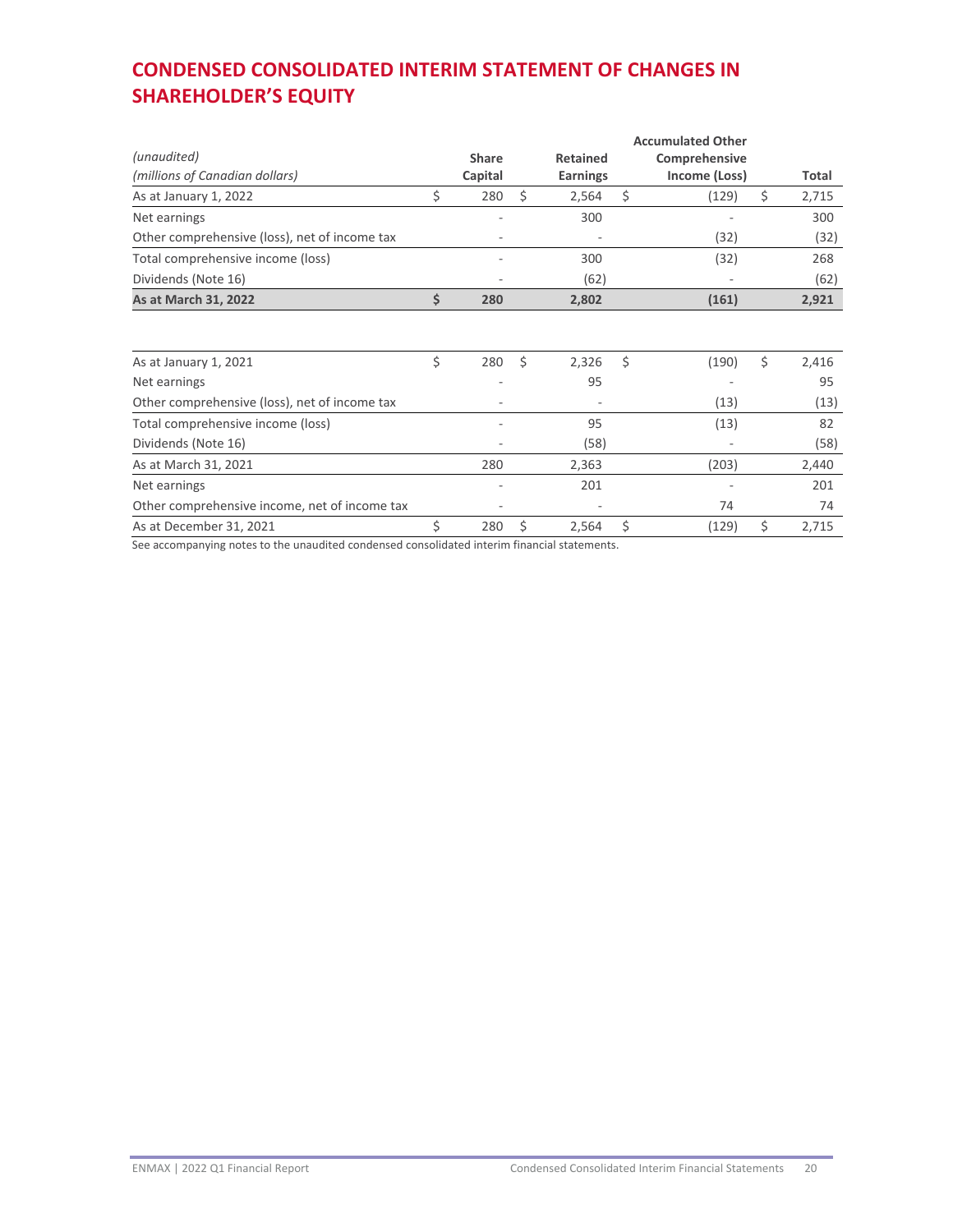# **CONDENSED CONSOLIDATED INTERIM STATEMENT OF CASH FLOWS**

| Three months ended March 31,                                  |              |                |
|---------------------------------------------------------------|--------------|----------------|
| (unaudited), (millions of Canadian dollars)                   | 2022         | 2021           |
| CASH PROVIDED (USED IN) BY:                                   |              |                |
| <b>OPERATING ACTIVITIES</b>                                   |              |                |
| Net earnings                                                  | \$<br>300    | \$<br>95       |
| Reconciliation of net earnings to cash flow from operating:   |              |                |
| CIAC additions (Note 14)                                      | 9            | 5              |
| CIAC revenue (Note 14)                                        | (5)          | (5)            |
| Depreciation and amortization                                 | 80           | 77             |
| Finance charges                                               | 33           | 33             |
| Income tax expense                                            | 21           | 3              |
| Change in unrealized market value of financial contracts      | (238)        | (30)           |
| Post-employment benefits                                      | $\mathbf{1}$ | $\overline{2}$ |
| Foreign exchange (gain)                                       | (36)         | (11)           |
| Change in non-cash working capital (Note 17)                  | 81           | (27)           |
| Cash flow from operations                                     | 246          | 142            |
|                                                               |              |                |
| Interest (paid) $(1)$                                         | (10)         | (18)           |
| Net cash flow provided by operating activities                | 236          | 124            |
|                                                               |              |                |
| <b>INVESTING ACTIVITIES</b>                                   |              |                |
| Purchase of property, plant and equipment and intangibles (1) | (74)         | (99)           |
| Cash flow (used in) investing activities                      | (74)         | (99)           |
|                                                               |              |                |
| <b>FINANCING ACTIVITIES</b>                                   |              |                |
| Repayment of short-term debt                                  | (683)        | (815)          |
| Proceeds from short-term debt                                 | 606          | 971            |
| Repayment of long-term debt                                   | (78)         | (121)          |
| Proceeds from long-term debt                                  | 125          |                |
| Repayment of lease liability                                  | (1)          | (2)            |
| Dividend paid (Note 16)                                       | (15)         | (14)           |
| Cash flow (used in) provided by financing activities          | (46)         | 19             |
|                                                               |              |                |
| Increase in cash and cash equivalents                         | 116          | 44             |
| Cash and cash equivalents, beginning of period                | 65           | 40             |
| CASH AND CASH EQUIVALENTS, END OF PERIOD                      | \$<br>181    | \$<br>84       |
| Cash and cash equivalents, end of period consist of:          |              |                |
| Cash                                                          | \$<br>148    | \$<br>69       |
| Restricted cash (Note 8)                                      | 33           | 15             |
|                                                               | \$<br>181    | \$<br>84       |

 $^{(1)}$  Interest paid excludes \$1 million of capitalized borrowing costs (2021 - \$1 million), which is included in purchase of PP&E and intangibles. Including capitalized borrowing costs, total interest paid during the three months ended March 31, 2022 was \$11 million (2021 ‐ \$19 million).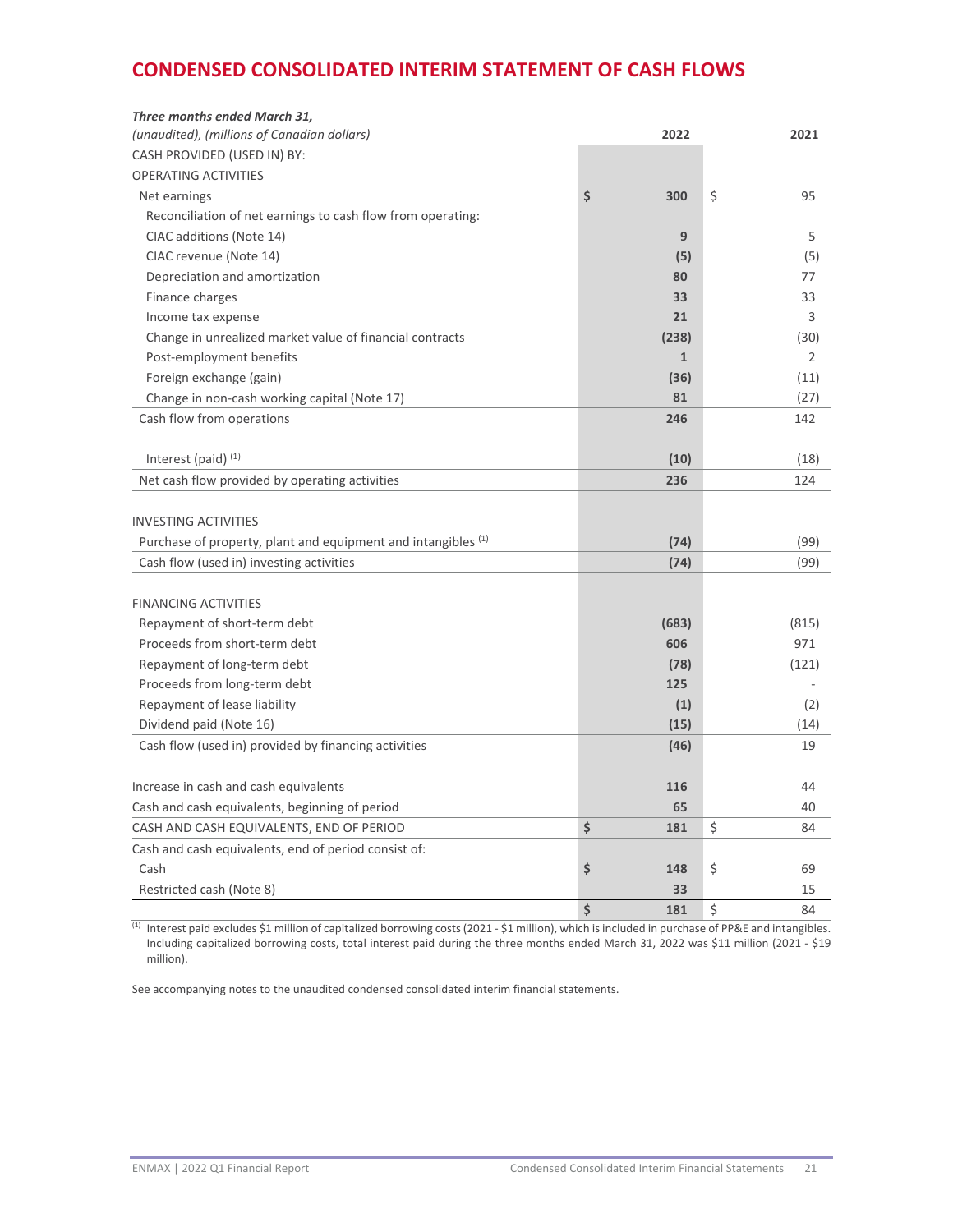# **NOTES TO THE CONDENSED CONSOLIDATED INTERIM FINANCIAL STATEMENTS**

**(Unaudited)**

#### **1. DESCRIPTION OF THE BUSINESS**

ENMAX Corporation, a wholly owned subsidiary of The City of Calgary (The City), was incorporated under the *Business Corporations Act* (Alberta) in July 1997; operations began on January 1, 1998. ENMAX Corporation's mandate was to carry on the electric utility transmission and distribution operations previously directed by the Calgary Electric System. Since 1998, ENMAX Corporation has grown from its transmission and distribution roots to include electricity generation, commercial and residential solar, and electricity and natural gas retail businesses.

The registered office of ENMAX Corporation and its subsidiaries (ENMAX or the Corporation) is at 141 ‐ 50 Avenue SE, Calgary AB, T2G 4S7. The Corporation's principal place of business is Alberta.

ENMAX Corporation, through its subsidiary, Versant Power, engagesin transmission and distribution operations in the Bangor Hydro District (BHD) as well as the Maine Public District (MPD), in Maine, U.S.

#### **2. BASIS OF PREPARATION**

These unaudited interim condensed consolidated financial statements have been prepared by management in accordance with International Financial Reporting Standards (IFRS) as issued by the International Accounting Standards Board (IASB) and interpretations of the International Financial Reporting Interpretations Committee. These interim statements do not include all the disclosures required in annual consolidated financial statements and should be read in conjunction with the Corporation's consolidated financial statements for the year ended December 31, 2021.

These consolidated financial statements were approved and authorized for issuance by ENMAX's Board of Directors on May 19, 2022.

#### **BASIS OF MEASUREMENT**

These interim statements have been prepared on the historical cost basis, except for financial derivative instruments measured at fair value.

#### **FUNCTIONAL AND PRESENTATION CURRENCY**

The Corporation operates in two functional currencies: Canadian and U.S. dollars. The latter is translated into the Corporation's presentation currency and, unless otherwise stated, these interim statements are presented in millions of Canadian dollars.

#### **3. ACCOUNTING PRONOUNCEMENTS**

The following standards and interpretations are not yet effective under IFRS and have not been applied in preparing these unaudited interim statements. The Corporation is currently assessing the impact of adopting these standards.

#### *IAS 1 Presentation of Financial Statements*

The amended IAS 1 provides detailed guidance on how an entity should disclose liabilities as either current or non‐current, especially in circumstances where an entity has the right to defer settlement of the obligation past the 12-month operating cycle. IASB also issued amendments to IAS 1 to guide preparers in determining which accounting policies to disclose in financial statements. The amended standard applies to entities with year-ends beginning on or after January 1, 2023 with early adoption, on a retrospective basis.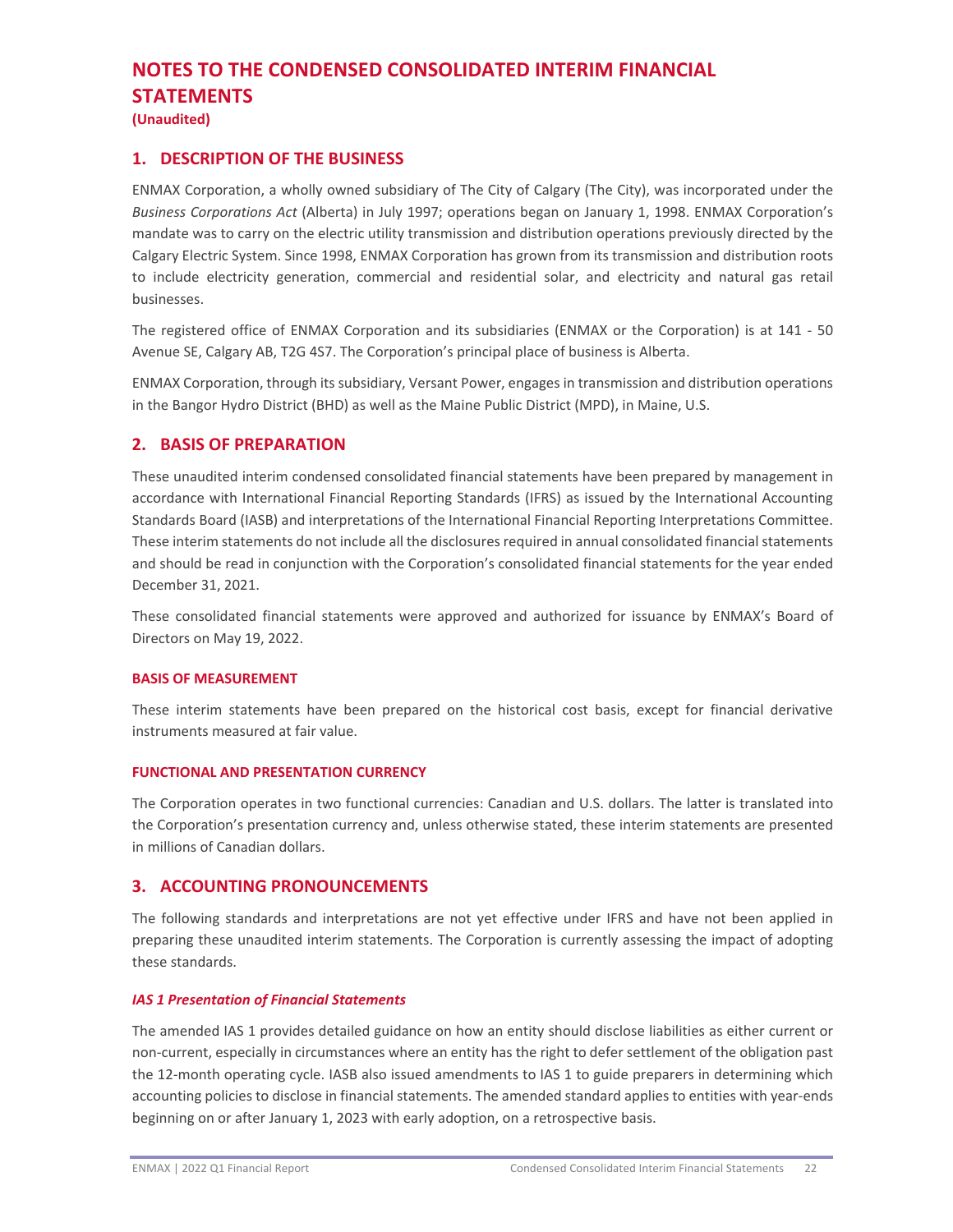#### *IFRS 10 Consolidated Financial Statements*

The amended IFRS 10 provides guidance on loss of control in a subsidiary and remeasurement of the retained interest in the former subsidiary. The amended standard replaces the requirement to remeasure the retained interest at fair value while restricting the amount of gain or loss that could be recognized on the loss of control. IASB has not set an implementation date for this amended standard but companies have the option of early adopting this standard on a prospective basis.

#### *IAS 28 Investments in Associates and Joint Ventures*

The amended IAS 28 provides guidance on gains and losses arising from both upstream and downstream transactions involving assets that do not constitute a business between the parent and its associate or joint venture. The proposed standard limits the amount of gain and loss that could be recorded on such transactions. IASB has not set an implementation date for this amended standard but companies have the option of early adopting this standard on a prospective basis.

#### *Regulatory Assets and Regulatory Liabilities*

On January 28, 2021, IASB issued an Exposure Draft on Regulated Assets and Regulated Liabilities which is expected to replace IFRS 14 Regulatory Deferral Accounts. The proposed new standard will give stakeholders better information about the financial performance of companies that are subject to rate regulation. This standard may have an impact on ENMAX Power and Versant Power segments. IASB has not set an implementation date for this new standard.

#### **4. CRITICAL ACCOUNTING ESTIMATES AND JUDGEMENTS**

The preparation of these interim statements requires management to select appropriate accounting policies and make judgements, estimates and assumptions that affect the reported amounts of revenues, expenses, assets and liabilities, as well as to disclose contingent assets and liabilities. These estimates and judgements involve matters that are inherently complex and uncertain. Judgements and estimates are continually evaluated and are based on historical experience and expectations of future events. Changes to accounting estimates are recognized prospectively. Refer to Note 3 of the Corporation's December 31, 2021 annual consolidated financial statements for further details.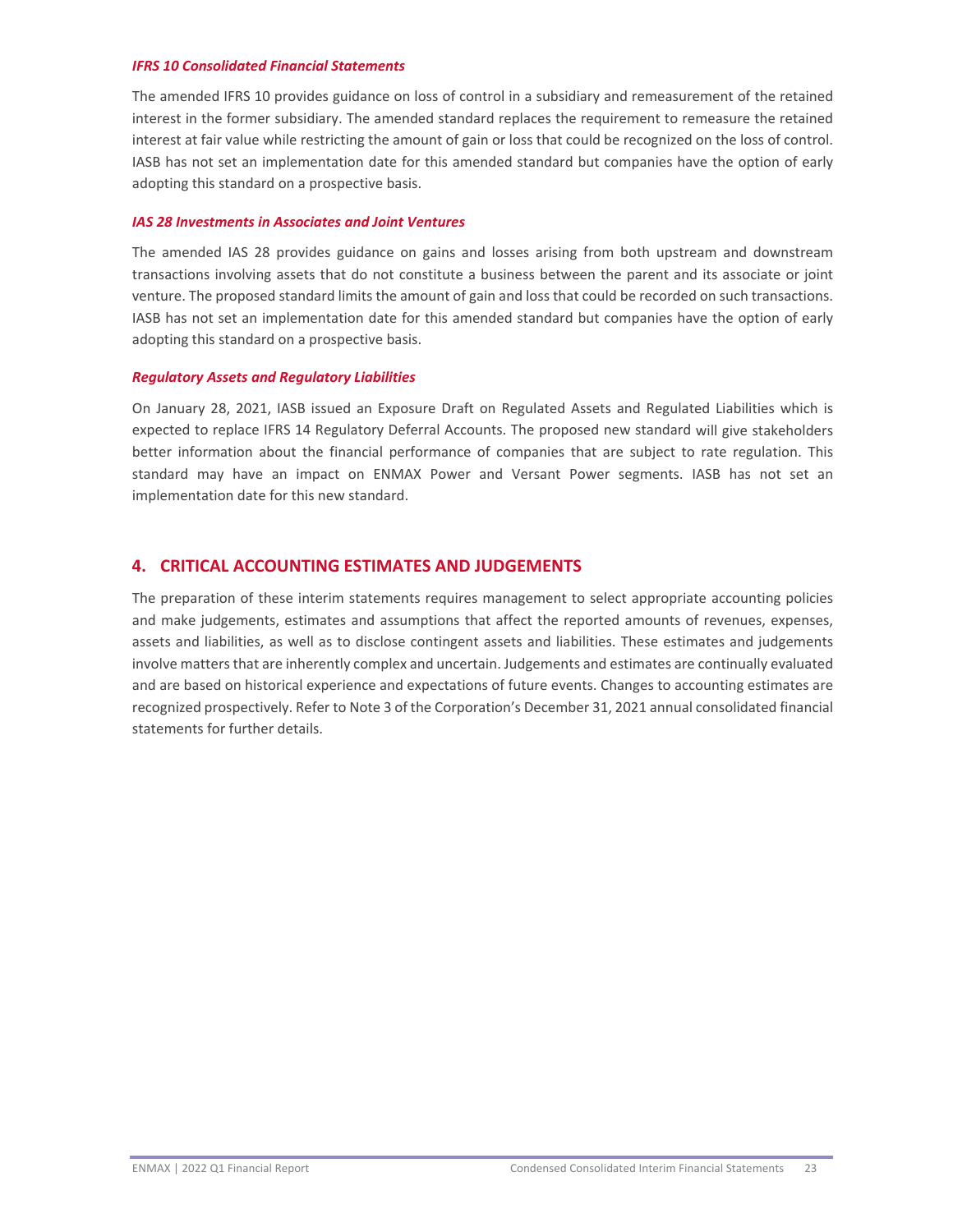#### **5. SEGMENT INFORMATION**

The Corporation has four main business segments representing separately managed business units, each of which offers different products and services.

#### **ENMAX POWER**

ENMAX Power is primarily a regulated operating segment established to own and operate electricity transmission and distribution assets in the Calgary service area through various legal entities and affiliated companies. ENMAX Power's objective is to operate and maintain the safety and high reliability of its transmission and distribution system while efficiently meeting Calgary's power delivery infrastructure needs. ENMAX Power also delivers project execution for customer infrastructure in areas such as power infrastructure, light rail transit, and commercial and residential development.

#### **VERSANT POWER**

Versant Power operates as a separate and distinct regulated electricity transmission and distribution utility, serving customers in northern and eastern Maine, U.S. Versant Power's role includes planning for the needs of the system, maintaining the transmission and distribution system within the service area, evaluating new technologies that can enable greater reliability, resiliency, and customer choice, and timing investments so that benefits for customers exceed costs.

#### **ENMAX ENERGY**

ENMAX Energy is an Alberta‐based integrated competitive generation and retail business, providing electricity, natural gas, distributed energy resource solutions and customer care services to approximately 700,000 customers throughout Alberta. ENMAX Energy also carries out retail energy supply and related functions for the Calgary Regulated Rate Option (RRO) through affiliated legal entities.

#### **CORPORATE**

Corporate provides financing and shared legal, finance and accounting, human resources, governance, information technology and other administrative functions to the operating segments.

|                                                             | March 31, | December 31, |
|-------------------------------------------------------------|-----------|--------------|
| As at                                                       | 2022      | 2021         |
| <b>ENMAX Power</b>                                          | 3,192     | 3,171        |
| <b>Versant Power</b>                                        | 2,322     | 2,277        |
| <b>ENMAX Energy</b>                                         | 3,207     | 2,870        |
| Corporate                                                   | 129       | 139          |
| Total assets                                                | 8,850     | 8,457        |
| Regulatory deferral account debit balances (Note 7)         | 152       | 148          |
| Total assets and regulatory deferral account debit balances | 9,002     | 8,605        |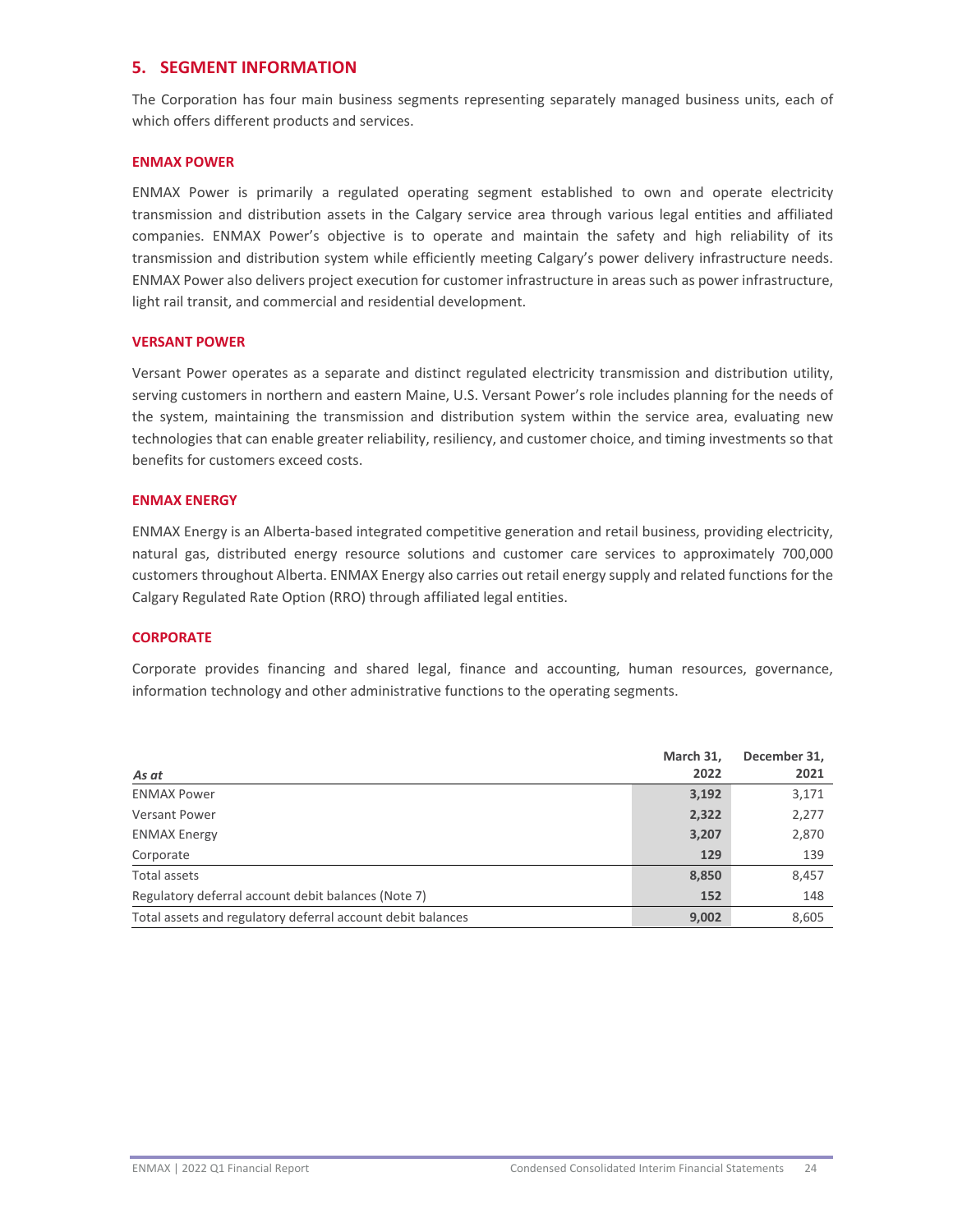#### **SEGMENTED TOTAL ASSETS AND REGULATORY DEFERRAL ACCOUNT BALANCES**

#### **COMPARATIVE SEGMENT INFORMATION**

Segment information reflects the presentation regularly reviewed by executive management, who use segmented operating profit as the basis for making decisions around asset allocation or assessing performance. Items such as unrealized gain or loss on commodities, foreign exchange, and net regulatory deferral movement are excluded from the "Total" column. The "IFRS Financial Total" column reflects what is reported in ENMAX's Consolidated Statement of Earnings.

|                                   |              |                          |                          |                          |       | Regulatory               | Other                    |                       |
|-----------------------------------|--------------|--------------------------|--------------------------|--------------------------|-------|--------------------------|--------------------------|-----------------------|
| Three months ended March 31, 2022 | <b>ENMAX</b> | Versant                  | <b>ENMAX</b>             |                          |       | <b>Deferral</b>          | Presentation             | <b>IFRS Financial</b> |
| (millions of Canadian dollars)    | Power        | Power                    | Energy                   | Corporate                | Total | Movement                 | Reclass                  | Total                 |
| <b>REVENUE</b>                    |              |                          |                          |                          |       |                          |                          |                       |
| Transmission and distribution     | 196          | 92                       |                          |                          | 288   | (9)                      |                          | 279                   |
| Electricity                       |              |                          | 384                      | (32)                     | 352   | $\mathbf{1}$             |                          | 353                   |
| Natural gas                       |              |                          | 170                      |                          | 170   |                          |                          | 170                   |
| Local access fees                 | 56           |                          |                          |                          | 56    |                          |                          | 56                    |
| Other revenue                     | 23           | $\overline{2}$           | $\overline{7}$           |                          | 32    | (5)                      | $\overline{a}$           | 27                    |
| <b>TOTAL REVENUE</b>              | 275          | 94                       | 561                      | (32)                     | 898   | (13)                     | $\overline{a}$           | 885                   |
| <b>OPERATING EXPENSES</b>         |              |                          |                          |                          |       |                          |                          |                       |
| Transmission and distribution     | 103          | 29                       |                          |                          | 132   | (2)                      |                          | 130                   |
| Electricity and fuel purchases    |              | $\overline{\phantom{a}}$ | 273                      | (32)                     | 241   |                          | (238)                    | 3                     |
| Natural gas and delivery          |              | ٠                        | 149                      |                          | 149   |                          |                          | 149                   |
| Local access fees                 | 56           | $\overline{\phantom{a}}$ | $\overline{\phantom{a}}$ | $\overline{\phantom{m}}$ | 56    |                          |                          | 56                    |
| Depreciation and amortization     | 37           | 14                       | 30                       | (1)                      | 80    |                          |                          | 80                    |
| Other expenses                    | 43           | 31                       | 53                       | (1)                      | 126   | (5)                      | (2)                      | 119                   |
| <b>TOTAL OPERATING EXPENSES</b>   | 239          | 74                       | 505                      | (34)                     | 784   | (7)                      | (240)                    | 537                   |
| <b>OPERATING PROFIT</b>           | 36           | 20                       | 56                       | $\overline{2}$           | 114   | (6)                      | 240                      | 348                   |
| Unrealized (gain) on commodities  |              |                          |                          |                          | (238) |                          | 238                      |                       |
| Foreign exchange (gain)           |              |                          |                          |                          | (2)   |                          | $\overline{2}$           |                       |
| Finance charges                   |              |                          |                          |                          | 33    |                          |                          | 33                    |
| NET EARNINGS BEFORE TAX           |              |                          |                          |                          | 321   | (6)                      | $\overline{a}$           | 315                   |
| Deferred income tax expense       |              |                          |                          |                          | 21    | $\overline{\phantom{a}}$ | $\overline{\phantom{a}}$ | 21                    |
| NET EARNINGS BEFORE NET           |              |                          |                          |                          |       |                          |                          |                       |
| <b>MOVEMENT IN REGULATORY</b>     |              |                          |                          |                          |       |                          |                          |                       |
| DEFERRAL ACCOUNT BALANCES         |              |                          |                          |                          | 300   | (6)                      |                          | 294                   |
| NET MOVEMENT IN REGULATORY        |              |                          |                          |                          |       |                          |                          |                       |
| DEFERRAL ACCOUNT BALANCES         |              |                          |                          |                          |       | 6                        |                          | 6                     |
| <b>NET EARNINGS</b>               |              |                          |                          |                          | 300   | $\overline{\phantom{a}}$ |                          | 300                   |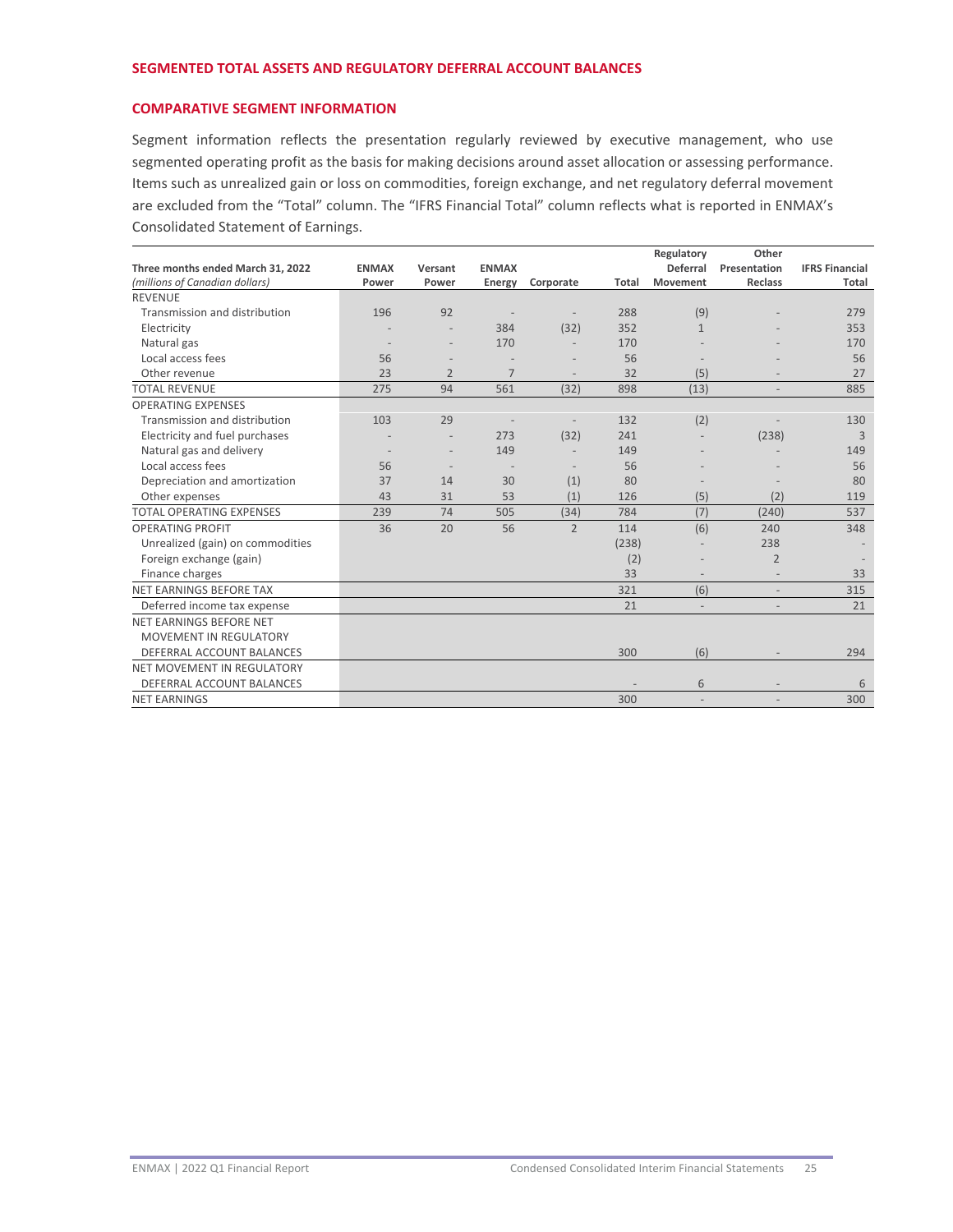|                                   |              |                          |                          |                          |       | Regulatory               | Other                    |                       |
|-----------------------------------|--------------|--------------------------|--------------------------|--------------------------|-------|--------------------------|--------------------------|-----------------------|
| Three months ended March 31, 2021 | <b>ENMAX</b> | Versant                  | <b>ENMAX</b>             |                          |       | Deferral                 | Presentation             | <b>IFRS Financial</b> |
| (millions of Canadian dollars)    | Power        | Power                    | Energy                   | Corporate                | Total | Movement                 | <b>Reclass</b>           | Total                 |
| <b>REVENUE</b>                    |              |                          |                          |                          |       |                          |                          |                       |
| Transmission and distribution     | 187          | 74                       | $\overline{\phantom{a}}$ | $\overline{\phantom{a}}$ | 261   | $\overline{4}$           |                          | 265                   |
| Electricity                       |              | ٠                        | 390                      | (33)                     | 357   |                          |                          | 357                   |
| Natural gas                       | ٠            | $\overline{\phantom{a}}$ | 142                      |                          | 142   |                          |                          | 142                   |
| Local access fees                 | 38           |                          |                          |                          | 38    |                          |                          | 38                    |
| Other revenue                     | 28           | 2                        | 9                        | $\overline{\phantom{a}}$ | 39    | (5)                      |                          | 34                    |
| <b>TOTAL REVENUE</b>              | 253          | 76                       | 541                      | (33)                     | 837   | (1)                      | $\overline{\phantom{a}}$ | 836                   |
| <b>OPERATING EXPENSES</b>         |              |                          |                          |                          |       |                          |                          |                       |
| Transmission and distribution     | 96           | 17                       | $\overline{\phantom{a}}$ | $\overline{\phantom{a}}$ | 113   | 11                       | ÷,                       | 124                   |
| Electricity and fuel purchases    |              | ٠                        | 293                      | (33)                     | 260   |                          | (30)                     | 230                   |
| Natural gas and delivery          | ٠            | $\overline{\phantom{a}}$ | 122                      | ٠                        | 122   |                          |                          | 122                   |
| Local access fees                 | 38           | $\overline{\phantom{a}}$ |                          | ٠                        | 38    |                          |                          | 38                    |
| Depreciation and amortization     | 35           | 13                       | 30                       | (1)                      | 77    |                          |                          | 77                    |
| Other expenses                    | 52           | 27                       | 48                       | (1)                      | 126   | (4)                      |                          | 122                   |
| <b>TOTAL OPERATING EXPENSES</b>   | 221          | 57                       | 493                      | (35)                     | 736   | $\overline{7}$           | (30)                     | 713                   |
| <b>OPERATING PROFIT</b>           | 32           | 19                       | 48                       | $\overline{2}$           | 101   | (8)                      | 30                       | 123                   |
| Unrealized (gain) on commodities  |              |                          |                          |                          | (30)  |                          | 30                       |                       |
| Finance charges                   |              |                          |                          |                          | 33    |                          | $\overline{\phantom{a}}$ | 33                    |
| NET EARNINGS BEFORE TAX           |              |                          |                          |                          | 98    | (8)                      | $\overline{\phantom{a}}$ | 90                    |
| Deferred income tax expense       |              |                          |                          |                          | 3     | $\sim$                   | L.                       | 3                     |
| <b>NET EARNINGS BEFORE NET</b>    |              |                          |                          |                          |       |                          |                          |                       |
| <b>MOVEMENT IN REGULATORY</b>     |              |                          |                          |                          |       |                          |                          |                       |
| DEFERRAL ACCOUNT BALANCES         |              |                          |                          |                          | 95    | (8)                      |                          | 87                    |
| NET MOVEMENT IN REGULATORY        |              |                          |                          |                          |       |                          |                          |                       |
| DEFERRAL ACCOUNT BALANCES         |              |                          |                          |                          |       | 8                        |                          | 8                     |
| <b>NET EARNINGS</b>               |              |                          |                          |                          | 95    | $\overline{\phantom{a}}$ | $\overline{\phantom{a}}$ | 95                    |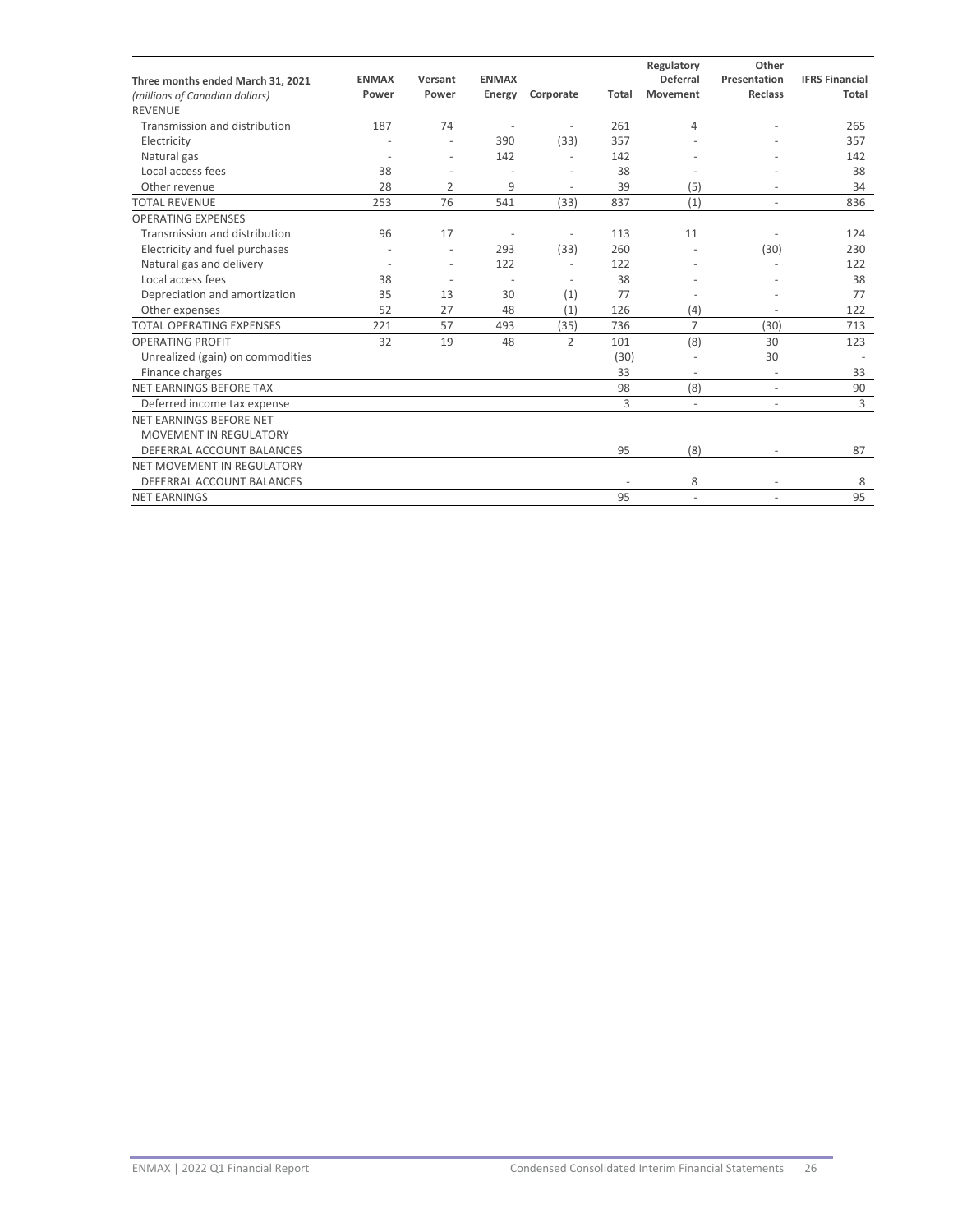#### **REVENUE**

| <b>Types of Customers</b>            |                                                                                    |
|--------------------------------------|------------------------------------------------------------------------------------|
| and Sales Channel                    | Nature and significant payment terms                                               |
| Transmission                         | ENMAX receives revenue from the Alberta Electric System Operator (AESO)            |
|                                      | specifically for the use of its transmission grid system.                          |
| Distribution                         | ENMAX receives revenue from electricity retailers specifically for the use of its  |
|                                      | electricity distribution system to deliver electricity to customers.               |
| U.S. Operations                      | Through Versant Power, ENMAX receives revenues from residential, commercial        |
|                                      | and industrial customers for use of its transmission and distribution grid system. |
|                                      | Transmission rates are set by the United States Federal Energy Regulatory          |
|                                      | Commission (FERC), while distribution rates are set by the Maine Public Utilities  |
|                                      | Commission (MPUC).                                                                 |
| Mass market                          | Mass Market is comprised of residential and small business customers who           |
|                                      | consume less than 250,000 kilowatt hours/year. These customers can be supplied     |
|                                      | electricity through competitive contracts, the Regulated Rate Option, or default   |
|                                      | supplier rate which fluctuates monthly. Natural gas is always supplied under a     |
|                                      | competitive contract.                                                              |
| Commercial market                    | Commercial Market is business-to-business competitive contracting for electricity  |
|                                      | and/or natural gas. A small number of commercial customers who do not negotiate    |
|                                      | a contract are supplied electricity on a default supplier rate which fluctuates    |
|                                      | monthly.                                                                           |
| City of Calgary local<br>access fees | ENMAX collects fees from customers based on rates established by the Franchise     |
|                                      | Fee Agreement between ENMAX and The City. These fees are remitted to The City.     |
| Government and<br>institutional      | ENMAX receives revenue from governments and municipalities (counties, cities and   |
|                                      | towns), entities backed by the government, universities, colleges and school       |
|                                      | boards.                                                                            |
| Other                                | ENMAX receives other revenue from individual consumers to large corporations       |
|                                      | who in turn receive credit and terms based on their respective services and credit |
|                                      | history.                                                                           |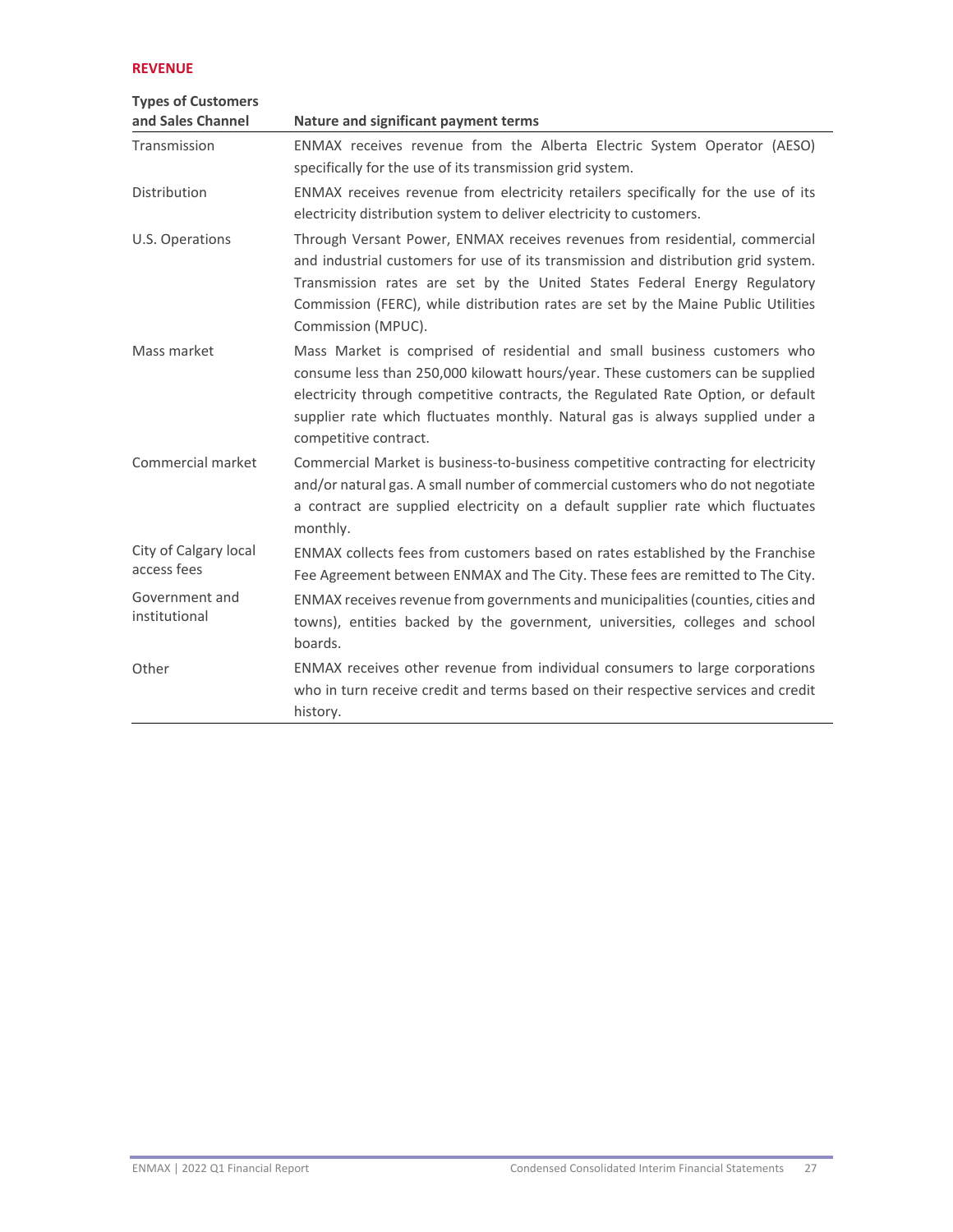#### **REVENUE – MAJOR CUSTOMERS AND SALES CHANNELS**

| Three months ended March 31, 2022<br>(millions of Canadian<br>dollars) | <b>Transmission</b>          | <b>Distribution</b>      | U.S.<br><b>Operations</b> | <b>Mass</b><br><b>Market</b> | Commercial<br><b>Market</b>  | <b>Calgary Local</b><br><b>Access Fees</b> | City of Government<br>and<br>Institutional | Other                    | Total |
|------------------------------------------------------------------------|------------------------------|--------------------------|---------------------------|------------------------------|------------------------------|--------------------------------------------|--------------------------------------------|--------------------------|-------|
| Transmission &<br>distribution                                         | 26                           | 161                      | 92                        | $\qquad \qquad \blacksquare$ |                              | $\qquad \qquad$                            |                                            | $\overline{\phantom{a}}$ | 279   |
| Electricity                                                            |                              |                          |                           |                              |                              |                                            |                                            |                          |       |
| <b>ENMAX Energy</b>                                                    | $\qquad \qquad$              | $\overline{\phantom{0}}$ | $\overline{\phantom{a}}$  | 86                           | 210                          | $\qquad \qquad -$                          | $\overline{\phantom{0}}$                   | $\overline{\phantom{a}}$ | 296   |
| Regulated                                                              | $\qquad \qquad \blacksquare$ | $\overline{\phantom{0}}$ | $\overline{\phantom{a}}$  | 49                           | 8                            | $\overline{\phantom{a}}$                   | $\overline{\phantom{0}}$                   | $\overline{\phantom{a}}$ | 57    |
| Natural gas                                                            | $\qquad \qquad \blacksquare$ | $\overline{\phantom{0}}$ | $\overline{\phantom{0}}$  | 123                          | 47                           | $\overline{\phantom{a}}$                   | $\overline{\phantom{0}}$                   | $\overline{\phantom{a}}$ | 170   |
| Local access fees                                                      | $\overline{\phantom{0}}$     |                          |                           | $\overline{a}$               | $\qquad \qquad$              | 56                                         | $\overline{\phantom{0}}$                   | $\overline{\phantom{a}}$ | 56    |
| Contractual<br>services                                                | $\overline{\phantom{0}}$     |                          |                           |                              |                              | $\overline{\phantom{a}}$                   | 10                                         | 8                        | 18    |
| Other revenue &<br><b>CIAC</b>                                         | $\qquad \qquad \blacksquare$ |                          | $\overline{2}$            | $\overline{\phantom{a}}$     | $\qquad \qquad \blacksquare$ | $\overline{\phantom{a}}$                   | $\overline{\phantom{a}}$                   | $\overline{7}$           | 9     |
| <b>TOTAL REVENUE</b>                                                   | 26                           | 161                      | 94                        | 258                          | 265                          | 56                                         | 10                                         | 15                       | 885   |

| Three months ended March 31, 2021 |                     |                          |                          |                          |                          | <b>City of Calgary Government</b> |               |        |       |
|-----------------------------------|---------------------|--------------------------|--------------------------|--------------------------|--------------------------|-----------------------------------|---------------|--------|-------|
| (millions of Canadian             |                     |                          | U.S.                     | <b>Mass</b>              | Commercial               | <b>Local Access</b>               | and           |        |       |
| dollars)                          | <b>Transmission</b> | <b>Distribution</b>      | <b>Operations</b>        | <b>Market</b>            | <b>Market</b>            | Fees                              | Institutional | Other  | Total |
| Transmission &                    |                     |                          |                          |                          |                          |                                   |               |        |       |
| distribution                      | 26                  | 165                      | 74                       | ٠                        |                          |                                   |               | $\sim$ | 265   |
| Electricity                       |                     |                          |                          |                          |                          |                                   |               |        |       |
| <b>ENMAX Energy</b>               |                     |                          | $\overline{\phantom{a}}$ | 73                       | 245                      | ٠                                 | ٠             | $\sim$ | 318   |
| Regulated                         |                     | $\overline{\phantom{a}}$ | $\overline{\phantom{a}}$ | 32                       | 7                        | $\overline{\phantom{a}}$          | ٠             | ۰      | 39    |
| Natural gas                       |                     | ٠                        | $\overline{\phantom{a}}$ | 100                      | 42                       | $\overline{\phantom{a}}$          | ٠             | $\sim$ | 142   |
| Local access fees                 |                     |                          |                          | $\overline{\phantom{a}}$ | $\overline{\phantom{a}}$ | 38                                | ۰             | $\sim$ | 38    |
| Contractual                       |                     |                          |                          |                          |                          |                                   |               |        |       |
| services                          |                     |                          |                          |                          |                          | $\overline{\phantom{a}}$          | 8             | 16     | 24    |
| Other revenue &                   |                     |                          |                          |                          |                          |                                   |               |        |       |
| <b>CIAC</b>                       | ٠                   |                          | $\overline{2}$           | $\overline{\phantom{a}}$ | ۰                        | $\overline{\phantom{a}}$          | ۰.            | 8      | 10    |
| <b>TOTAL REVENUE</b>              | 26                  | 165                      | 76                       | 205                      | 294                      | 38                                | 8             | 24     | 836   |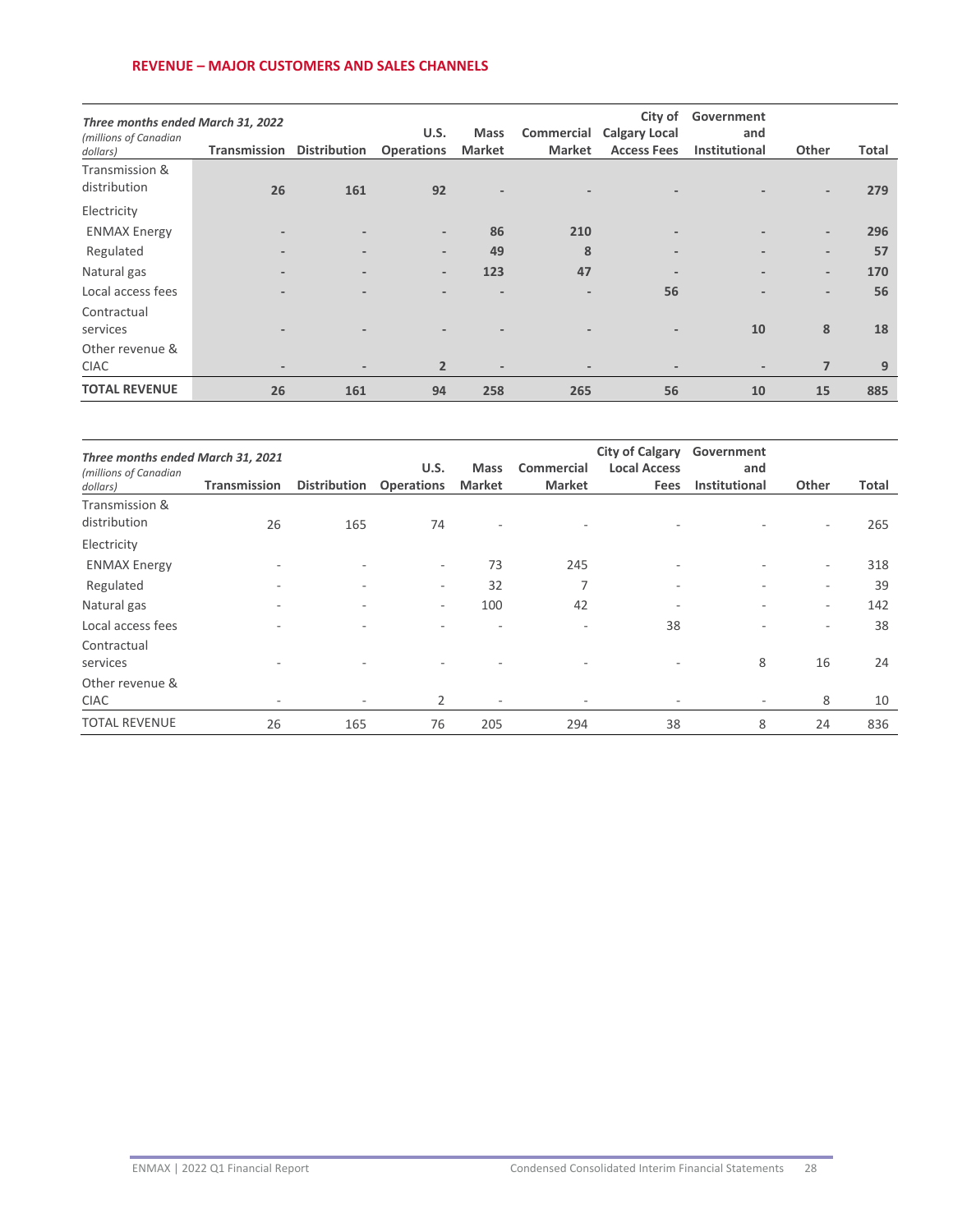#### **6. FINANCIAL INSTRUMENTS, HEDGES AND RISK MANAGEMENT**

#### **MARKET RISK**

The Corporation manages exposure to market risk (interest rate risk, foreign currency exchange risk, commodity price risk and equity price risk) on a portfolio basis.

#### **INTEREST RATE RISK**

The Corporation is not exposed to significant interest rate risk and volatility as a result of the issuance of fixed rate long-term debt. The fair value of the Corporation's long-term debt changes as interest rates change, assuming all other variables remain constant.

#### **CREDIT RISK**

The Corporation is exposed to credit risk primarily through wholesale and retail energy sales. Credit risk is the loss that may result from counterparties' non-performance. The Corporation evaluates credit risks from wholesale and retail competitive supply activities separately. The Corporation's maximum financial statement exposure to credit risk is the carrying value of financial assets. This maximum exposure does not reflect losses expected by management nor does it reflect losses experienced in the past.

Provisions for expected credit loss on customer receivables were \$23 million as at March 31, 2022 (December 31, 2021 ‐ \$22 million). The Corporation continues to monitor its exposure to credit risk and will adjust expected credit loss provisions in future periods if warranted.

#### **VALUATION OF DERIVATIVE ASSETS AND LIABILITIES**

Financial derivative instruments are recorded at fair value on the statement of financial position. As at March 31, 2022, the fair values of derivatives were as follows:

| As at       | March 31, 2022     |                    | December 31, 2021  |                    |  |
|-------------|--------------------|--------------------|--------------------|--------------------|--|
|             | Hedge              | Non-Hedge          | Hedge              | Non-Hedge          |  |
|             | <b>Instruments</b> | <b>Derivatives</b> | <b>Instruments</b> | <b>Derivatives</b> |  |
| Assets      |                    |                    |                    |                    |  |
| Current     |                    | 486                |                    | 168                |  |
| Non-current | 3                  | 232                |                    | 141                |  |
| Liabilities |                    |                    |                    |                    |  |
| Current     | -                  | 476                | -                  | 199                |  |
| Non-current |                    | 79                 | -                  | 72                 |  |

For cash flow hedges, gain and loss are reclassified immediately to net earnings when anticipated hedged transactions are no longer likely to occur.

For non-hedge derivatives, the Corporation recognized year-to-date unrealized gains of \$238 million for the balances as at March 31, 2022 (December 31, 2021 ‐ \$129 million gain). The anticipated non‐hedge derivatives are expected to settle in 2022 through 2031. The mark-to-market adjustments do not consider the impact of the Corporation's integrated business. Generation capacity or future sales to customers are not marked-tomarket, which creates a mismatch in the timing of earnings.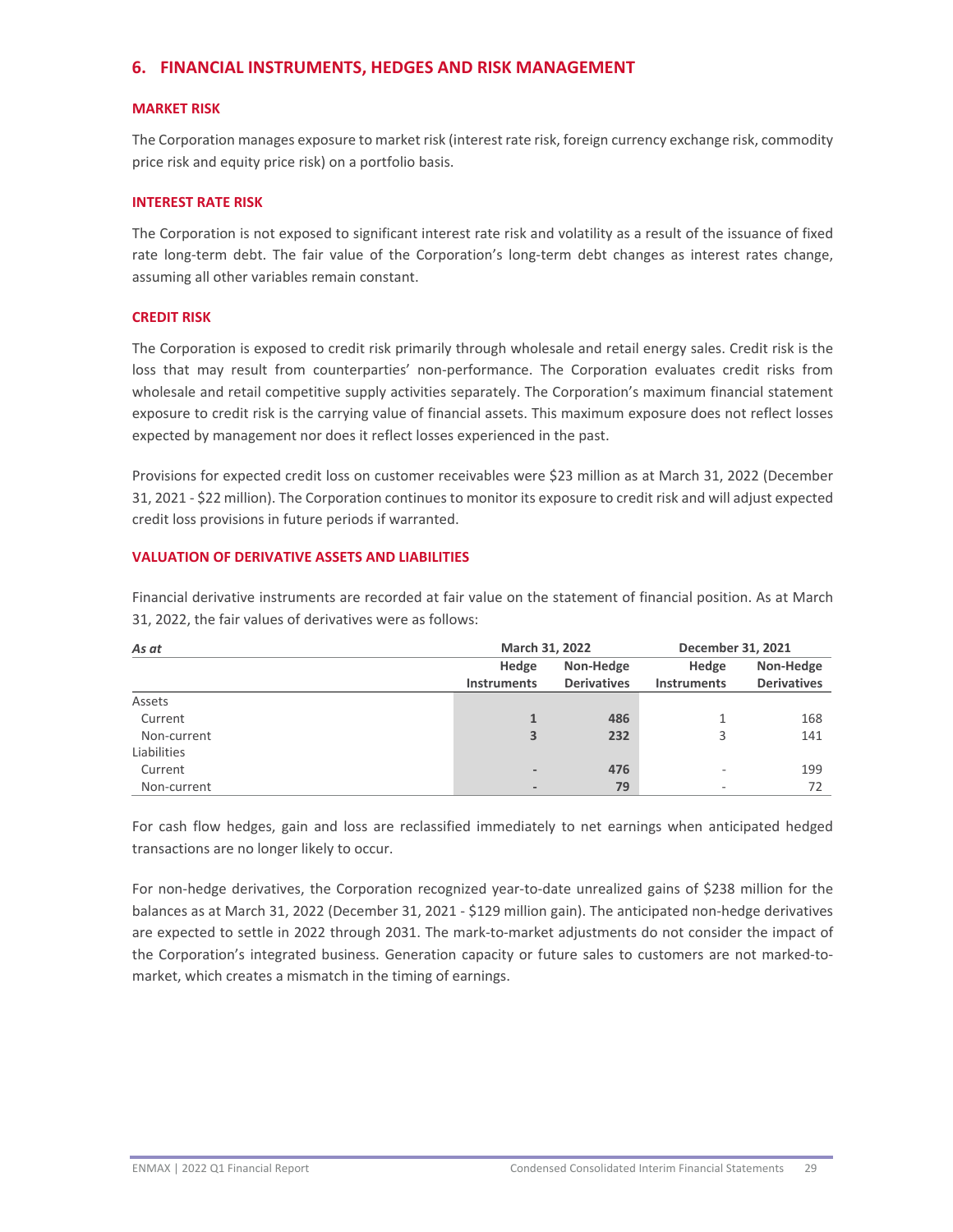#### **NON‐DERIVATIVE FINANCIAL ASSETS AND LIABILITIES**

Fair values for cash and cash equivalents, accounts receivable, short-term financing, accounts payable and accrued liabilities are not materially different from the carrying amounts due to the short-term nature.

The Corporation estimated the fair value of its long-term debt based on quoted market prices for the same or similar debt instruments. When such information was not available, future payments of interest and principal were discounted at estimated interest rates for comparable entities.

#### **CARRYING AMOUNTS AND FAIR VALUES OF LONG‐TERM DEBT**

| AS AT                                           |                | March 31, 2022 | December 31, 2021 |       |
|-------------------------------------------------|----------------|----------------|-------------------|-------|
|                                                 | Carrying       | Fair           | Carrying          | Fair  |
|                                                 | <b>Amount</b>  | Value          | Amount            | Value |
| Long-term debt (1) consisting of:               |                |                |                   |       |
| City promissory notes, with remaining terms of: |                |                |                   |       |
| Less than 5 years                               | 28             | 28             | 28                | 28    |
| $5-10$ years                                    | 47             | 49             | 47                | 49    |
| $10 - 15$ years                                 | 360            | 393            | 360               | 393   |
| $15 - 20$ years                                 | 466            | 471            | 466               | 471   |
| $20 - 25$ years                                 | 555            | 525            | 554               | 525   |
| General and refunding mortgage bonds            |                |                |                   |       |
| 8.98% series                                    | 25             | 25             | 28                | 26    |
| Private debentures                              |                |                |                   |       |
| Series 3 (3.81%)                                | 198            | 209            | 197               | 209   |
| Series 4 (3.84%)                                | 295            | 322            | 294               | 322   |
| Series 5 (2.92%)                                | 300            | 305            | 300               | 305   |
| Series 6 (3.33%)                                | 299            | 311            | 299               | 311   |
| Series 7 (3.88%)                                | 249            | 267            | 249               | 268   |
| Senior notes                                    |                |                |                   |       |
| Unsecured note (3.61%)                          |                |                | 79                | 79    |
| Unsecured note (4.34%)                          | 128            | 140            | 132               | 171   |
| Unsecured note (4.36%)                          | 57             | 63             | 57                | 78    |
| Unsecured note (4.71%)                          | 59             | 67             | 61                | 82    |
| Unsecured note (3.79%)                          | 61             | 70             | 63                | 86    |
| Unsecured note (2.80%)                          | 37             | 35             | 38                | 39    |
| Unsecured note (2.80%)                          | 75             | 70             | 77                | 79    |
| Unsecured note (3.15%)                          | 125            | 101            |                   |       |
| Promissory note                                 | $\overline{2}$ | $\overline{2}$ | 3                 | 3     |
|                                                 | 3,366          | 3,453          | 3,332             | 3,524 |

(1) Includes current portion of \$400 million (December 31, 2021 – \$480 million). Maturity dates range from April 2022 to January 2052.

As at March 31, 2022, ENMAX had short-term financing which consisted of an overdraft balance of \$1 million with an average interest rate of 2.90 per cent (December 31, 2021 ‐ \$nil), \$50 million in commercial paper with a fair value of \$50 million, and average interest rate of 1.34 per cent (December 31, 2021 ‐ \$100 million at 0.96 per cent), and had drawn \$90 million on existing credit facilities with an average interest rate of 2.10 per cent (December 31, 2021 ‐ \$118 million at 1.90 per cent).

In January 2022, Versant Power completed the issuance of an unsecured \$100 million USD senior note, bearing interest at a rate of 3.15 per cent, payable semi‐annually, and maturing on January 28, 2052. The net proceeds of the senior note were used to refinance the \$62 million USD senior unsecured notes maturing January 31, 2022.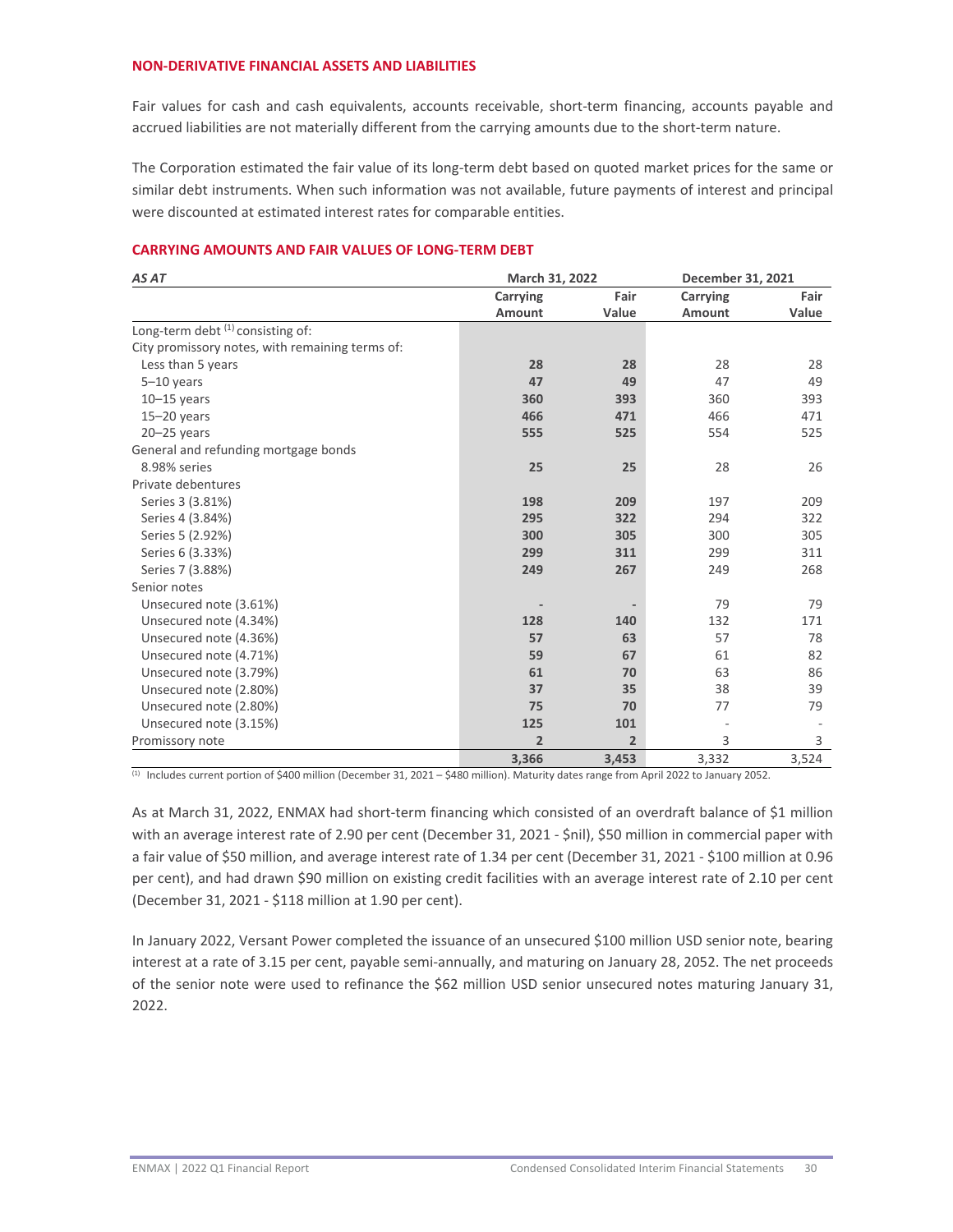# **7. REGULATORY DEFERRAL ACCOUNT BALANCES**

#### **NATURE AND ECONOMIC EFFECT OF RATE REGULATION**

ENMAX Transmission and ENMAX Distribution are divisions of ENMAX Power Corporation which are included in the ENMAX Power operating segment. These divisions are regulated operations established to carry out electrical transmission and distribution service functions within The City of Calgary. The Alberta Utilities Commission (AUC) approves Transmission and Distribution Tariffs (rates and terms and conditions of service) pursuant to Sections 37 and 102 of the *Electric Utilities Act*.

Distribution rates are subject to a Performance Based Regulation model, currently spanning a 2018 – 2022 term. Under this model, distribution rates are set annually using a formula that indexes rates to the prior year in the term, using an inflation factor and a productivity factor.

Transmission division rates are set based on the AUC approved revenue requirement and are regulated under a cost‐of‐service framework. On August 25, 2021, the AUC approved the revenue requirement in the 2021‐2022 General Tariff Application.

Certain remaining recovery and settlement periods are those expected by management and the actual periods could differ based on regulatory approval.

#### **ENMAX U.S. Operations**

ENMAX, through its subsidiary Versant Power, has distribution and transmission operations in Maine, U.S. Versant Power's distribution and stranded cost recoveries are regulated by the MPUC while its transmission operations are regulated by the FERC. Rates for these operations are established in distinct regulatory proceedings. Tax benefits arising from U.S. tax reforms were reflected in transmission rates effective July 1, 2018 and in distribution rates effective November 1, 2021.

Versant Power's distribution service operates under a cost of service regulatory structure and distribution rates are set by the MPUC. Versant Power's transmission operations are split between two districts: MPD and BHD. MPD's transmission rates are regulated by the FERC and are set annually on June 1 for wholesale and July 1 for retail customers, based on a formula that utilizes prior year actual transmission investments and expenses. BHD's transmission rates are regulated by the FERC and set annually on June 1, based on a formula that utilizes prior year actual transmission investment and forecasted transmission investment. As a result of an Offer of Settlement approved by the FERC on December 28, 2020, the formula rates used to set BHD's transmission charges changed effective January 1, 2022 and are set annually on January 1. BHD's bulk transmission assets are managed by ISO‐New England as part of a region‐wide pool of assets.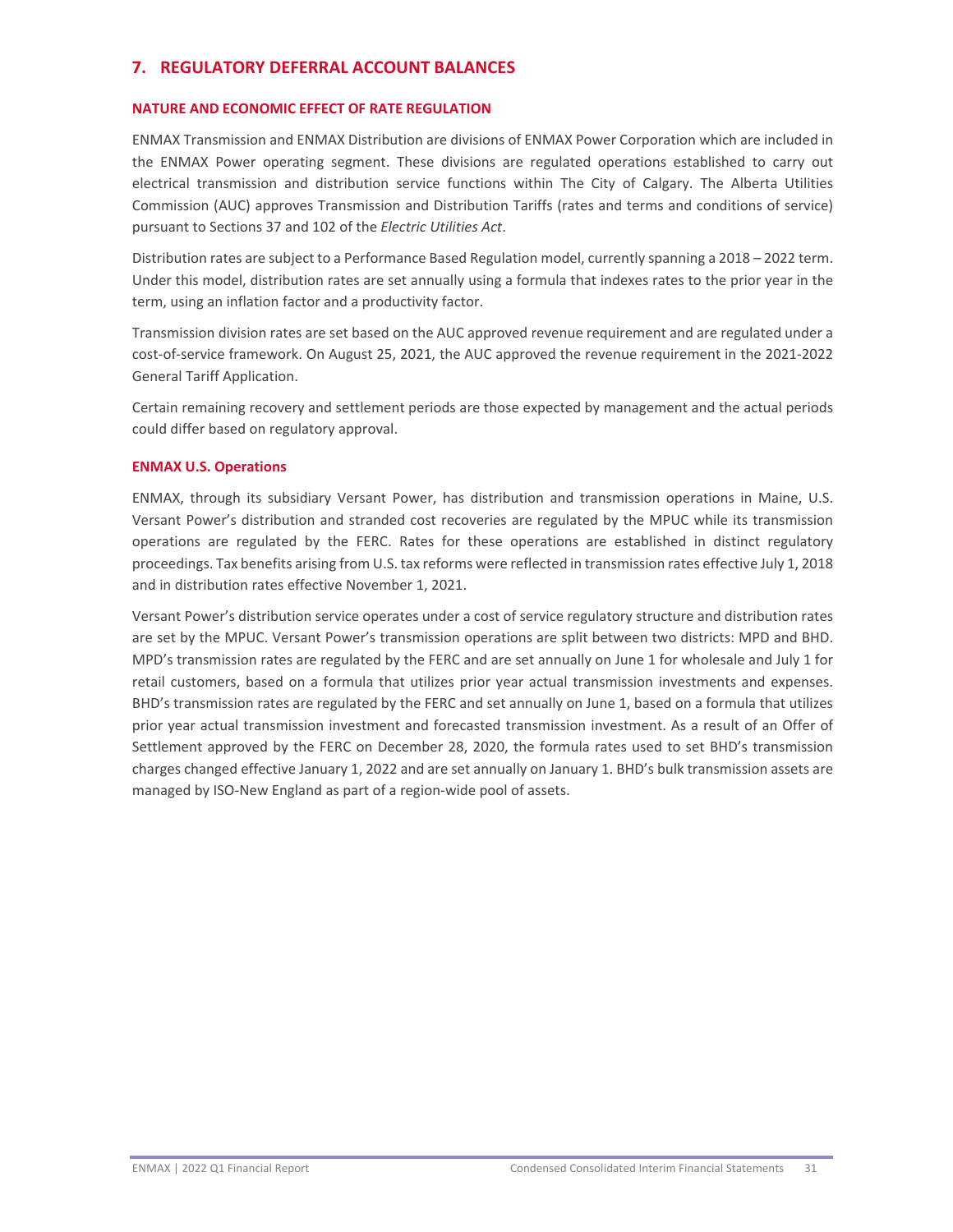#### **REGULATORY BALANCES**

Timing of recognition of certain regulatory debits, credits, revenues and expenses may differ from what is otherwise expected under IFRS for non‐regulated operations. Balances arising in the period consist of new additions to regulatory deferral debits and credit balances, while reversals represent amounts collected or refunded through rate riders or transactions reversing existing regulatory balances. The Corporation has recorded the following regulatory deferral account debit and credit balances:

|                                            | <b>Accounts</b>   | <b>Un-Eliminated</b> | Other        | U.S.              | <b>Total Regulatory</b> |
|--------------------------------------------|-------------------|----------------------|--------------|-------------------|-------------------------|
|                                            | <b>Receivable</b> | <b>Inter-Company</b> | Regulatory   | <b>Operations</b> | <b>Deferral Account</b> |
| (millions of Canadian dollars)             | (a)               | Profit (b)           | Debits (c)   | (e)               | <b>Debit Balances</b>   |
| Regulatory deferral account debit balances |                   |                      |              |                   |                         |
| January 1, 2022                            | 10                | 14                   | $\mathsf{R}$ | 116               | 148                     |
| Balances arising in the period             | 16                |                      |              | 1                 | 17                      |
| Reversal                                   | (10)              |                      |              |                   | (10)                    |
| Foreign exchange translation               |                   |                      |              | (3)               | (3)                     |
| March 31, 2022                             | 16                | 14                   | 8            | 114               | 152                     |
|                                            | up to 24          | 25 years             | 15 months    |                   |                         |
| Expected reversal period                   | months            |                      |              |                   |                         |
|                                            |                   |                      |              |                   |                         |
| January 1, 2021                            | 17                | 12                   | 15           | 145               | 189                     |
| Balances arising in the period             | (34)              | $\overline{2}$       | 2            | (30)              | (60)                    |
| Reversal                                   | 27                |                      | (9)          |                   | 18                      |
| Foreign exchange translation               |                   |                      |              | 1                 | 1                       |
| December 31, 2021                          | 10                | 14                   | 8            | 116               | 148                     |
|                                            | up to 24          |                      | 15 months    |                   |                         |
| Expected reversal period                   | months            | 25 years             |              |                   |                         |

|                                             | Other<br>Regulatory | U.S.<br><b>Operations</b> | <b>Total Regulatory</b><br><b>Deferral Account</b> |
|---------------------------------------------|---------------------|---------------------------|----------------------------------------------------|
| (millions of Canadian dollars)              | Credits (d)         | (e)                       | <b>Credit Balances</b>                             |
| Regulatory deferral account credit balances |                     |                           |                                                    |
| January 1, 2022                             | 7                   | 130                       | 137                                                |
| Balances arising in the period              |                     | 6                         | 6                                                  |
| Reversal                                    |                     | ۰                         |                                                    |
| Foreign exchange translation                |                     | (4)                       | (4)                                                |
| March 31, 2022                              | 7                   | 132                       | 139                                                |
| Expected reversal period                    | 18 months           |                           |                                                    |
|                                             |                     |                           |                                                    |
| January 1, 2021                             | 4                   | 147                       | 151                                                |
| Balances arising in the period              | 6                   | (18)                      | (12)                                               |
| Reversal                                    | (3)                 | ۰                         | (3)                                                |
| Foreign exchange translation                |                     | 1                         | 1                                                  |
| December 31, 2021                           | 7                   | 130                       | 137                                                |
| Expected reversal period                    | 18 months           |                           |                                                    |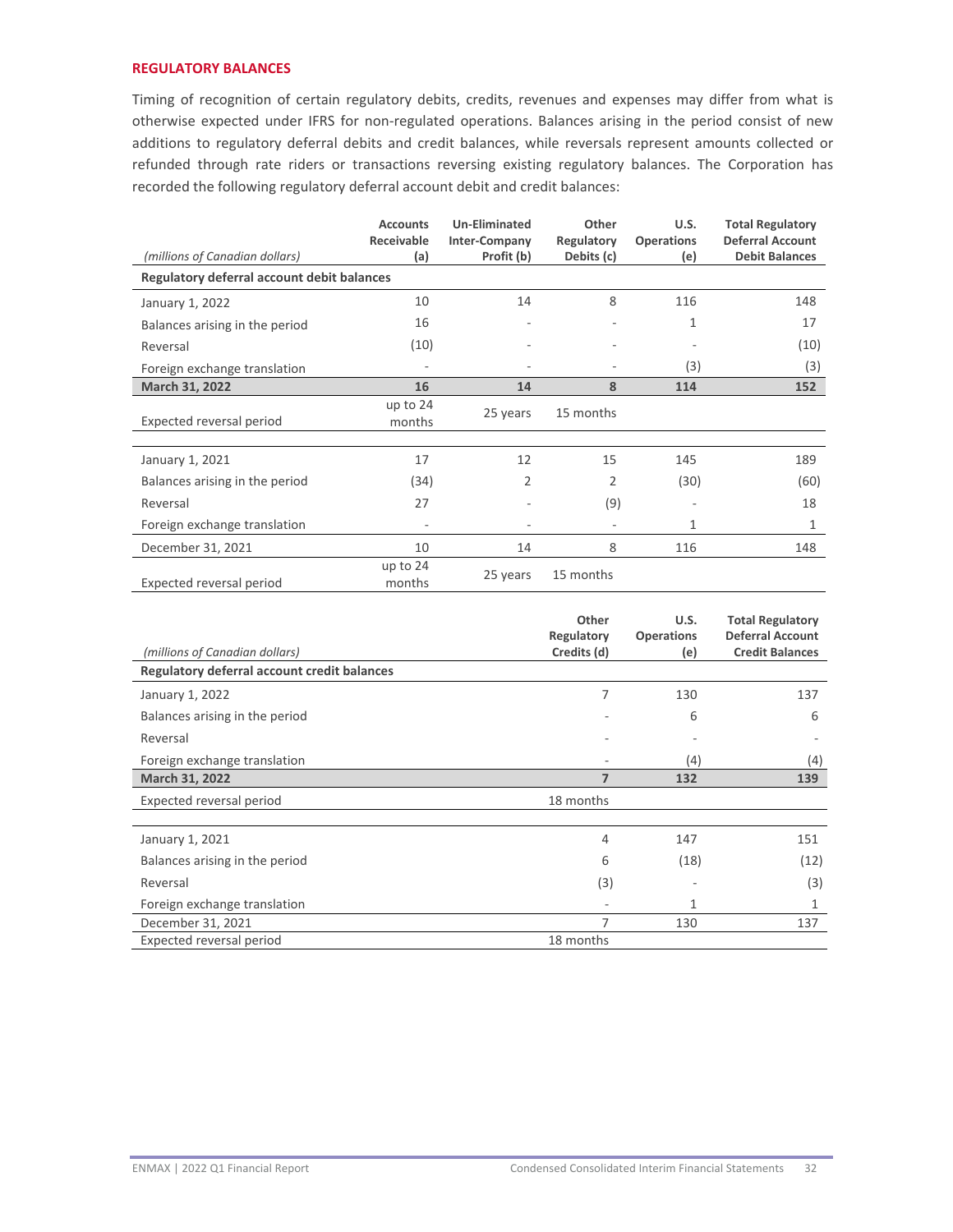The following describes each circumstance in which rate regulation affects the accounting for a transaction or event. Regulatory deferral account debit balances represent costs incurred in the current period or in prior periods which are expected to be recovered from customers in future periods through the rate‐setting process. Regulatory deferral account credit balances represent future reductions or limitations of increases in revenues associated with amounts that are expected to be returned to customers as a result of the rate‐setting process. Any impairments related to regulatory deferral account balances are recorded in the period in which the related regulatory decisions are received.

#### **(a) Accounts receivable and payable**

Accounts receivable and payable represents a deferral account for differences between amounts received from customers and amounts paid to AESO for transmission charges. In the absence of rate regulation and the IFRS 14 standard, IFRS would require that actual amounts received from customers be included in revenue in the period they are collected.

#### **(b) Inter‐company profit**

A subsidiary of the Corporation performs construction work for the regulated operations of ENMAX Power at a profit. Such profit is deemed to be realized to the extent that the transfer price is recognized for rate-making purposes by the regulator and included in the capital cost of distribution assets. In the absence of rate regulation and the IFRS 14 standard, IFRS would require that intercompany profits be eliminated upon consolidation.

#### **(c) Other regulatory debits**

Other regulatory debits primarily relate to the AUC administration flow‐through reserves and other costs that will be collected from customers via future rates, such as access service charges. Timing of the decision on collection of these items can result in significant fluctuation in balances from year to year.

#### **(d) Other regulatory credits**

Other regulatory credits primarily relate to items that will be refunded to customers through future rates. For certain regulatory items identified above, the expected recovery or settlement period, or likelihood of recovery or settlement, is affected by risks and uncertainties including those inherent in rate-setting regulatory processes. There is a risk that the regulator may disallow a portion of certain costs incurred in the current period for recovery through future rates or disagree with the proposed recovery period.

#### **(e) U.S. Operations**

Regulatory assets and liabilities for Versant Power's operations consist of unfunded deferred income tax balances resulting from temporary tax differences, assets related to the deferred costs of pension and postemployment benefits, and stranded cost recoveries associated with purchase power contracts where Versant Power has been directed to purchase and resell by the MPUC.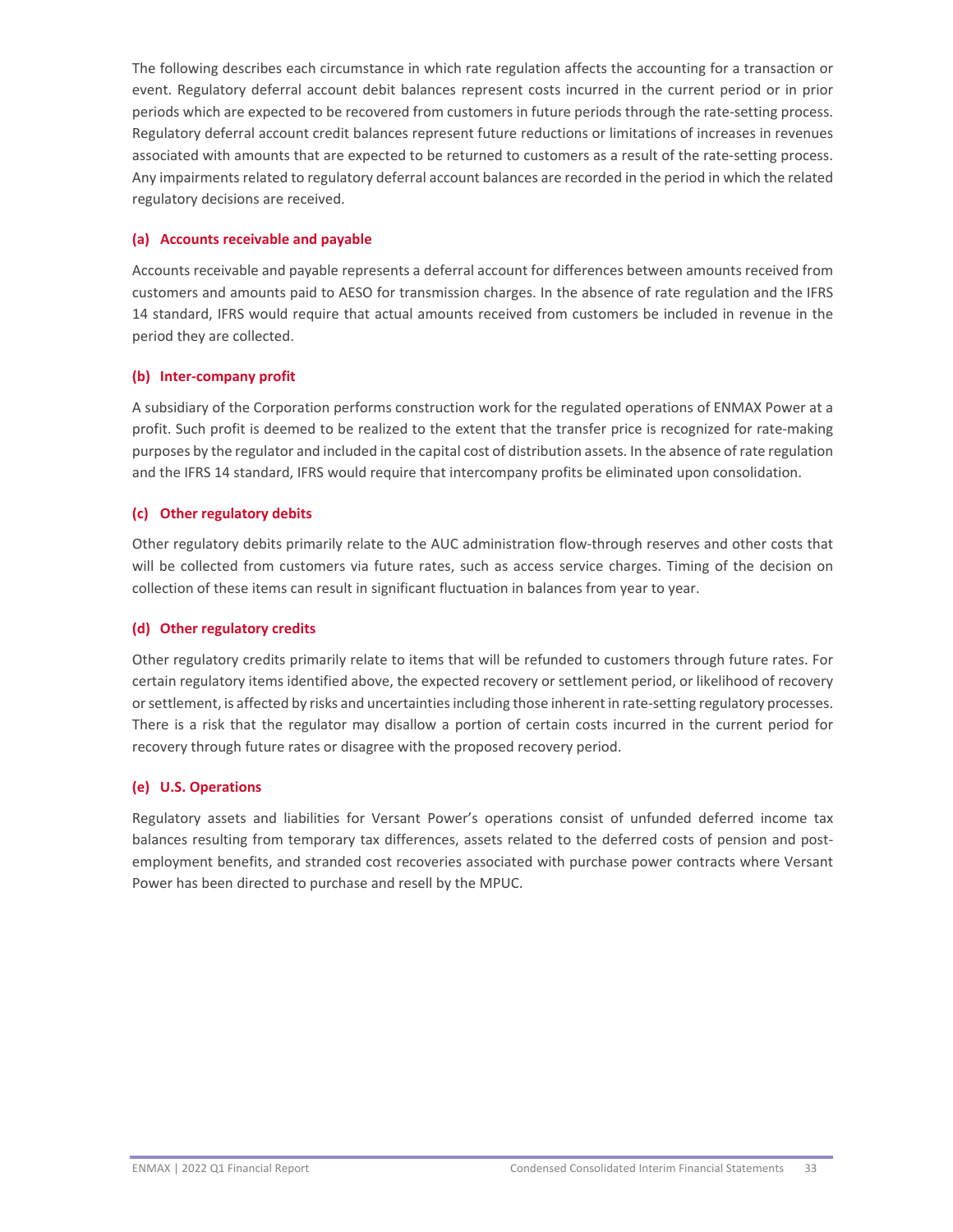### **8. RESTRICTED CASH**

|                                                                                | March 31. | December 31, |
|--------------------------------------------------------------------------------|-----------|--------------|
| As at                                                                          | 2022      | 2021         |
| Funds held with a financial institution to cover posted margins                | 31        |              |
| Restricted deposits with a financial institution to meet financial obligations |           |              |
|                                                                                | 33        |              |

# **9. OTHER ASSETS AND LIABILITIES**

|                                    | March 31, | December 31, |
|------------------------------------|-----------|--------------|
| As at                              | 2022      | 2021         |
| <b>Other current assets</b>        |           |              |
| Prepaid expenses                   | 16        | 19           |
| Deferred assets                    | 1         |              |
| <b>Emission offsets</b>            | 42        | 34           |
| Other                              | 1         | 2            |
|                                    | 60        | 56           |
| Other long-term assets             |           |              |
| Prepaid expenses                   | 8         | 9            |
| Long-term accounts receivable      | 18        | 18           |
| Deferred assets                    | 7         |              |
| Equity investments                 | 133       | 135          |
| Other                              | 23        | 28           |
|                                    | 189       | 197          |
| <b>Other current liabilities</b>   |           |              |
| Deposits                           | 13        | 13           |
| Other                              | 29        | 25           |
|                                    | 42        | 38           |
| <b>Other long-term liabilities</b> |           |              |
| Other                              | 9         | 13           |
|                                    | 9         | 13           |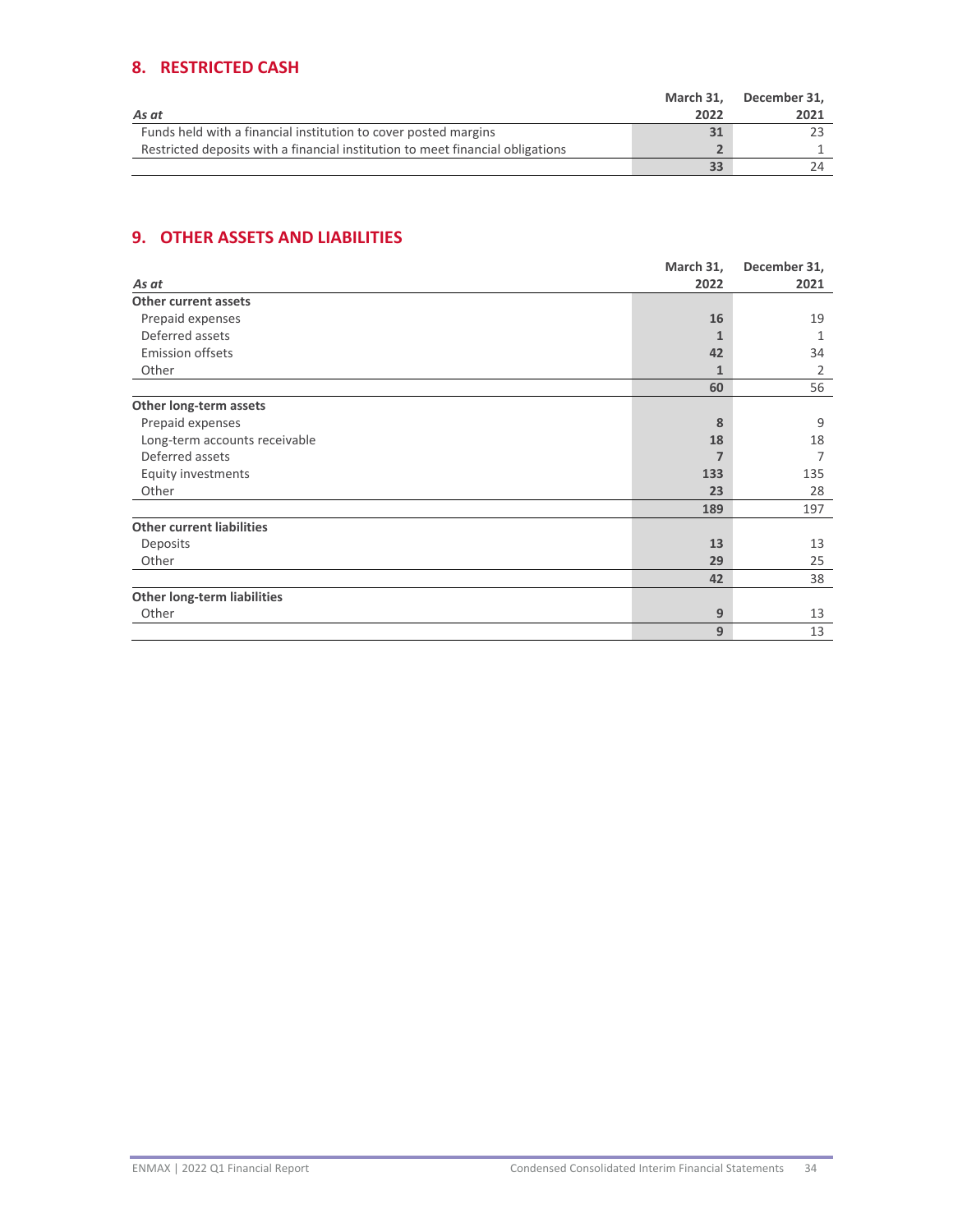#### **10. PROPERTY, PLANT AND EQUIPMENT**

|                                   | Transmission,                              |                          |                            |                            |                          |         |
|-----------------------------------|--------------------------------------------|--------------------------|----------------------------|----------------------------|--------------------------|---------|
|                                   | <b>Distribution</b>                        | Generation               | <b>Buildings and</b>       |                            |                          |         |
|                                   | and Substation Facilities and<br>Equipment | Equipment                | <b>Site</b><br>Development | Work in<br><b>Progress</b> | Other $(1)$              | Total   |
| Cost                              |                                            |                          |                            |                            |                          |         |
| As at December 31, 2021           | 4,260                                      | 2,296                    | 603                        | 165                        | 369                      | 7,693   |
| Additions                         | 8                                          |                          |                            | 74                         | 13                       | 95      |
| <b>Transfers</b>                  | 28                                         | $\overline{2}$           | 5                          | (36)                       | 1                        |         |
| <b>Disposals</b>                  | (1)                                        | (12)                     |                            | $\overline{\phantom{0}}$   | (2)                      | (15)    |
| Changes to asset retirement costs | (1)                                        | (26)                     |                            | $\overline{\phantom{a}}$   | $\overline{\phantom{a}}$ | (27)    |
| Foreign exchange translation      | (39)                                       |                          | (2)                        | (1)                        | (4)                      | (46)    |
| As at March 31, 2022              | 4,255                                      | 2,260                    | 606                        | 202                        | 377                      | 7,700   |
|                                   |                                            |                          |                            |                            |                          |         |
| <b>Accumulated Depreciation</b>   |                                            |                          |                            |                            |                          |         |
| As at December 31, 2021           | (634)                                      | (960)                    | (118)                      |                            | (66)                     | (1,778) |
| Depreciation                      | (37)                                       | (24)                     | (5)                        |                            | (5)                      | (71)    |
| <b>Disposals</b>                  | $\overline{2}$                             | 12                       |                            |                            | 2                        | 16      |
| Foreign exchange translation      | 12                                         | $\overline{\phantom{a}}$ |                            | $\overline{\phantom{0}}$   | 1                        | 13      |
| As at March 31, 2022              | (657)                                      | (972)                    | (123)                      | $\overline{\phantom{0}}$   | (68)                     | (1,820) |
|                                   |                                            |                          |                            |                            |                          |         |
| Net book value                    |                                            |                          |                            |                            |                          |         |
| As at March 31, 2022              | 3,598                                      | 1,288                    | 483                        | 202                        | 309                      | 5,880   |
| As at December 31, 2021           | 3,626                                      | 1,336                    | 485                        | 165                        | 303                      | 5,915   |

(1) Other PP&E as at March 31, 2022 consists of land, tools, systems, equipment, capital spares and vehicles.

Real property, including land and buildings, with a carrying amount of \$480 million as at March 31, 2022 (December 31, 2021 ‐ \$480 million), is subject to a right of first refusal to purchase held by The City.

For the three months ended March 31, 2022, capitalized borrowing costs amounted to \$1 million (2021 - \$1 million), with capitalization rates ranging from 3.07 per cent to 3.65 per cent (2021 - 3.09 to 3.87 per cent). Interest is capitalized based on the actual cost of debt used to finance the capital construction projects. Interest rates ranged from 1.11 per cent to 5.02 per cent (2021 – 1.48 to 5.02 per cent).

These balances include the Corporation's right-of-use (ROU) assets, as further discussed in Note 13.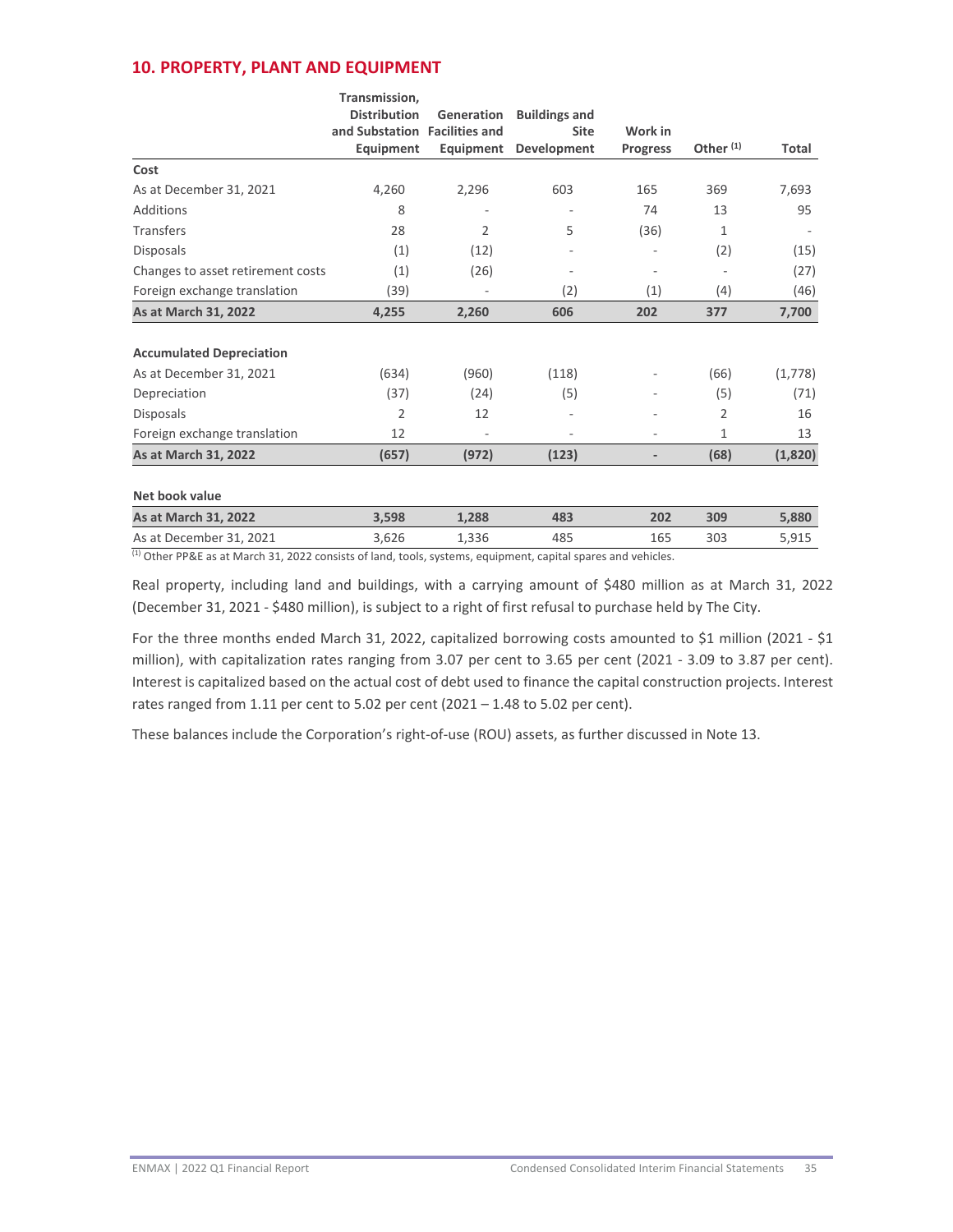#### **11. INTANGIBLE ASSETS**

|                                                                                                                    | Computer       | Work in         |                      |       |
|--------------------------------------------------------------------------------------------------------------------|----------------|-----------------|----------------------|-------|
|                                                                                                                    | <b>Systems</b> | <b>Progress</b> | Other <sup>(1)</sup> | Total |
| Cost                                                                                                               |                |                 |                      |       |
| As at December 31, 2021                                                                                            | 354            | 41              | 83                   | 478   |
| Additions                                                                                                          | 1              | 11              |                      | 12    |
| <b>Transfers</b>                                                                                                   | 3              | (3)             |                      |       |
| Foreign exchange translation                                                                                       | (2)            | ۰               | (2)                  | (4)   |
| As at March 31, 2022                                                                                               | 356            | 49              | 81                   | 486   |
|                                                                                                                    |                |                 |                      |       |
| <b>Accumulated amortization</b>                                                                                    |                |                 |                      |       |
| As at December 31, 2021                                                                                            | (145)          | ٠               | (12)                 | (157) |
| Amortization                                                                                                       | (8)            |                 |                      | (8)   |
| Foreign exchange translation                                                                                       | 1              |                 |                      | 1     |
| As at March 31, 2022                                                                                               | (152)          | -               | (12)                 | (164) |
| Net book value                                                                                                     |                |                 |                      |       |
| As at March 31, 2022                                                                                               | 204            | 49              | 69                   | 322   |
| As at December 31, 2021                                                                                            | 209            | 41              | 71                   | 321   |
| (1) Other intensible ceeds as at March 21, 2022 consists of water leases land cocoments, rights, and lease ontions |                |                 |                      |       |

Other intangible assets as at March 31, 2022 consists of water leases, land easements, rights, and lease options.

### **12. GOODWILL**

| As at                            |      | March 31, December 31, |
|----------------------------------|------|------------------------|
| (millions of Canadian dollars)   | 2022 | 2021                   |
| Balance, beginning of the period | 611  | 610                    |
| Net exchange rate difference     | (15) |                        |
| Balance, end of the period       | 596  | 611                    |

On March 24, 2020, the Corporation acquired all the outstanding shares of BHE Holdings Inc., the parent company of Versant Power. The aggregate purchase price was \$1,393 million on closing, in addition to the assumption of approximately \$567 million debt. The excess of the purchase price over estimated fair values of net assets acquired has been recognized as goodwill. Goodwill reflects the amount paid for access to regulated assets, net income and future cash flows, opportunities for adjacency growth, and improved earnings risk profile.

Goodwill is subject to an annual assessment for impairment at the reporting unit level.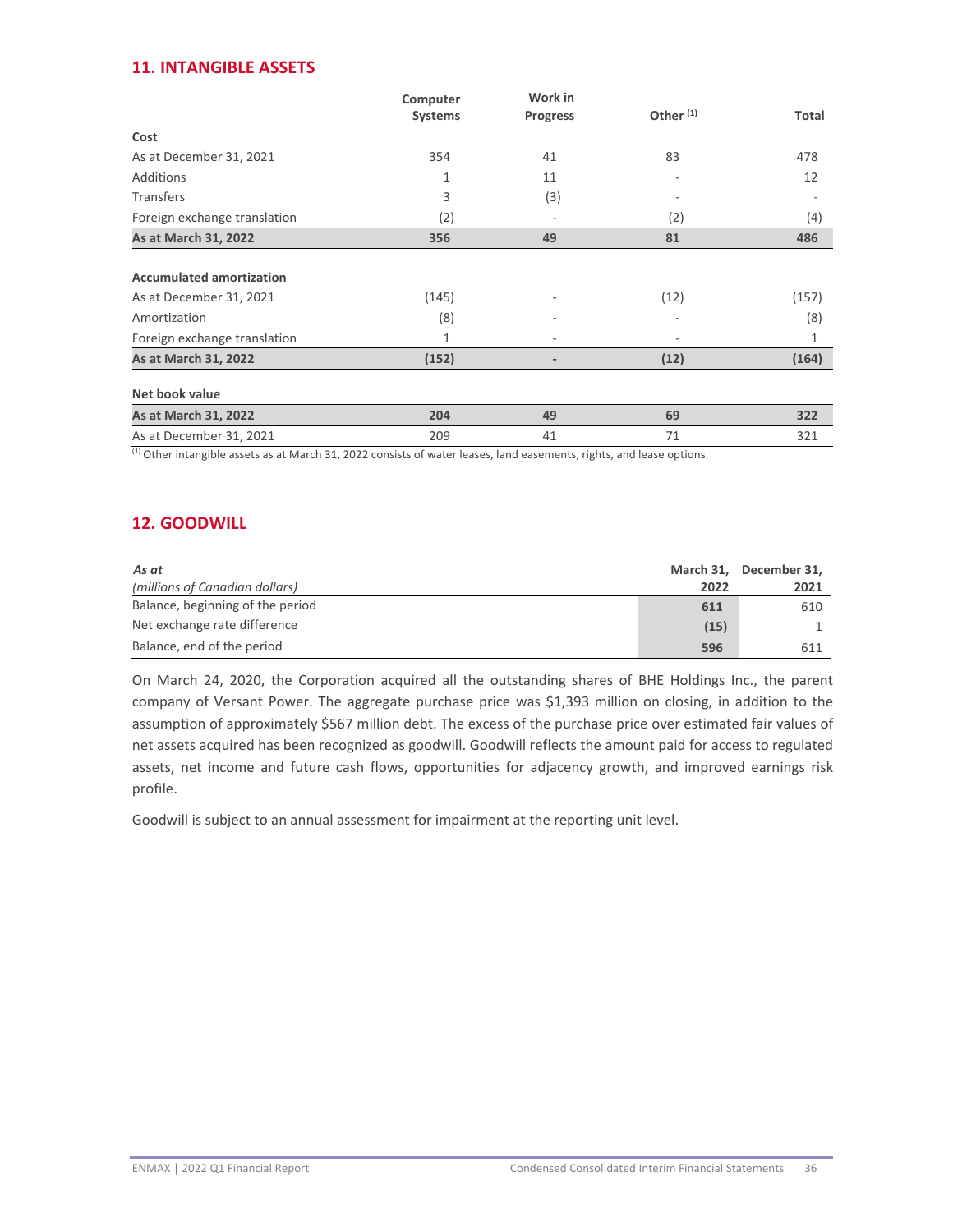#### **13. LEASES**

ENMAX leases several assets categorized as generation facilities and equipment, buildings and site development, and other. The average term remaining on leases is 3.6 years (December 31, 2021 – 3.7 years).

#### **Right‐of‐use assets**

Changes in the net book value for the Corporation's ROU assets during the period are as follows:

|                                 | <b>Generation Facilities</b> | <b>Buildings and Site</b> |                      |       |
|---------------------------------|------------------------------|---------------------------|----------------------|-------|
| (millions of Canadian dollars)  | and Equipment                | Development               | Other <sup>(1)</sup> | Total |
| Cost                            |                              |                           |                      |       |
| As at December 31, 2021         | 28                           | 14                        | 19                   | 61    |
| Net changes                     | -                            | -                         | (1)                  | (1)   |
| As at March 31, 2022            | 28                           | 14                        | 18                   | 60    |
|                                 |                              |                           |                      |       |
| <b>Accumulated Depreciation</b> |                              |                           |                      |       |
| As at December 31, 2021         | (3)                          | (5)                       | (8)                  | (16)  |
| Net changes                     |                              | (1)                       | 1                    |       |
| As at March 31, 2022            | (3)                          | (6)                       | (7)                  | (16)  |
|                                 |                              |                           |                      |       |
| <b>Net Book Value</b>           |                              |                           |                      |       |
| As at March 31, 2022            | 25                           | 8                         | 11                   | 44    |
| As at December 31, 2021         | 25                           | 9                         | 11                   | 45    |
| TAX                             |                              |                           |                      |       |

<sup>(1)</sup> Other consists of land, vehicles and tools, systems, and equipment.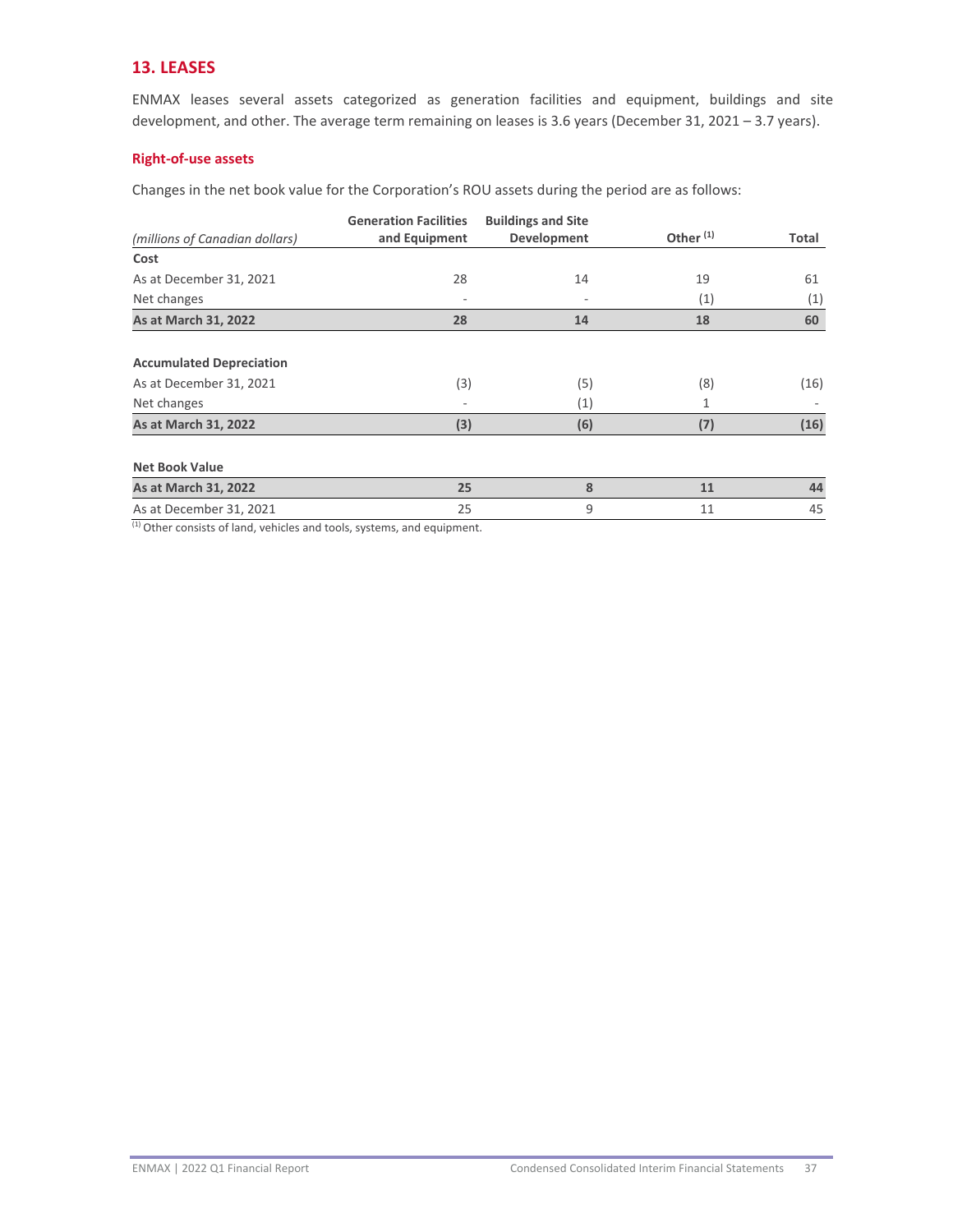#### **Amounts recognized in profit and loss**

| Three months ended March 31,          |      |      |
|---------------------------------------|------|------|
| (millions of Canadian dollars)        | 2022 | 2021 |
| Depreciation expense                  |      |      |
| Lease expense on short-term leases    |      |      |
| Interest expense on lease liabilities |      |      |
| Amounts expensed in profit and loss   |      |      |

#### **Lease payments**

Future lease payments as at March 31, 2022 are as follows:

| (millions of Canadian dollars) |    |
|--------------------------------|----|
| Less than 1 year               |    |
| $1 - 5$ years                  |    |
| More than 5 years              | 46 |

Total cash outflow for lease payments for the three months ended March 31, 2022 was \$3 million (2021 ‐ \$2 million). ENMAX does not face a significant liquidity risk for its lease liabilities.

#### **Generation Facilities and Equipment**

ENMAX leases a pipeline to supply the necessary water to one of its generation facilities. The term of this lease is 30 years with fixed payments over the life of the lease.

#### **Buildings and Site Development**

ENMAX leases buildings to house various operations. As at March 31, 2022, the capitalized leases have 1 to 27 years remaining.

#### **Other**

ENMAX leasesland surrounding several generating facilitiesto allow for the installation ofsubstation equipment and water reservoirs. The contracted lengths and terms of payments of the leases vary. As at March 31, 2022, ENMAX expects all land leasesto be renewed until the end of the useful life of each respective generating facility.

ENMAX leases vehicles that are mainly used by its field services crews for installation and maintenance of the electrical system. The lease terms of the vehicles vary based on the specific use of the vehicle but are typically for five years.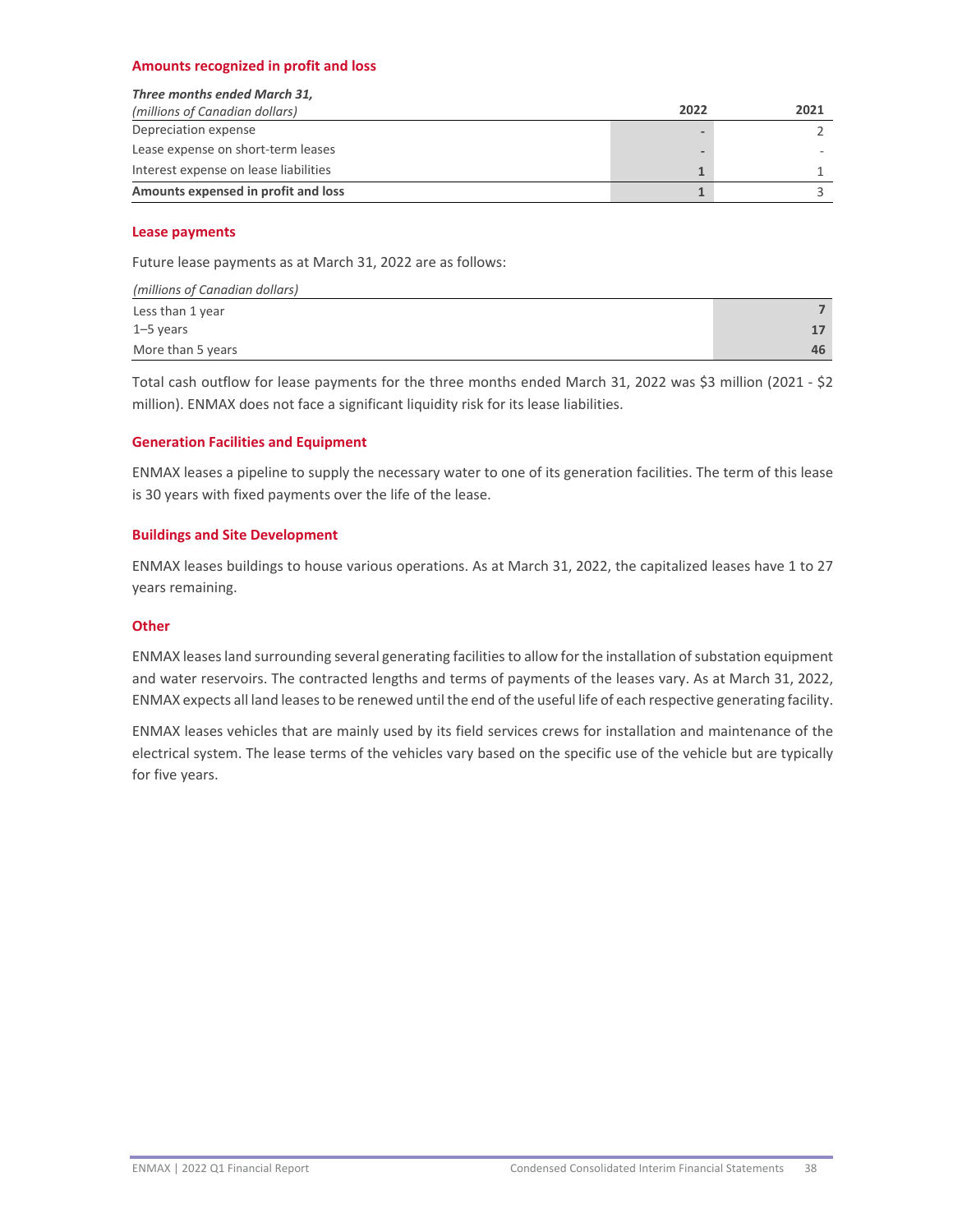## **14. DEFERRED REVENUE**

| (millions of Canadian dollars) | <b>CIAC</b> | Other | Total |
|--------------------------------|-------------|-------|-------|
| As at December 31, 2021        | 580         | 12    | 592   |
| Net additions                  | 9           | 4     | 13    |
| Recognized as revenue          | (5)         | (4)   | (9)   |
| As at March 31, 2022           | 584         | 12    | 596   |
| Less: current portion          |             |       |       |
|                                | 584         |       | 589   |

# **15. ACCUMULATED OTHER COMPREHENSIVE (LOSS)**

| As at                                                                                 |                | December 31, |
|---------------------------------------------------------------------------------------|----------------|--------------|
| (millions of Canadian dollars)                                                        | March 31, 2022 | 2021         |
| Net unrealized gain on derivatives designated as cash flow hedges, including deferred |                |              |
| income tax expense of \$1 million (December 31, 2021 - \$1 million expense)           | 3              |              |
| Net actuarial gain on defined benefit plans, including deferred income tax of \$nil   |                |              |
| (December 31, 2021 - \$nil)                                                           | 18             | 18           |
| Cumulative translation adjustment                                                     | (182)          | (150)        |
| Accumulated other comprehensive loss, including deferred income tax expense of \$1    |                |              |
| million (December 31, 2021 - \$1 million)                                             | (161)          | (129)        |

#### **16. DIVIDEND**

On March 17, 2022, the Corporation declared a dividend of \$62 million to The City (2021 – \$58 million) which is paid in equal quarterly instalments during 2022.

### **17. CHANGES IN NON‐CASH WORKING CAPITAL**

| Three months ended March 31,                |                |      |
|---------------------------------------------|----------------|------|
| (millions of Canadian dollars)              | 2022           | 2021 |
| Accounts receivable                         | 82             | (56) |
| Regulatory deferral account debit balances  | (2)            | (7)  |
| Other assets                                | 4              |      |
| Accounts payable and accrued liabilities    | (115)          | 28   |
| Regulatory deferral account credit balances |                |      |
| Other liabilities                           | (1)            | (4)  |
| Trading account margins                     | 113            | 8    |
| Deferred revenue (non-CIAC)                 | $\overline{a}$ | (1)  |
| Provisions                                  | (2)            | (2)  |
| Change in non-cash working capital          | 81             | (27) |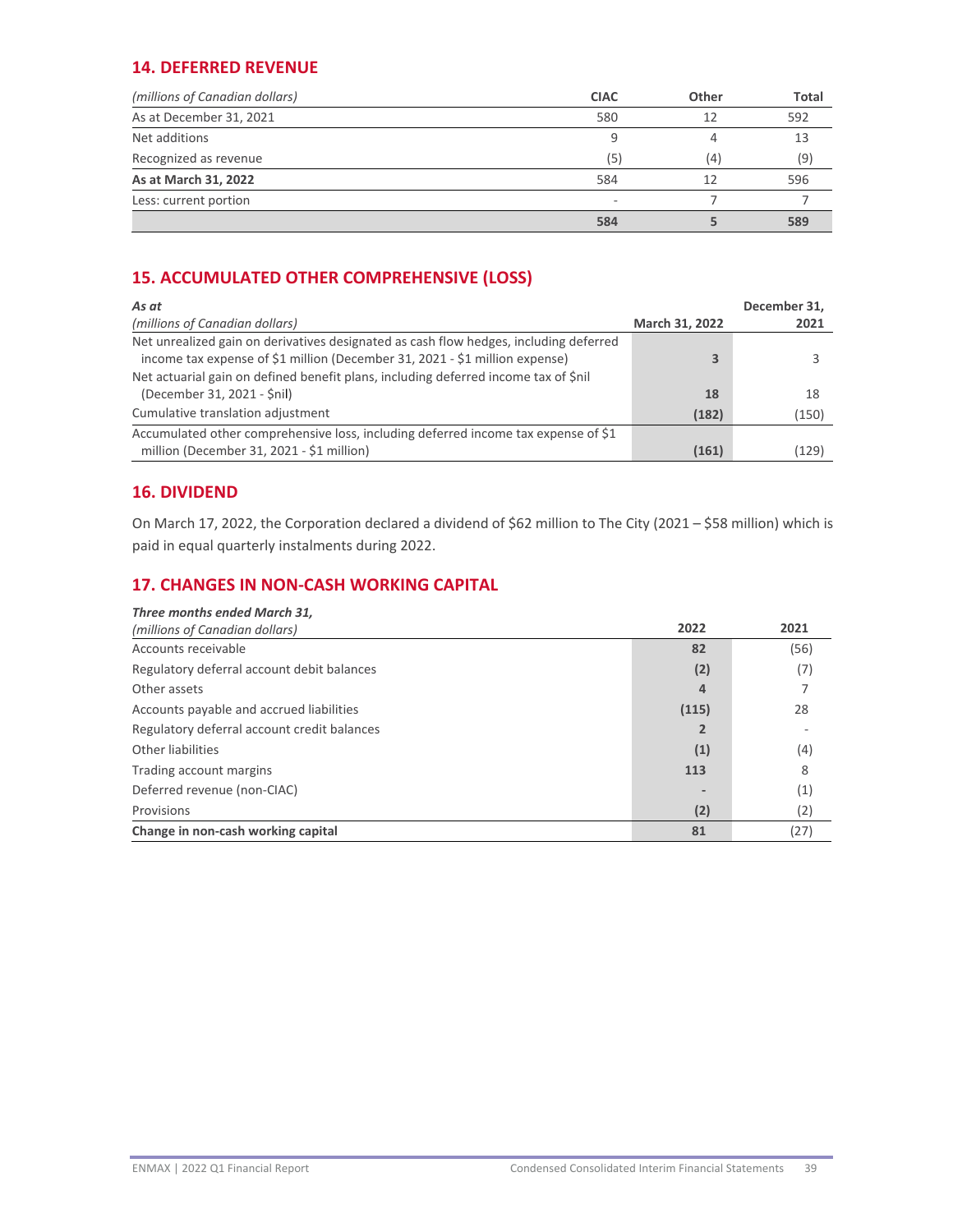#### **18. RELATED PARTY TRANSACTIONS**

The City is the sole shareholder of the Corporation. The following tables summarize the related party transactions between the Corporation and The City.

#### **STATEMENT OF EARNINGS**

| Three months ended March 31,   |      |      |
|--------------------------------|------|------|
| (millions of Canadian dollars) | 2022 | 2021 |
| Revenue <sup>(1)</sup>         | 38   | 37   |
| Local access fees $(2)$        | 56   | 38   |
| Other expenses                 |      |      |
| Finance charges <sup>(3)</sup> |      |      |

 $\overline{1}$  Significant components include contract sales of electricity, construction of infrastructure, provision of non-regulated power distribution services, and billing and customer care services relating to The City's utilities departments.

(2) This cost is passed through the Corporation directly to transmission and distribution customers.

(3) For the three months ended March 31, 2022, the Corporation paid a management fee of \$1 million (2021 ‐ \$1 million) to The City.

#### **STATEMENT OF FINANCIAL POSITION**

| As at<br>(millions of Canadian dollars)  | March 31,<br>2022 | December 31.<br>2021 |
|------------------------------------------|-------------------|----------------------|
| Accounts receivable                      | 23                | 24                   |
| Accounts payable and accrued liabilities |                   |                      |
| Long-term debt $(1)$<br>.                | 1.456             | 1.456                |

(1) Principal payments for the three months ended March 31, 2022 amounted to \$nil (2021 ‐ \$6 million).

Transactions between the Corporation and The City have been recorded at the exchange amounts, as outlined by the contracts in effect between the Corporation and The City.

The Corporation has committed to a water supply agreement, whereby The City supplies a specified amount of water annually to facilitate Shepard Energy Centre operations.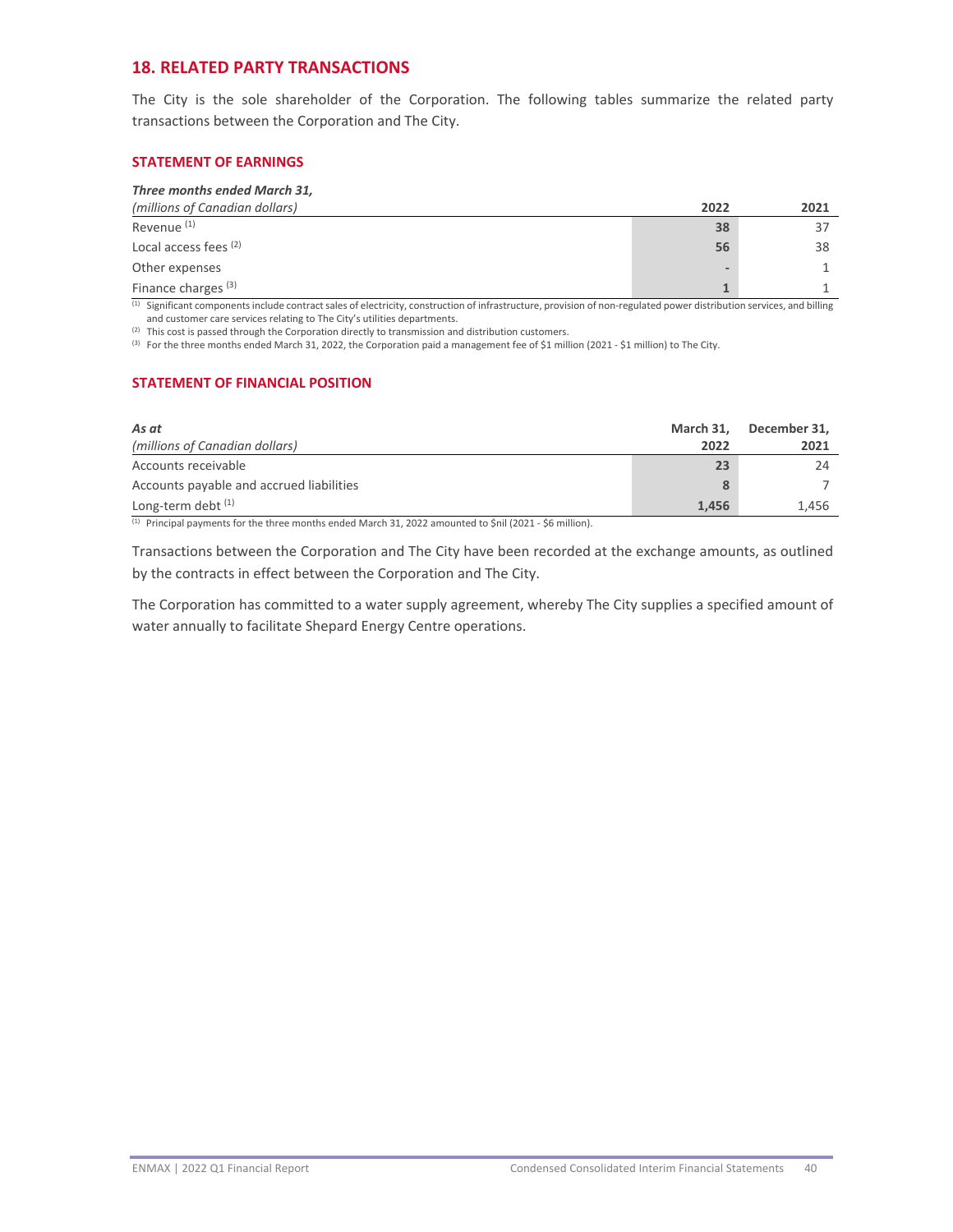#### **19. OTHER REVENUE AND EXPENSES**

| Three months ended March 31,       |      |                     |
|------------------------------------|------|---------------------|
| (millions of Canadian dollars)     | 2022 | 2021                |
| Other revenue                      |      |                     |
| Interest and penalty revenue       |      | $\overline{2}$<br>2 |
| Miscellaneous                      |      | $\overline{2}$<br>3 |
|                                    |      | 5<br>4              |
| Other expenses                     |      |                     |
| Contractual services costs         |      | 9<br>13             |
| Staff costs                        | 48   | 50                  |
| Consulting costs                   |      | 5<br>4              |
| Advertising and promotion          |      | $\overline{2}$<br>1 |
| Administrative and office expenses | 25   | 23                  |
| Operating costs                    | 19   | 18                  |
| Building and property costs        |      | 12<br>11            |
| Other costs                        |      | $\overline{2}$<br>1 |
| Foreign exchange (gain)            |      | (2)                 |
|                                    | 119  | 122                 |

#### **20. COMMITMENTS AND CONTINGENCIES**

The Corporation is committed to expenditures for capital additions, rent for premises, and vehicles and equipment under multiple contracts with varying expiration dates.

The Corporation commits to the purchase of power, renewable energy certificates, carbon offset credits and long‐term service arrangements on certain generating assets.

Aggregated minimum payments under these arrangements for the balance of the current year, the next four years and thereafter are as follows:

*(millions of Canadian dollars)* 

| 2022 balance of year | 202 |
|----------------------|-----|
| 2023                 |     |
| 2024                 |     |
| 2025                 |     |
| 2026                 |     |
| Thereafter           |     |

#### **LEGAL AND REGULATORY PROCEEDINGS**

In the normal course of business, the Corporation is, and may be named as, a defendant or party in lawsuits and regulatory proceedings related to various matters. The Corporation currently believes the outcome of these lawsuits and regulatory proceedings will not have a material impact on the operating results or financial position of the Corporation.

The Corporation, along with other market participants in the province of Alberta, is subject to decisions, market rules, regulations, regulatory proceedings and/or jurisdiction of the AUC, AESO, Market Surveillance Administrator and other authorities. Along with other market participants in the U.S., the Corporation is subject to decisions, market rules, regulations, regulatory proceedings of the MPUC and FERC. The financial impact of decisions, market rules, regulations and regulatory proceedings is reflected in the consolidated financial statements when the amount can be reasonably estimated.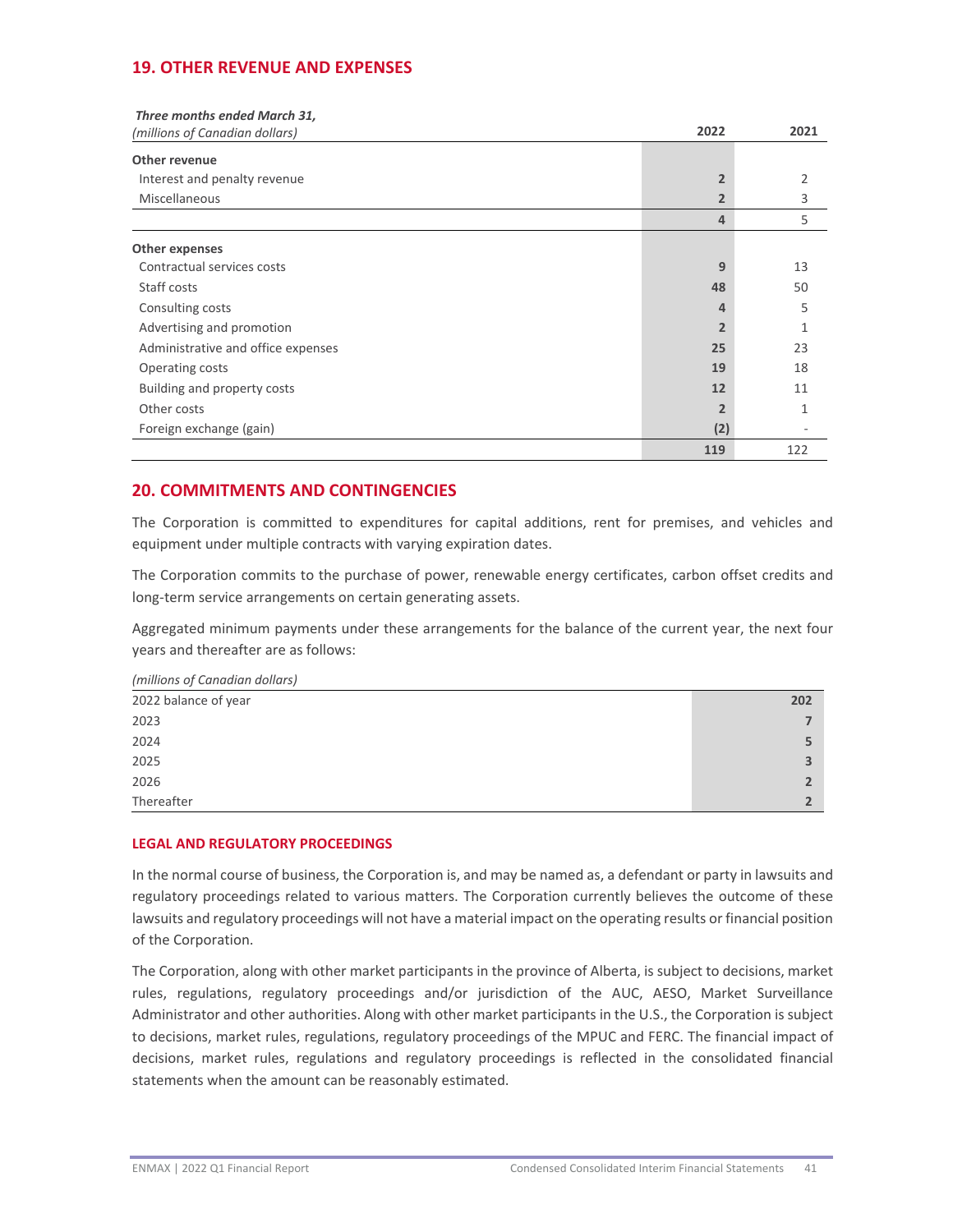From 2011 to 2016, four separate complaints were filed with the FERC to challenge the base Return on Equity under the ISO-New England Open Access Transmission Tariff. Complaint IV is still outstanding, Complaint I is refunded based on prior FERC order, while provisions have been recorded for the other two. No reserve has been made for Complaint IV due to uncertainty of the final outcome.

#### **21. COMPARATIVE FIGURES**

Certain comparative figures have been reclassified to conform to the current period's presentation.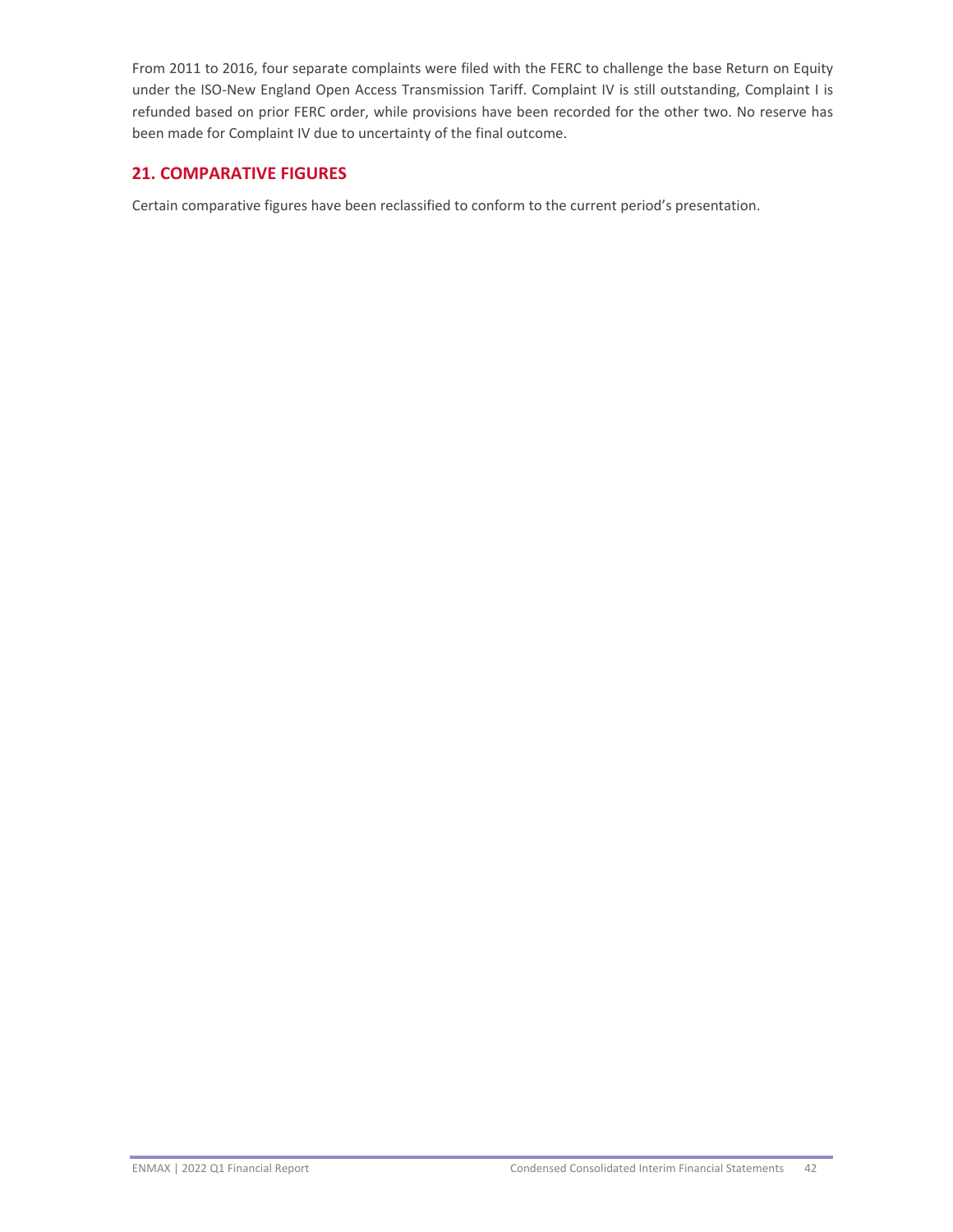#### **GLOSSARY OF TERMS**

| Alberta Electric System<br>Operator             | <b>IASB</b>                                                                                                                                                                                                            | <b>International Accounting</b><br><b>Standards Board</b> |  |
|-------------------------------------------------|------------------------------------------------------------------------------------------------------------------------------------------------------------------------------------------------------------------------|-----------------------------------------------------------|--|
| Alberta Utilities Commission                    | <b>IFRS</b>                                                                                                                                                                                                            | <b>International Financial</b>                            |  |
| <b>Bangor Hydro District</b>                    |                                                                                                                                                                                                                        | <b>Reporting Standards</b>                                |  |
| Customer average interruption<br>duration index | MD&A                                                                                                                                                                                                                   | Management's Discussion<br>and Analysis                   |  |
| Contributions in aid of<br>construction         | <b>MPD</b>                                                                                                                                                                                                             | Maine Public District<br><b>Maine Public Utilities</b>    |  |
| Comparable net earnings                         |                                                                                                                                                                                                                        | Commission                                                |  |
| Carbon dioxide                                  | <b>MW</b>                                                                                                                                                                                                              | Megawatt                                                  |  |
| <b>ENMAX Corporate and</b>                      | <b>MWh</b>                                                                                                                                                                                                             | Megawatt hour                                             |  |
| Eliminations                                    | <b>NEB</b>                                                                                                                                                                                                             | Net energy billing                                        |  |
| Strain of the novel coronavirus                 | <b>OCI</b>                                                                                                                                                                                                             | Other comprehensive income                                |  |
| <b>Distributed Generation</b>                   | OM&A                                                                                                                                                                                                                   | Operations, maintenance, and                              |  |
| DBRS credit rating agency                       |                                                                                                                                                                                                                        | administration                                            |  |
|                                                 | <b>PBR</b>                                                                                                                                                                                                             | Performance-Based Regulation                              |  |
|                                                 | PP&E                                                                                                                                                                                                                   | Property, plant and equipment                             |  |
|                                                 | <b>ROE</b>                                                                                                                                                                                                             | Return on Equity                                          |  |
|                                                 | <b>ROU</b>                                                                                                                                                                                                             | Right-of-use                                              |  |
|                                                 | <b>RRO</b>                                                                                                                                                                                                             | <b>Regulated Rate Option</b>                              |  |
| subsidiaries                                    | <b>SAIDI</b>                                                                                                                                                                                                           | System average interruption<br>duration index             |  |
| <b>Regulatory Commission</b>                    | <b>SAIFI</b>                                                                                                                                                                                                           | System average interruption<br>frequency index            |  |
| Gigajoule                                       |                                                                                                                                                                                                                        | City of Calgary                                           |  |
| Gigawatt hour                                   |                                                                                                                                                                                                                        |                                                           |  |
| <b>International Accounting</b><br>Standards    |                                                                                                                                                                                                                        | The Corporation ENMAX Corporation and its<br>subsidiaries |  |
|                                                 | Earnings before interest and<br>income taxes (adjusted)<br>Earnings before interest,<br>income tax and depreciation<br>and amortization (adjusted)<br><b>ENMAX Corporation and its</b><br>United States Federal Energy | <b>MPUC</b><br>The City                                   |  |

 $\overline{\phantom{a}}$